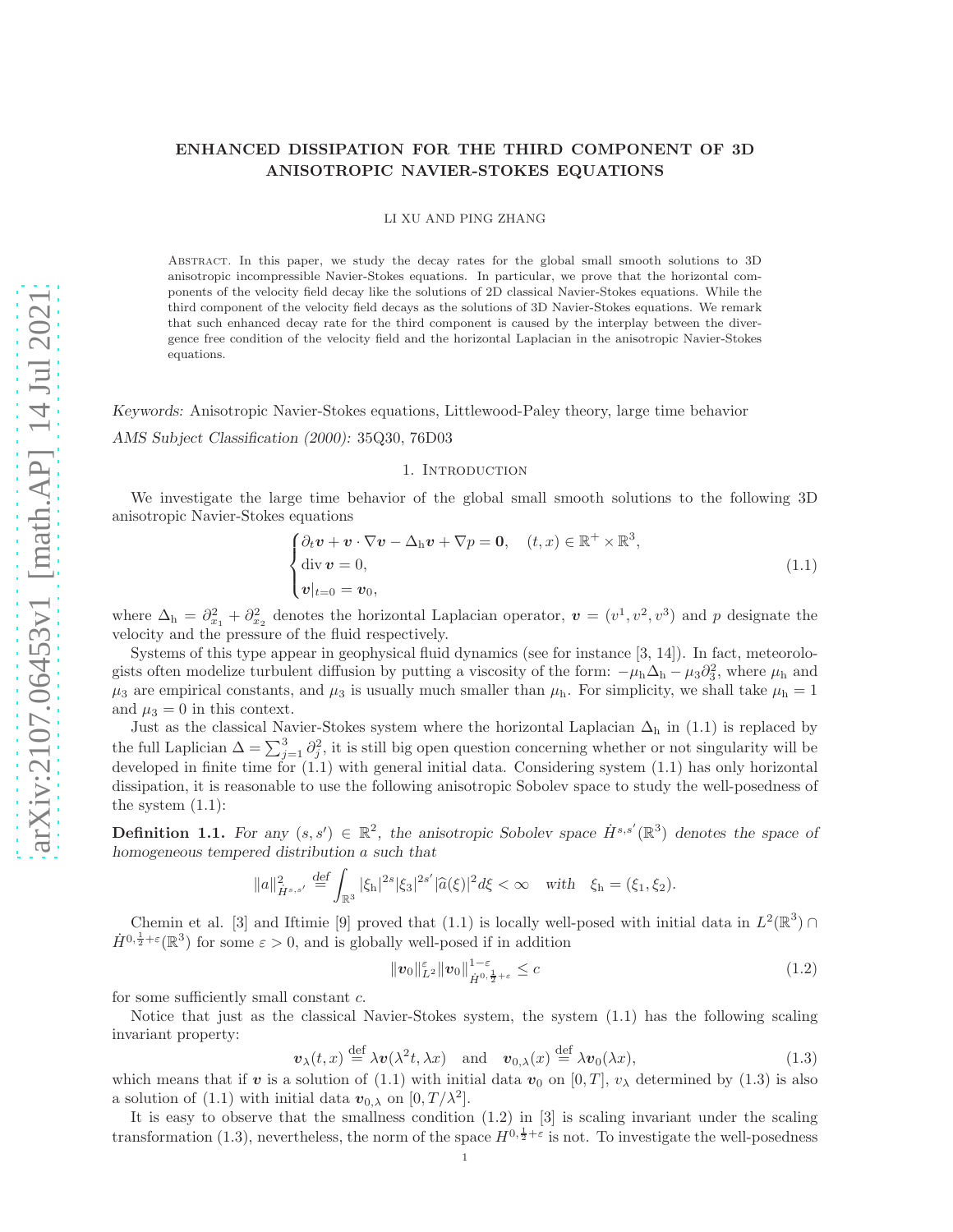of (1.1) with initial data in the critical spaces, we recall the following anisotropic dyadic operators from [1]:

$$
\Delta_k^{\mathbf{h}} a \stackrel{\text{def}}{=} \mathcal{F}^{-1}(\varphi(2^{-k}|\xi_{\mathbf{h}}|)\hat{a}), \quad \Delta_\ell^{\mathbf{v}} a \stackrel{\text{def}}{=} \mathcal{F}^{-1}(\varphi(2^{-\ell}|\xi_3|)\hat{a}),
$$
  
\n
$$
S_k^{\mathbf{h}} a \stackrel{\text{def}}{=} \mathcal{F}^{-1}(\chi(2^{-k}|\xi_{\mathbf{h}}|)\hat{a}), \quad S_\ell^{\mathbf{v}} a \stackrel{\text{def}}{=} \mathcal{F}^{-1}(\chi(2^{-\ell}|\xi_3|)\hat{a}),
$$
\n(1.4)

where  $\xi_h = (\xi_1, \xi_2), \mathcal{F}a$  or  $\hat{a}$  denotes the Fourier transform of a, while  $\mathcal{F}^{-1}a$  designates the inverse Fourier transform of a,  $\chi(\tau)$  and  $\varphi(\tau)$  are smooth functions such that

Supp 
$$
\varphi \subset \left\{ \tau \in \mathbb{R} : \frac{3}{4} \leq |\tau| \leq \frac{8}{3} \right\}
$$
 and  $\forall \tau > 0$ ,  $\sum_{j \in \mathbb{Z}} \varphi(2^{-j}\tau) = 1$ ;  
\nSupp  $\chi \subset \left\{ \tau \in \mathbb{R} : |\tau| \leq \frac{4}{3} \right\}$  and  $\forall \tau \in \mathbb{R}$ ,  $\chi(\tau) + \sum_{j \geq 0} \varphi(2^{-j}\tau) = 1$ .

**Definition 1.2.** We define  $\mathcal{B}^{0,\frac{1}{2}}(\mathbb{R}^3)$  to be the set of homogenous tempered distribution a so that

$$
\|a\|_{\mathcal{B}^{0,\frac{1}{2}}}\overset{\text{def}}{=}\sum_{\ell\in\mathbb{Z}}2^{\frac{\ell}{2}}\|\Delta_\ell^\mathrm{v} a\|_{L^2(\mathbb{R}^3)}<\infty.
$$

Paicu [12] proved the local well-oosedness of the system (1.1) with initial data in  $\mathcal{B}^{0,\frac{1}{2}}$  and also global well-posedness of (1.1) provided that  $||v_0||_{\mathcal{B}^{0,\frac{1}{2}}}$  is sufficiently small. Chemin and the second author [4] introduced a critical anisotropic Besov-Sobolev type space with negative index and proved the global well-posedness of (1.1) with small initial data in this space. In particular, this result implies the global well-posedness of  $(1.1)$  with highly oscillatory initial data in the horizontal variables. Those global wellposedness results in [4, 12] were improved in [13, 19] that the system has a unique global solution with two components of the initial data being small enough in the critical spaces. Very recently, Liu, Paicu and the second author [10] proved the global well-posedness of (1.1) with uni-directional derivative of the initial data being sufficiently small. More precisely, as long as  $|||D_h|^{-1}\partial_3v_0||_{\mathcal{B}^{0,\frac{1}{2}}}$  is small enough, (1.1) has a unique global solution, which in particular improves the previous global well-posedness results in [12, 13, 19]. One may check [10] and the references therein for details concerning the well-posedness theory of (1.1). The authors of [11] studied the lower bound to the lifespan of the local smooth solutions to the system (1.1).

Lately, Ji, Wu and Yang [8] investigated the decay rate for the global smooth solution of (1.1). More precisely,

**Theorem 1.1** (Theorem 1.1 of [8]). Let  $\frac{3}{4} \leq \sigma < 1$ . Assume that

$$
\boldsymbol{v}_0\in H^4(\mathbb{R}^3),\quad \nabla\cdot\boldsymbol{v}_0=0,\quad \boldsymbol{v}_0,\partial_3\boldsymbol{v}_0\in \dot{H}^{-\sigma,0}(\mathbb{R}^3).
$$

Then there is  $\varepsilon > 0$  such that if

$$
\|\boldsymbol{v}_0\|_{H^4}+\big\|(\boldsymbol{v}_0,\partial_3\boldsymbol{v}_0)\big\|_{\dot{H}^{-\sigma,0}}\leq\varepsilon,
$$

then  $(1.1)$  has a unique solution  $\boldsymbol{v}$  satisfying

$$
||v||_{L^{\infty}(\mathbb{R}^+;H^4)} + ||v||_{L^{\infty}(\mathbb{R}^+;\dot{H}^{-\sigma,0})} \leq C\varepsilon,
$$
\n(1.5a)

$$
\|\mathbf{v}(t)\|_{L^2} + \|\partial_3\mathbf{v}(t)\|_{L^2} \leq C\varepsilon \langle t \rangle^{-\frac{\sigma}{2}},\tag{1.5b}
$$

$$
\|\nabla_{\mathbf{h}}\mathbf{v}(t)\|_{L^2} \leq C\varepsilon \langle t \rangle^{-\frac{\sigma+1}{2}}.\tag{1.5c}
$$

We remark that although the linear part of the system (1.1) is 2D Stokes system, yet the Fourier splitting method introduced by Wiegner in  $[18]$  (see also the works  $[7, 15, 16]$ ) to study the decay-in-time estimates for 2D Navier-Stokes equation can not be applied to investigate the decay rates for the global small solutions of  $(1.1)$ . Instead the authors of  $[8]$  employed the integral formulation of the system  $(1.1)$ and used a continuous argument to prove Theorem 1.1.

Our first observation in this paper is that under the critical smallness condition (1.6), we can propagate the regularity of the solution to (1.1) in the vertical variable. We can also propagate the full high regularity of the solution to (1.1). Precisely, our first result states as follows:

**Theorem 1.2.** Let  $s \geq 1$  and  $\mathbf{v}_0 \in (B^{0,\frac{1}{2}} \cap \dot{H}^s)(\mathbb{R}^3)$  be a solenoidal vector field which satisfies

$$
||v_0||_{\mathcal{B}^{0,\frac{1}{2}}} \leq c_0,\tag{1.6}
$$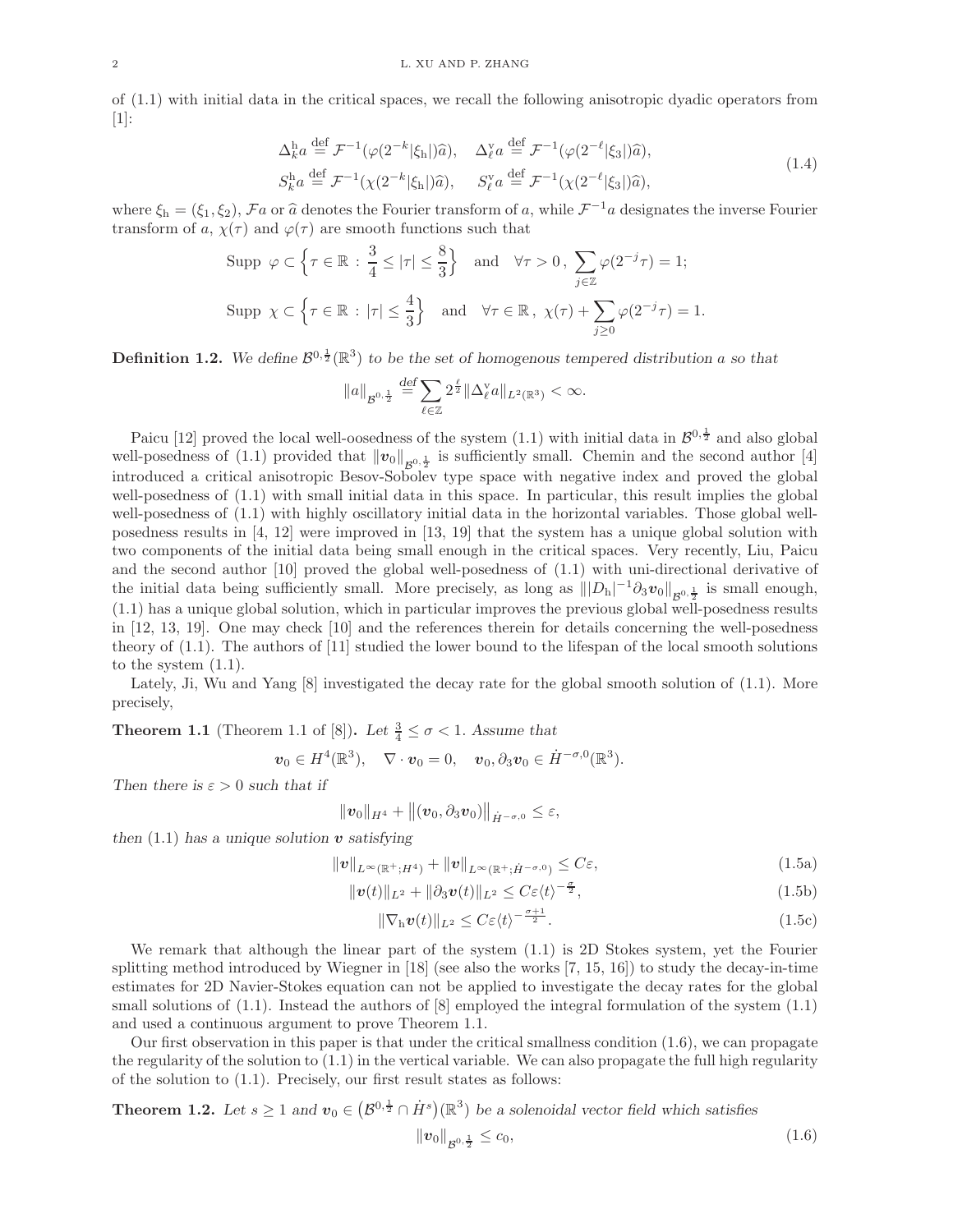for some  $c_0 > 0$  sufficiently small. Then the system (1.1) has a unique global solution v so that

$$
\boldsymbol{v}\in C([0,\infty);(\mathcal{B}^{0,\frac{1}{2}}\cap\dot{H}^s)(\mathbb{R}^3))\quad\text{and}\quad\nabla_{\mathrm{h}}\boldsymbol{v}\in L^2(\mathbb{R}_+;(\mathcal{B}^{0,\frac{1}{2}}\cap\dot{H}^s)(\mathbb{R}^3)),
$$

and

$$
\|\mathbf{v}\|_{L^{\infty}(\mathbb{R}^+;\dot{H}^{0,s})}^2 + \|\nabla_{\mathbf{h}}\mathbf{v}\|_{L^2(\mathbb{R}^+;\dot{H}^{0,s})}^2 \leq C \|\mathbf{v}_0\|_{\dot{H}^{0,s}}^2,
$$
\n(1.7a)

$$
\|\mathbf{v}\|_{L^{\infty}(\mathbb{R}^+; \dot{H}^s)}^2 + \|\nabla_{\mathbf{h}} \mathbf{v}\|_{L^2(\mathbb{R}^+; \dot{H}^s)}^2 \leq C \|\mathbf{v}_0\|_{\dot{H}^s}^2.
$$
\n(1.7b)

Here and in what follows  $C > 0$  denotes a universal constant that may vary from line to line.

Our second result is concerned with the large time behavior of the global small solutions to the system  $(1.1).$ 

**Theorem 1.3.** Let  $s_1 > 2$  and  $s \in (\frac{1+3s_1}{10(s_1-1)}, 1)$ . Let  $v_0 \in (\dot{H}^{0,s_1} \cap \dot{H}^{-s,0} \cap \dot{H}^{-s,-\frac{s}{2}-\frac{1}{4}})(\mathbb{R}^3)$  with  $\partial_3 v_0 \in \dot{H}^{-\frac{1}{2},0}(\mathbb{R}^3)$ . We denote

$$
A_s \stackrel{\text{def}}{=} ||v_0||_{L^2}^2 + ||v_0||_{\dot{H}^{-s,0}}^2 \quad \text{and} \quad B_s \stackrel{\text{def}}{=} ||v_0^3||_{L^2}^2 + ||v_0||_{\dot{H}^{-s,-\frac{s}{2}-\frac{1}{4}}}^2 + A_s^{\frac{3}{2}}.
$$
 (1.8)

Then there exists  $\varepsilon_0 > 0$  such that if besides (1.6), there hold in addition

$$
A_s B_s \leq \varepsilon_0 \quad \text{and} \quad \mathcal{E}_0 \stackrel{\text{def}}{=} \|\partial_3 \mathbf{v}_0\|_{\dot{H}^{-\frac{1}{2},0}}^2 + \|\mathbf{v}_0\|_{\dot{H}^{0,s_1}}^2 (A_s B_s)^{\frac{s_1-1}{3s_1-2}} \leq \varepsilon_0. \tag{1.9}
$$

Then (1.1) has a unique global solution so that

(1) (propagation the regularity)

$$
\|\mathbf{v}\|_{L^{\infty}(\mathbb{R}^+;\dot{H}^{-s,0})}^2 + \|\nabla_{\mathbf{h}}\mathbf{v}\|_{L^2(\mathbb{R}^+;\dot{H}^{-s,0})}^2 \leq C \|\mathbf{v}_0\|_{\dot{H}^{-s,0}}^2,
$$
\n(1.10a)

$$
\|\boldsymbol{v}\|_{L^{\infty}(\mathbb{R}^+; \dot{H}^{0,s_1})}^{2} + \|\nabla_{\mathbf{h}} \boldsymbol{v}\|_{L^{2}(\mathbb{R}^+; \dot{H}^{0,s_1})}^{2} \leq C \|\boldsymbol{v}_0\|_{\dot{H}^{0,s_1}}^{2},\tag{1.10b}
$$

$$
\|\partial_3 v\|_{L^{\infty}(\mathbb{R}^+;\dot{H}^{-\frac{1}{2},0})}^2 + \|\partial_3 v\|_{L^2(\mathbb{R}^+;\dot{H}^{\frac{1}{2},0})}^2 \leq C\mathcal{E}_0,
$$
\n(1.10c)

(2) (decay estimates)

$$
\|\mathbf{v}(t)\|_{L^2}^2 + t\|\nabla_{\mathbf{h}}\mathbf{v}(t)\|_{L^2}^2 \le C A_s \langle t \rangle^{-s},\tag{1.11a}
$$

$$
\|\partial_3 \boldsymbol{v}(t)\|_{L^2}^2 \le e \big( \|\partial_3 \boldsymbol{v}_0\|_{L^2}^2 + \mathcal{E}_0 \big) \langle t \rangle^{-\frac{1}{2}},\tag{1.11b}
$$

(3) (enhanced dissipation for the third component)

$$
||v^{3}(t)||_{L^{2}}^{2} + t||\nabla_{h}v^{3}(t)||_{L^{2}}^{2} \leq CB_{s}\langle t\rangle^{-\frac{3}{2}s}t^{-\frac{1}{4}}
$$
\n(1.12)

- **Remark 1.1.** (1) The scaling invariant norm  $\|\partial_3 v\|_{L^2_t(\dot{H}^{\frac{1}{2},0})}$  is crucial to propagate the negative horizontal regularity of the solution to the system  $(1.1)$  (see  $(3.18)$  below). That is the reason why we need the smallness condition on  $\partial_3 v_0$  in  $\dot{H}^{-\frac{1}{2},0}(\mathbb{R}^3)$ .
	- (2)  $s_1 = 4$  in Theorem 1.3 corresponds to the assumption:  $v_0 \in H^4(\mathbb{R}^3)$  in Theorem 1.1. Yet with  $s_1 = 4$ , we have  $s \in (\frac{13}{30}, 1)$  in Theorem 1.3, which improves the assumption that  $\sigma \in (\frac{3}{4}, 1)$  in Theorem 1.1. We do not know if the above result can be extended to any  $s \in (0,1)$  as for the decay rates of classical 2D Navier-Stokes equations (see for instance [18]).
	- (3) We observe from (1.12) that the third component  $v^3(t)$  of the  $v(t)$  decays faster than the horizontal components  $\mathbf{v}^h(t)$ . This is purely due to the special structure of the third equation of (1.1), precisely, (3.30), and the divergence free condition of **v**. If we replace the norm  $\Vert v_0 \Vert_{\dot{H}^{-s,-\frac{s}{2}-\frac{1}{4}}}$  in Theorem 1.3 by  $||\mathbf{v}_0||_{\dot{H}^{-s,-\frac{s}{2}}}$ , then the solution  $\mathbf{v}(t)$  decays according to

$$
||v^{3}(t)||_{L^{2}}^{2} \leq CB_{s}\langle t\rangle^{-\frac{3}{2}s} \quad \text{and} \quad ||\nabla_{h}v^{3}(t)||_{L^{2}}^{2} \leq CB_{s}\langle t\rangle^{-\frac{3}{2}s}t^{-1},\tag{1.13}
$$

which is exactly as the decay rate for the global solutions of classical 3D Navier-Stokes system (see for instance  $[15]$ ).

(4) In general, the interplay between transport  $u \cdot \nabla$  and the diffusion of the following equation may cause the solution f decay more rapidly than the diffusion alone (see for instance  $[5, 6, 17]$ )

$$
\partial_t f + \mathbf{u} \cdot \nabla f - \nu \Delta f = 0.
$$

Here the enhanced decay rate of the third component  $v^3$  is caused by interplay bewteen the divergence free condition  $\partial_1 v^1 + \partial_2 v^2 + \partial_3 v^3 = 0$ , which transports the horizontal regularity of  $v^h$  to the vertical regularity of  $v^3$ , and the horizonal Laplacian in the v equations in (1.1). That is the reason why we borrow the word "enhanced dissipation" from [5, 6, 17].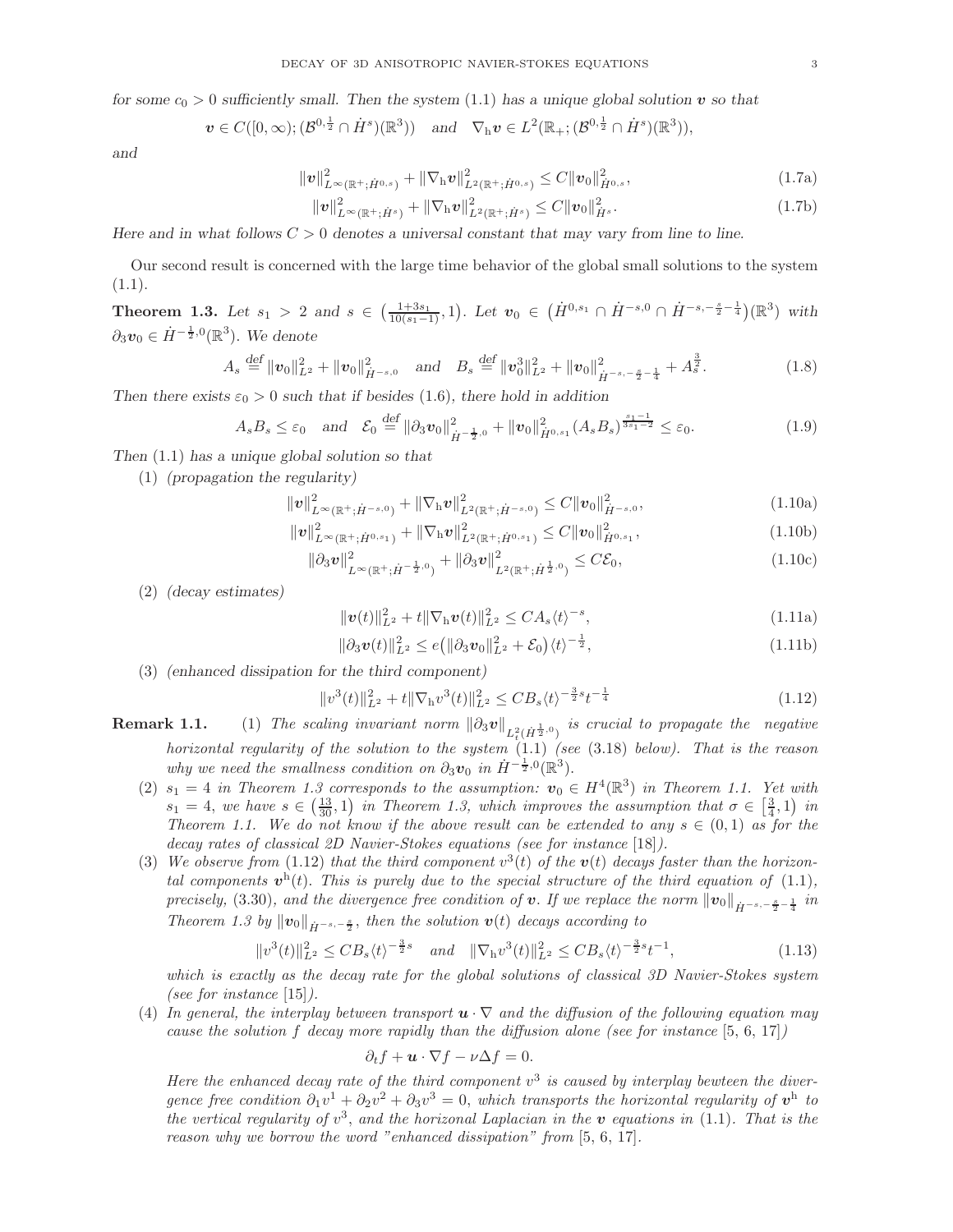Let us end this section with some notations that will be used throughout this paper.

Notations: Let A, B be two operators, we denote  $[A; B] = AB - BA$ , the commutator between A and B. For  $a \leq b$ , we mean that there is a uniform constant C, which may be different in each occurrence, such that  $a \leq Cb$ . We shall denote by  $(a|b)$  the  $L^2(\mathbb{R}^3)$  inner product of a and b.  $(c_k)_{k\in\mathbb{Z}}$  (resp.  $(c_k(t))_{k\in\mathbb{Z}}$ ) designates a generic elements on the unit sphere of  $\ell^2(\mathbb{Z})$ , i.e.  $\sum_{k\in\mathbb{Z}}c_k^2=1$  (resp.  $\sum_{k\in\mathbb{Z}}c_k^2(t)=1$ ). Finally, we denote  $L^r_T(L^p_h(L^q_v))$  to be the space  $L^r([0,T];L^p(\mathbb{R}_{x_1}\times\mathbb{R}_{x_2};L^q(\mathbb{R}_{x_3}))),$  and  $\nabla_h\stackrel{\text{def}}{=}(\partial_{x_1},\partial_{x_2}),$  $div_h = \nabla_h \cdot$ .

#### 2. The propagation of regularities to Paicu's solution

In this section, we shall prove the propagation of regularities for the solution obtained by Paicu in [12] based on the estimate (2.1) below. Namely, we are going to present the proof of Theorem 1.2.

Proof of Theorem 1.2. For simplicity, we just present the a priori estimates for smooth enough solutions of  $(1.1)$ . Indeed under the assumption of  $(1.6)$ , we deduce from [12] that the system  $(1.1)$  has a unique global solution  $v$  so that

$$
\|v\|_{L^{\infty}(\mathbb{R}^+;\mathcal{B}^{0,\frac{1}{2}})} + \|\nabla_{\mathbf{h}}v\|_{L^2(\mathbb{R}^+;\mathcal{B}^{0,\frac{1}{2}})} \leq C\|v_0\|_{\mathcal{B}^{0,\frac{1}{2}}}.
$$
\n(2.1)

With the estimate (2.1), we can prove the propagation of regularity of  $v$  in the vertical variable. We first get, by applying  $\Delta_{\ell}^{\rm y}$  to the v equation of  $(1.1)$  and taking  $L^2$  inner product of the resulting equation with  $\Delta_{\ell}^{\mathrm{v}}\mathbf{v}$ , that

$$
\frac{1}{2}\frac{d}{dt}\|\Delta_{\ell}^{\mathrm{v}}v(t)\|_{L^{2}}^{2}+\|\nabla_{\mathrm{h}}\Delta_{\ell}^{\mathrm{v}}v\|_{L^{2}}^{2}=-\left(\Delta_{\ell}^{\mathrm{v}}(v\cdot\nabla v)\mid\Delta_{\ell}^{\mathrm{v}}v\right).
$$
\n(2.2)

The estimate of term on the right-hand side (r.h.s.) of (2.2) relies on the following lemma:

**Lemma 2.1.** Let  $s > 0$ , one has

$$
\left| \left( \Delta^{\mathbf{v}}_{\ell} (\boldsymbol{v} \cdot \nabla \boldsymbol{v}) \mid \Delta^{\mathbf{v}}_{\ell} \boldsymbol{v} \right) \right| \lesssim c_{\ell}^{2} (t) 2^{-2\ell s} \Big( \|\nabla_{\mathbf{h}} \boldsymbol{v}\|_{\mathcal{B}^{0, \frac{1}{2}}} \|\boldsymbol{v}\|_{\dot{H}^{0, s}} \|\nabla_{\mathbf{h}} \boldsymbol{v}\|_{\dot{H}^{0, s}} + \|\boldsymbol{v}\|_{\mathcal{B}^{0, \frac{1}{2}}}^{\frac{1}{2}} \|\nabla_{\mathbf{h}} \boldsymbol{v}\|_{\mathcal{B}^{0, \frac{1}{2}}}^{\frac{1}{2}} \|\mathbf{v}\|_{\dot{H}^{0, s}}^{\frac{1}{2}} \|\nabla_{\mathbf{h}} \boldsymbol{v}\|_{\dot{H}^{0, s}}^{\frac{3}{2}} \Big).
$$
\n(2.3)

Here and in all that follows, we shall always denote  $(c_{\ell}(t))_{\ell \in \mathbb{Z}}$  to be a generic element of  $\ell^2(\mathbb{Z})$  so that  $\sum_{\ell \in \mathbb{Z}} c_{\ell}^2(t) = 1.$ 

We postpone the proof of this lemma till we finish the proof of Theorem 1.2.

By inserting the estimate (2.3) into (2.2), and then multiplying the inequality by  $2^{2\ell s}$ , finally by summing up the resulting inequalities for  $\ell$  in  $\mathbb{Z}$ , we achieve

$$
\frac{1}{2}\frac{d}{dt}\|\mathbf{v}(t)\|_{\dot{H}^{0,s}}^2 + \|\nabla_{\mathbf{h}}\mathbf{v}(t)\|_{\dot{H}^{0,s}}^2 \leq C\Big(\|\nabla_{\mathbf{h}}\mathbf{v}\|_{\mathcal{B}^{0,\frac{1}{2}}}\|\mathbf{v}\|_{\dot{H}^{0,s}}\|\nabla_{\mathbf{h}}\mathbf{v}\|_{\dot{H}^{0,s}} + \|\mathbf{v}\|_{\mathcal{B}^{0,\frac{1}{2}}}\|\nabla_{\mathbf{h}}\mathbf{v}\|_{\mathcal{B}^{0,\frac{1}{2}}}\|\mathbf{v}\|_{\dot{H}^{0,s}}^{\frac{1}{2}}\|\nabla_{\mathbf{h}}\mathbf{v}\|_{\dot{H}^{0,s}}^{\frac{1}{2}}\Big).
$$
\n(2.4)

Applying Young's inequality gives

$$
\text{r.h.s. of } (2.4) \leq C\left(1 + \|\mathbf{v}\|_{\mathcal{B}^{0,\frac{1}{2}}}^{2}\right) \|\nabla_{\mathbf{h}}\mathbf{v}\|_{\mathcal{B}^{0,\frac{1}{2}}}^{2} \|\mathbf{v}\|_{\dot{H}^{0,s}}^{2} + \frac{1}{2} \|\nabla_{\mathbf{h}}\mathbf{v}\|_{\dot{H}^{0,s}}^{2},
$$

so that there holds

$$
\frac{d}{dt} \|\mathbf{v}(t)\|_{\dot{H}^{0,s}}^2 + \|\nabla_{\mathbf{h}}\mathbf{v}\|_{\dot{H}^{0,s}}^2 \leq C \big(1 + \|\mathbf{v}\|_{\mathcal{B}^{0,\frac{1}{2}}}^2\big) \|\nabla_{\mathbf{h}}\mathbf{v}\|_{\mathcal{B}^{0,\frac{1}{2}}}^2 \|\mathbf{v}\|_{\dot{H}^{0,s}}^2.
$$
\n(2.5)

Applying Gronwwall's inequality yields for any  $s > 0$  that

$$
\|{\pmb v}\|^2_{L^\infty_t(\dot{H}^{0,s})} + \|\nabla_\mathrm{h} {\pmb v}(t)\|^2_{L^2_t(\dot{H}^{0,s})} \leq \|{\pmb v}_0\|^2_{\dot{H}^{0,s}} \exp\Bigl( C\bigl(1+\|{\pmb v}\|^2_{L^\infty_t(\mathcal{B}^{0,\frac{1}{2}})}\bigr) \|\nabla_\mathrm{h} {\pmb v}\|^2_{L^2_t(\mathcal{B}^{0,\frac{1}{2}})}\Bigr),
$$

which together with  $(2.1)$  leads to  $(1.7a)$ .

To handle the estimate of (1.7b) for case when  $s \geq 1$ , we get, by applying  $\Delta_k^h$  to the v equation of (1.1) and then taking  $L^2$ -inner product of the resulting equation with  $\Delta_k^{\text{h}}\mathbf{v}$ , that

$$
\frac{1}{2}\frac{d}{dt}\|\Delta_k^{\mathrm{h}}v(t)\|_{L^2}^2 + \|\nabla_{\mathrm{h}}\Delta_k^{\mathrm{h}}v\|_{L^2}^2 = -\left(\Delta_k^{\mathrm{h}}(v\cdot\nabla v) \mid \Delta_k^{\mathrm{h}}v\right). \tag{2.6}
$$

The estimate of the term on the r.h.s. of (2.6) relies on the following lemma, the proof of which will be postponed at the end of this section.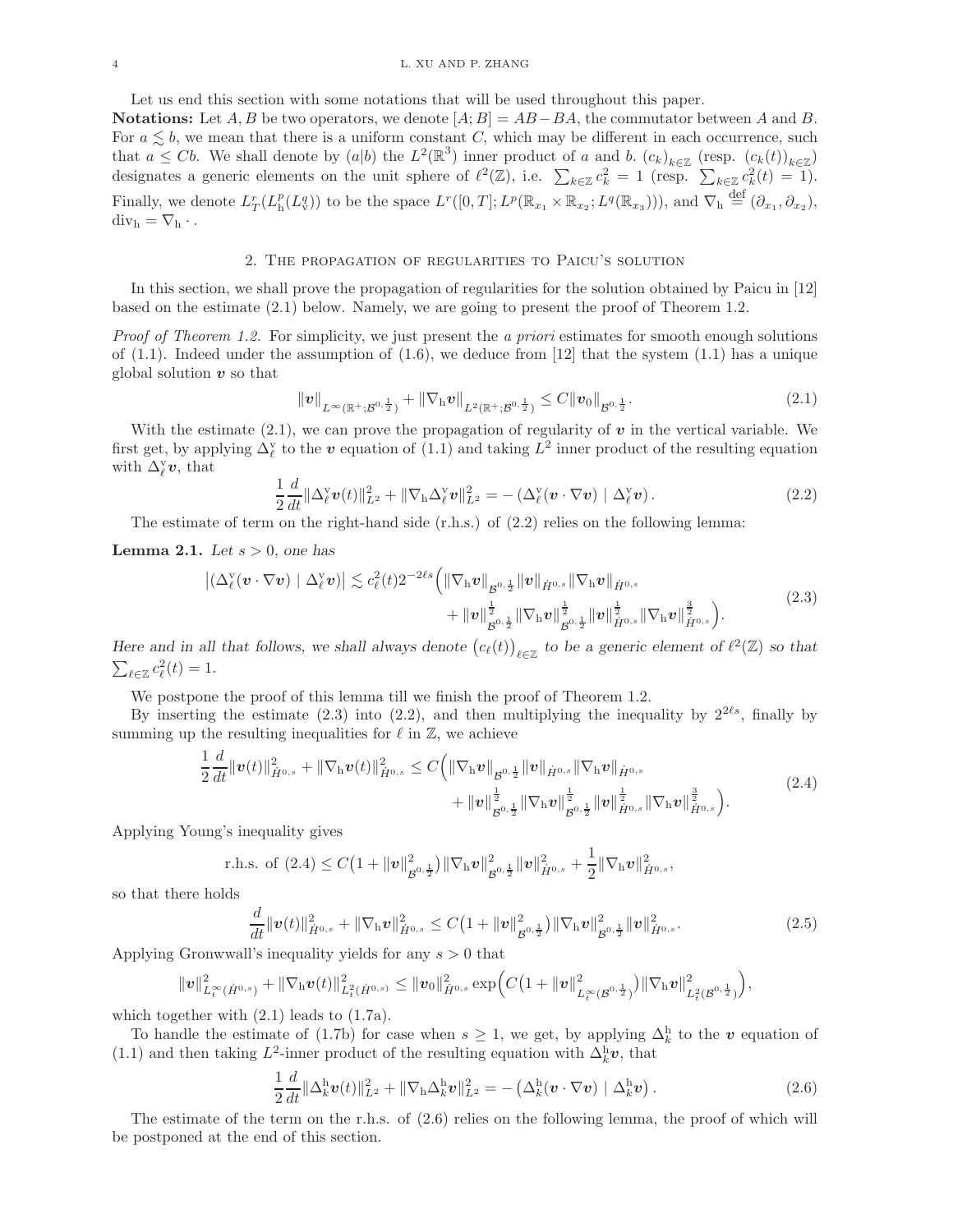Lemma 2.2. Let  $s > -1$ , there hold

$$
\left| \left( \Delta_k^{\mathrm{h}}(\mathbf{v}^{\mathrm{h}} \cdot \nabla_{\mathrm{h}} \mathbf{v}) \mid \Delta_k^{\mathrm{h}} \mathbf{v} \right) \right| \lesssim c_k^2(t) 2^{-2ks} \left( \|\nabla_{\mathrm{h}} \mathbf{v}\|_{\mathcal{B}^{0,\frac{1}{2}}} \|\mathbf{v}\|_{\dot{H}^{s,0}} \|\nabla_{\mathrm{h}} \mathbf{v}\|_{\dot{H}^{s,0}} + \|\mathbf{v}\|_{\mathcal{B}^{0,\frac{1}{2}}}^{\frac{1}{2}} \|\nabla_{\mathrm{h}} \mathbf{v}\|_{\mathcal{B}^{0,\frac{1}{2}}}^{\frac{1}{2}} \|\mathbf{v}\|_{\dot{H}^{s,0}}^{\frac{1}{2}} \|\nabla_{\mathrm{h}} \mathbf{v}\|_{\dot{H}^{s,0}}^{\frac{1}{2}} \right), \tag{2.7}
$$

and

$$
\left| \left( \Delta_{k}^{\mathrm{h}}(v^{3}\partial_{3}v) \mid \Delta_{k}^{\mathrm{h}}v \right) \right| \lesssim c_{k}^{2}(t) 2^{-2ks} \left\{ \left\| \nabla_{\mathrm{h}}v \right\|_{\mathcal{B}^{0,\frac{1}{2}}} \left\| v \right\|_{\dot{H}^{s,0}} \left\| \nabla_{\mathrm{h}}v \right\|_{\dot{H}^{s,0}} + \left\| v \right\|_{\mathcal{B}^{0,\frac{1}{2}}}^{\frac{1}{2}} \left\| \nabla_{\mathrm{h}}v \right\|_{\mathcal{B}^{0,\frac{1}{2}}}^{\frac{1}{2}} \right\| \left\| v \right\|_{\dot{H}^{s,0}} \right\}
$$
\n
$$
\times \left( \left\| v \right\|_{\dot{H}^{s,0}}^{\frac{1}{2}} \left\| \nabla_{\mathrm{h}}v \right\|_{\dot{H}^{s,0}}^{\frac{3}{2}} + \left\| \nabla_{\mathrm{h}}v \right\|_{\dot{H}^{s,0}} \left\| \partial_{3}v \right\|_{\dot{H}^{s-1,0}}^{\frac{1}{2}} \left\| \partial_{3}v \right\|_{\dot{H}^{s,0}}^{\frac{1}{2}} \right\} . \tag{2.8}
$$

By inserting the estimates (2.7) and (2.8) into (2.6), and then multiplying the resulting inequalities by  $2^{2ks}$  and summing up k over  $\mathbb{Z}$ , we arrive at

$$
\frac{1}{2}\frac{d}{dt}\|\mathbf{v}(t)\|_{\dot{H}^{s,0}}^{2} + \|\nabla_{\mathbf{h}}\mathbf{v}(t)\|_{\dot{H}^{s,0}}^{2} \leq C\Big(\|\mathbf{v}\|_{\mathcal{B}^{0,\frac{1}{2}}}^{\frac{1}{2}}\|\nabla_{\mathbf{h}}\mathbf{v}\|_{\mathcal{B}^{0,\frac{1}{2}}}^{\frac{1}{2}}\big(\|\nabla_{\mathbf{h}}\mathbf{v}\|_{\dot{H}^{s,0}}\|\partial_{3}\mathbf{v}\|_{\dot{H}^{s-1,0}}^{\frac{1}{2}}\|\partial_{3}\mathbf{v}\|_{\dot{H}^{s,0}}^{\frac{1}{2}} + \|\mathbf{v}\|_{\mathcal{H}^{s,0}}^{\frac{1}{2}}\|\nabla_{\mathbf{h}}\mathbf{v}\|_{\dot{H}^{s,0}}^{\frac{3}{2}}\big) + \|\nabla_{\mathbf{h}}\mathbf{v}\|_{\mathcal{B}^{0,\frac{1}{2}}}\|\mathbf{v}\|_{\dot{H}^{s,0}}\|\nabla_{\mathbf{h}}\mathbf{v}\|_{\dot{H}^{s,0}}\Big). \tag{2.9}
$$

However, notice that for  $s \geq 1$ ,

$$
\|\partial_3 a\|_{\dot{H}^{s-1,0}}^2 = \int_{\mathbb{R}^3} |\xi_{\mathbf{h}}|^{2(s-1)} |\xi_3|^2 |\widehat{a}(\xi)|^2 d\xi
$$
  

$$
\leq \left( \int_{\mathbb{R}^3} |\xi_{\mathbf{h}}|^{2s} |\widehat{a}(\xi)|^2 d\xi \right)^{\frac{s-1}{s}} \left( \int_{\mathbb{R}^3} |\xi_3|^{2s} |\widehat{a}(\xi)|^2 d\xi \right)^{\frac{1}{s}} = \|a\|_{\dot{H}^{s,0}}^{\frac{2(s-1)}{s}} \|a\|_{\dot{H}^{0,s}}^{\frac{2}{s}},
$$

then we get, by applying Young's inequality, that

$$
C\|\boldsymbol{v}\|_{\mathcal{B}^{0,\frac{1}{2}}}^{\frac{1}{2}}\|\nabla_{\mathrm{h}}\boldsymbol{v}\|_{\mathcal{B}^{0,\frac{1}{2}}}^{\frac{1}{2}}\|\nabla_{\mathrm{h}}\boldsymbol{v}\|_{\dot{H}^{s,0}}\|\partial_{3}\boldsymbol{v}\|_{\dot{H}^{s-1,0}}^{\frac{1}{2}}\|\partial_{3}\boldsymbol{v}\|_{\dot{H}^{s,0}}^{\frac{1}{2}}\\ \leq C\|\boldsymbol{v}\|_{\mathcal{B}^{0,\frac{1}{2}}}^{\frac{1}{2}}\|\nabla_{\mathrm{h}}\boldsymbol{v}\|_{\mathcal{B}^{0,\frac{1}{2}}}^{\frac{1}{2}}\|\nabla_{\mathrm{h}}\boldsymbol{v}\|_{\dot{H}^{s,0}}\|\boldsymbol{v}\|_{\dot{H}^{s,0}}^{\frac{s-1}{2s}}\|\boldsymbol{v}\|_{\dot{H}^{s,0}}^{\frac{s-1}{2s}}\|\nabla_{\mathrm{h}}\boldsymbol{v}\|_{\dot{H}^{s,0}}^{\frac{s-1}{2s}}\|\nabla_{\mathrm{h}}\boldsymbol{v}\|_{\dot{H}^{s,0}}^{\frac{s-1}{2s}}\|\nabla_{\mathrm{h}}\boldsymbol{v}\|_{\dot{H}^{s,0}}^{\frac{s-1}{2s}}\|\nabla_{\mathrm{h}}\boldsymbol{v}\|_{\dot{H}^{s,0}}^{\frac{s-1}{2s}}\|\nabla_{\mathrm{h}}\boldsymbol{v}\|_{\dot{H}^{s,0}}^{\frac{s-1}{2}}\|\nabla_{\mathrm{h}}\boldsymbol{v}\|_{\dot{H}^{s,0}}^{\frac{s-1}{2}}\|\nabla_{\mathrm{h}}\boldsymbol{v}\|_{\dot{H}^{s,0}}^{\frac{s-1}{2}}\|\nabla_{\mathrm{h}}\boldsymbol{v}\|_{\dot{H}^{s,0}}^{\frac{s-1}{2s}}\,,
$$
  

$$
C\|\boldsymbol{v}\|_{\mathcal{B}^{0,\frac{1}{2}}}^{\frac{1}{2}}\|\nabla_{\mathrm{h}}\boldsymbol{v}\|_{\mathcal{B}^{0,\frac{1}{2}}}^{\frac{s}{2}}\|\boldsymbol{v}\|_{\dot{H}^{s,0}}^{\frac{s}{2}}\|\nab
$$

and

$$
C\|\nabla_{\mathrm{h}} v\|_{\mathcal{B}^{0,\frac{1}{2}}}\|v\|_{\dot{H}^{s,0}}\|\nabla_{\mathrm{h}} v\|_{\dot{H}^{s,0}}\leq C\|\nabla_{\mathrm{h}} v\|_{\mathcal{B}^{0,\frac{1}{2}}}^2\|v\|_{\dot{H}^{s,0}}^2+\frac{1}{6}\|\nabla_{\mathrm{h}} v\|_{\dot{H}^{s,0}}^2.
$$

By substituting the above estimates into (2.9), we achieve

$$
\frac{d}{dt} \|v(t)\|_{\dot{H}^{s,0}}^2 + \|\nabla_{\mathbf{h}}v\|_{\dot{H}^{s,0}}^2 \leq C \|\nabla_{\mathbf{h}}v\|_{B^{0,\frac{1}{2}}}^2 \left(1 + \|v\|_{B^{0,\frac{1}{2}}}^2\right) \|v\|_{\dot{H}^{s,0}}^2 \n+ C \|v\|_{B^{0,\frac{1}{2}}}^2 \|\nabla_{\mathbf{h}}v\|_{B^{0,\frac{1}{2}}}^2 \|v\|_{\dot{H}^{0,s}}^2 + \|\nabla_{\mathbf{h}}v\|_{\dot{H}^{0,s}}^2.
$$

Applying Gronwall's inequality gives rise to

$$
\begin{aligned} \|\boldsymbol{v}\|_{L^{\infty}_{t}(\dot{H}^{s,0})}^{2}+\|\nabla_{\boldsymbol{h}}\boldsymbol{v}\|_{L^{2}_{t}(\dot{H}^{s,0})}^{2} \leq & \Big(\|\boldsymbol{v}_{0}\|_{\dot{H}^{s,0}}^{2}+C\|\boldsymbol{v}\|_{L^{\infty}_{t}(\mathcal{B}^{0,\frac{1}{2}})}^{2}\|\nabla_{\boldsymbol{h}}\boldsymbol{v}\|_{L^{2}_{t}(\mathcal{B}^{0,\frac{1}{2}})}^{2}\|\boldsymbol{v}\|_{L^{\infty}_{t}(\dot{H}^{0,s})}^{2}\\ &+\|\nabla_{\boldsymbol{h}}\boldsymbol{v}\|_{L^{2}_{t}(\dot{H}^{0,s})}^{2}\Big)\exp\Big(C\|\nabla_{\boldsymbol{h}}\boldsymbol{v}\|_{L^{2}_{t}(\mathcal{B}^{0,\frac{1}{2}})}^{2}\big(1+\|\boldsymbol{v}\|_{L^{\infty}_{t}(\mathcal{B}^{0,\frac{1}{2}})}^{2}\Big)\Big), \end{aligned}
$$

which together with  $(2.1)$ ,  $(1.6)$  and  $(1.7a)$  ensures

$$
\|\mathbf{v}\|_{L_t^{\infty}(\dot{H}^{s,0})}^2 + \|\nabla_{\mathbf{h}}\mathbf{v}\|_{L_t^2(\dot{H}^{s,0})}^2 \leq C \|\mathbf{v}_0\|_{\dot{H}^s}^2.
$$
\n(2.10)

By combining (1.7a) with (2.10), we deduce (1.7b). This completes the proof of Theorem 1.2.

Theorem 1.2 has been proved provided that we provide the proof of Lemmas 2.1 and 2.2, which we present below.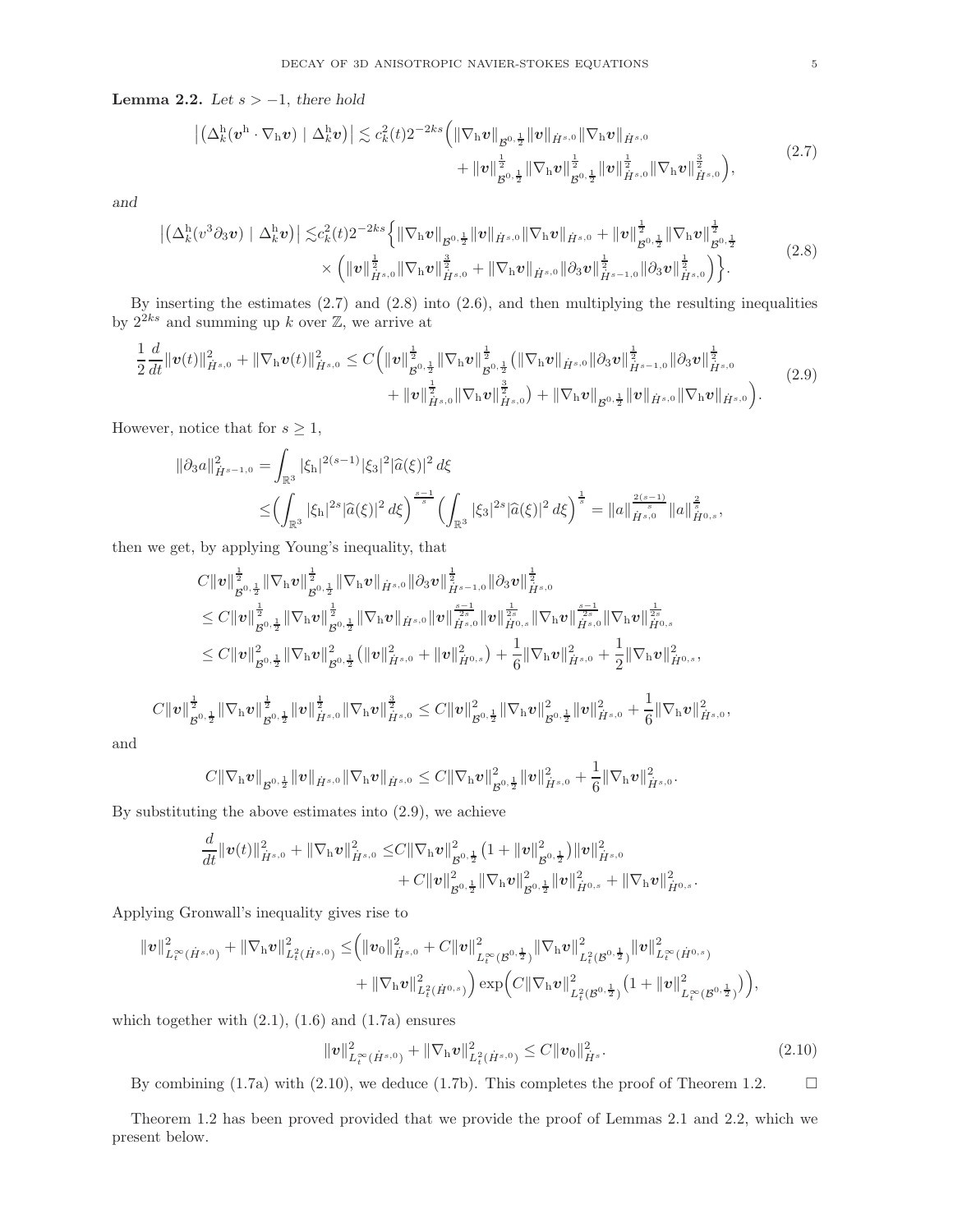Proof of Lemma 2.1. Observing that

$$
\left(\Delta^{\mathrm{v}}_{\ell}(\boldsymbol{v}\cdot\nabla\boldsymbol{v})\mid\Delta^{\mathrm{v}}_{\ell}\boldsymbol{v}\right)=\left(\Delta^{\mathrm{v}}_{\ell}(\boldsymbol{v}^{\mathrm{h}}\cdot\nabla_{\mathrm{h}}\boldsymbol{v})\mid\Delta^{\mathrm{v}}_{\ell}\boldsymbol{v}\right)+\left(\Delta^{\mathrm{v}}_{\ell}(\boldsymbol{v}^3\partial_3\boldsymbol{v})\mid\Delta^{\mathrm{v}}_{\ell}\boldsymbol{v}\right),
$$

we split the proof of (2.3) into the following two steps:

**Step 1.** The estimate of  $(\Delta^{\mathbf{v}}_{\ell}(\mathbf{v}^{\mathbf{h}}\cdot\nabla_{\mathbf{h}}\mathbf{v}) | \Delta^{\mathbf{v}}_{\ell}\mathbf{v})$ .

By applying Bony's decomposition (A.1) to  $v^{\text{h}} \cdot \nabla_{\text{h}} v$  in the vertical variables, we find

$$
\boldsymbol{v}^{\mathrm{h}}\cdot\nabla_{\mathrm{h}}\boldsymbol{v} = T_{\boldsymbol{v}^{\mathrm{h}}}^{\mathrm{v}}\cdot\nabla_{\mathrm{h}}\boldsymbol{v} + \widetilde{T}_{\nabla_{\mathrm{h}}\boldsymbol{v}}^{\mathrm{v}}\cdot\boldsymbol{v}^{\mathrm{h}} \quad\text{with}\quad \widetilde{T}_{\nabla_{\mathrm{h}}\boldsymbol{v}}^{\mathrm{v}}\cdot\boldsymbol{v}^{\mathrm{h}} \stackrel{\mathrm{def}}{=} T_{\nabla_{\mathrm{h}}\boldsymbol{v}}^{\mathrm{v}}\cdot\boldsymbol{v}^{\mathrm{h}} + R^{\mathrm{v}}(\boldsymbol{v}^{\mathrm{h}},\nabla_{\mathrm{h}}\boldsymbol{v}),
$$

Due to the support properties to the Fourier transform of the terms in  $T_{v^h}^{\mathbf{v}} \cdot \nabla_h \boldsymbol{v}$ , we infer

$$
\begin{aligned} \left| \left( \Delta^{\mathrm{v}}_\ell(T^{\mathrm{v}}_{\bm{v}^{\mathrm{h}}}\cdot\nabla_{\mathrm{h}}\bm{v}) \mid \Delta^{\mathrm{v}}_\ell \bm{v} \right) \right| \lesssim & \sum_{|\ell' - \ell| \leq 4} \left\|S^{\mathrm{v}}_{\ell' - 1} \bm{v}^{\mathrm{h}} \right\|_{L^4_\mathrm{h}(L^\infty_v)} \left\| \Delta^{\mathrm{v}}_\ell \nabla_{\mathrm{h}} \bm{v} \right\|_{L^2} \left\| \Delta^{\mathrm{v}}_\ell \bm{v} \right\|_{L^4_\mathrm{h}(L^\infty_v)} \\ \lesssim & \sum_{|\ell' - \ell| \leq 4} \|\bm{v}^{\mathrm{h}}\|_{L^4_\mathrm{h}(L^\infty_v)} \|\Delta^{\mathrm{v}}_\ell \nabla_{\mathrm{h}}\bm{v} \|_{L^2} \|\Delta^{\mathrm{v}}_\ell \bm{v} \|^{\frac{1}{2}}_{L^2} \|\Delta^{\mathrm{v}}_\ell \nabla_{\hbar} \bm{v} \|^{\frac{1}{2}}_{L^2}, \end{aligned}
$$

which together with the first inequality of Lemma A.3, i.e.,

$$
||a||_{L_{{\rm h}}^4(L_v^{\infty})}\lesssim ||a||_{\mathcal{B}^{0,\frac{1}{2}}}^{\frac{1}{2}}||a||_{\mathcal{B}^{0,\frac{1}{2}}}^{\frac{1}{2}},
$$

ensures that

$$
\left| \left( \Delta^{\mathbf{v}}_{\ell} (T^{\mathbf{v}}_{\mathbf{v}^{\mathbf{h}}}\nabla_{\mathbf{h}} \mathbf{v}) \mid \Delta^{\mathbf{v}}_{\ell} \mathbf{v} \right) \right| \lesssim \left( \sum_{|\ell' - \ell| \leq 4} c_{\ell'}(t) 2^{-\ell' s} \right) c_{\ell}(t) 2^{-\ell s} \| \mathbf{v} \|_{\mathcal{B}^{0, \frac{1}{2}}}^{\frac{1}{2}} \| \nabla_{\mathbf{h}} \mathbf{v} \|_{\mathcal{B}^{0, \frac{1}{2}}}^{\frac{1}{2}} \| \mathbf{v} \|_{\dot{H}^{0, s}}^{\frac{1}{2}} \| \nabla_{\mathbf{h}} \mathbf{v} \|_{\dot{H}^{0, s}}^{\frac{1}{2}} \| \nabla_{\mathbf{h}} \mathbf{v} \|_{\dot{H}^{0, s}}^{\frac{1}{2}} \| \nabla_{\mathbf{h}} \mathbf{v} \|_{\dot{H}^{0, s}}^{\frac{1}{2}}.
$$

Along the same line, due to  $s > 0$ , we get by using Lemma A.3 that

 ∆ v ℓ (Te<sup>v</sup> <sup>∇</sup>h<sup>v</sup><sup>v</sup> h ) | ∆ v ℓ v  . X ℓ ′≥ℓ−N<sup>0</sup> kS v ℓ ′+2∇hv h kL<sup>2</sup> h (L∞<sup>v</sup> )k∆ v ℓ ′vkL<sup>4</sup> h (L<sup>2</sup> v )k∆ v <sup>ℓ</sup> vkL<sup>4</sup> h (L<sup>2</sup> v ) . X ℓ ′≥ℓ−N<sup>0</sup> cℓ ′ (t)2<sup>−</sup><sup>ℓ</sup> ′ s cℓ(t)2<sup>−</sup>ℓsk∇hvk B 0, 1 2 <sup>k</sup>vkH˙ <sup>0</sup>,s k∇hvkH˙ <sup>0</sup>,s .c 2 ℓ (t)2<sup>−</sup>2ℓsk∇hvk B 0, 1 2 <sup>k</sup>vkH˙ <sup>0</sup>,s k∇hvkH˙ <sup>0</sup>,s .

By summarizing the above estimates, we arrive at

$$
\left| \left( \Delta_{\ell}^{v} (\boldsymbol{v}^{h} \cdot \nabla_{h} \boldsymbol{v}) \mid \Delta_{\ell}^{v} \boldsymbol{v} \right) \right| \lesssim c_{\ell}^{2} (t) 2^{-2\ell s} \left( \|\nabla_{h} \boldsymbol{v}\|_{\mathcal{B}^{0,\frac{1}{2}}} \|\boldsymbol{v}\|_{\dot{H}^{0,s}} \|\nabla_{h} \boldsymbol{v}\|_{\dot{H}^{0,s}} + \|\boldsymbol{v}\|_{\mathcal{B}^{0,\frac{1}{2}}}^{\frac{1}{2}} \|\nabla_{h} \boldsymbol{v}\|_{\mathcal{B}^{0,\frac{1}{2}}}^{\frac{1}{2}} \|\boldsymbol{v}\|_{\dot{H}^{0,s}}^{\frac{1}{2}} \|\nabla_{h} \boldsymbol{v}\|_{\dot{H}^{0,s}}^{\frac{1}{2}} \right).
$$
\n(2.11)

**Step 2.** The estimate of  $(\Delta^{\mathbf{v}}_{\ell}(v^3 \partial_3 v) | \Delta^{\mathbf{v}}_{\ell} v)$ .

We first get, by using a standard commutator's argument as that in [3, 4, 12], that

$$
\left(\Delta_{\ell}^{\mathbf{v}}(T_{v^3}^{\mathbf{v}}\partial_3\mathbf{v})\mid \Delta_{\ell}^{\mathbf{v}}\mathbf{v}\right) = \sum_{|\ell'-\ell|\leq 4} \left(\left(\left[\Delta_{\ell}^{\mathbf{v}};S_{\ell'-1}^{\mathbf{v}}v^3\right]\partial_3\Delta_{\ell'}^{\mathbf{v}}\mathbf{v}\mid \Delta_{\ell}^{\mathbf{v}}\mathbf{v}\right)\right) + \left(\left(S_{\ell'-1}^{\mathbf{v}}v^3 - S_{\ell}^{\mathbf{v}}v^3\partial_3\Delta_{\ell'}^{\mathbf{v}}\mathbf{v}\mid \Delta_{\ell}^{\mathbf{v}}\mathbf{v}\right)\right) + \left(S_{\ell}^{\mathbf{v}}v^3\partial_3\Delta_{\ell}^{\mathbf{v}}\mathbf{v}\mid \Delta_{\ell}^{\mathbf{v}}\mathbf{v}\right).
$$
\n(2.12)

By applying Lemmas A.2 and A.1 and using div  $v = 0$ , we find

$$
\begin{aligned} &\sum_{|\ell'-\ell|\leq 4}\big|\big([\Delta_\ell^{\texttt{v}}; S_{\ell'-1}^{\texttt{v}}v^3]\partial_3\Delta_{\ell'}^{\texttt{v}}\, \boldsymbol{v}\mid \Delta_\ell^{\texttt{v}}\boldsymbol{v}\big)\big|\\ &\lesssim \sum_{|\ell'-\ell|\leq 4} 2^{-\ell}\|S_{\ell'-1}^{\texttt{v}}\partial_3v^3\|_{L_h^2(L_\mathrm{v}^\infty)}\|\partial_3\Delta_{\ell'}^{\texttt{v}}\boldsymbol{v}\|_{L_h^4(L_v^2)}\|\Delta_\ell^{\texttt{v}}\boldsymbol{v}\|_{L_h^4(L_v^2)}\\ &\lesssim \sum_{|\ell'-\ell|\leq 4}\|\operatorname{div}_\mathbf{h}\boldsymbol{v}^\mathbf{h}\|_{L_h^2(L_\mathrm{v}^\infty)}\|\Delta_{\ell'}^{\texttt{v}}\boldsymbol{v}\|_{L^2}^\frac{1}{2}\|\nabla_\mathbf{h}\Delta_{\ell'}^{\texttt{v}}\boldsymbol{v}\|_{L^2}^\frac{1}{2}\|\Delta_\ell^{\texttt{v}}\boldsymbol{v}\|_{L^2}^\frac{1}{2}\|\nabla_\mathbf{h}\Delta_\ell^{\texttt{v}}\boldsymbol{v}\|_{L^2}^\frac{1}{2}\|\nabla_\mathbf{h}\Delta_\ell^{\texttt{v}}\boldsymbol{v}\|_{L^2}^\frac{1}{2}\|\nabla_\mathbf{h}\Delta_\ell^{\texttt{v}}\boldsymbol{v}\|_{L^2}^\frac{1}{2} \end{aligned}
$$

Similar estimate holds for the second term in (2.12).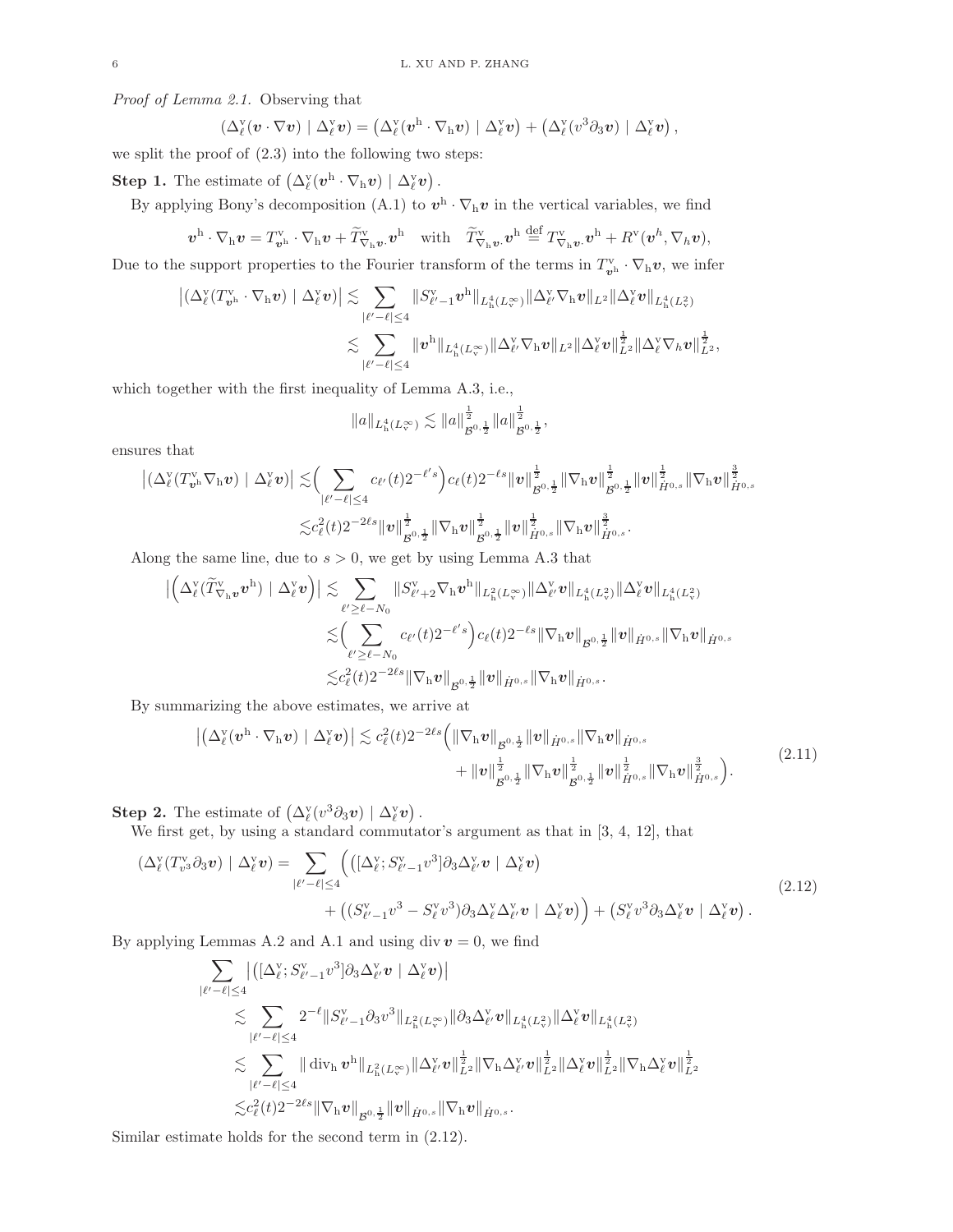While we get, by using integration by parts and div  $v = 0$ , that

$$
\begin{aligned} \left| \left( S_{\ell}^{v} v^{3} \partial_{3} \Delta_{\ell}^{v} \boldsymbol{v} \mid \Delta_{\ell}^{v} \boldsymbol{v} \right) \right|=&\frac{1}{2} \Big| \int_{\mathbb{R}^{3}} S_{\ell}^{v} \partial_{3} v^{3} |\Delta_{\ell}^{v} \boldsymbol{v}|^{2} \, dx \Big| \\ \leq & \frac{1}{2} \|\operatorname{div}_{\mathbf{h}} \boldsymbol{v}^{\mathbf{h}} \|_{L_{\mathbf{h}}^{2}(L_{\infty}^{\infty})} \|\Delta_{\ell}^{v} \boldsymbol{v} \|_{L_{\mathbf{h}}^{4}(L_{\infty}^{2})}^{2} \\ \lesssim & c_{\ell}^{2}(t) 2^{-2\ell s} \|\nabla_{\mathbf{h}} \boldsymbol{v} \|_{\mathcal{B}^{0,\frac{1}{2}}} \|\boldsymbol{v} \|_{\dot{H}^{0,s}} \|\nabla_{\mathbf{h}} \boldsymbol{v} \|_{\dot{H}^{0,s}}. \end{aligned}
$$

This leads to

$$
\left| \left( \Delta^{\mathbf{v}}_{\ell} (T^{\mathbf{v}}_{v^3} \partial_3 v) \mid \Delta^{\mathbf{v}}_{\ell} v \right) \right| \lesssim c_{\ell}^2(t) 2^{-2\ell s} \|\nabla_{\mathbf{h}} v\|_{\mathcal{B}^{0,\frac{1}{2}}} \|v\|_{\dot{H}^{0,s}} \|\nabla_{\mathbf{h}} v\|_{\dot{H}^{0,s}}.
$$
\n(2.13)

On the other hand, again due to div  $v = 0$  and  $s > 0$ , we deduce from Lemmas A.1 and A.3 that

$$
\begin{split} \big|\Big(\Delta^{\mathrm{v}}_{\ell}(\widetilde{T}^{\mathrm{v}}_{\partial_3}v^{3})\mid\Delta^{\mathrm{v}}_{\ell}v\Big)\big| &\lesssim \sum_{\ell'\geq \ell-N_0}\|S^{\mathrm{v}}_{\ell'+2}\partial_3 v\|_{L_{{\mathrm{h}}}^4(L^\infty_{\mathrm{v}})}\|\Delta^{\mathrm{v}}_{\ell'}v^{3}\|_{L^2}\|\Delta^{\mathrm{v}}_{\ell}v\|_{L_{{\mathrm{h}}}^4(L^\infty_{\mathrm{v}})}\\ &\lesssim \sum_{\ell'\geq \ell-N_0}\|S^{\mathrm{v}}_{\ell'+2}v\|_{L_{{\mathrm{h}}}^4(L^\infty_{\mathrm{v}})}\|\Delta^{\mathrm{v}}_{\ell'}\partial_3 v^{3}\|_{L^2}\|\Delta^{\mathrm{v}}_{\ell}v\|_{L_{{\mathrm{h}}}^4(L^\infty_{\mathrm{v}})}\\ &\lesssim \Big(\sum_{\ell'\geq \ell-N_0}c_{\ell'}(t)2^{-\ell's}\Big)c_{\ell}(t)2^{-\ell s}\|v\|_{\mathcal{B}^{0,\frac{1}{2}}}^{\frac{1}{2}}\|\nabla_{\mathrm{h}}v\|_{\mathcal{B}^{0,\frac{1}{2}}}^{\frac{1}{2}}\|v\|_{\dot{H}^{0,s}}^{\frac{1}{2}}\|\nabla_{\mathrm{h}}v\|_{\dot{H}^{0,s}}^{\frac{1}{2}}\|\nabla_{\mathrm{h}}v\|_{\dot{H}^{0,s}}^{\frac{3}{2}}, \end{split}
$$

which together with (2.13) ensures that

$$
\left| \left( \Delta_{\ell}^{\mathbf{v}}(v^3 \partial_3 v) \mid \Delta_{\ell}^{\mathbf{v}} v \right) \right| \lesssim c_{\ell}^2(t) 2^{-2\ell s} \left( \|\nabla_{\mathbf{h}} v\|_{\mathcal{B}^{0,\frac{1}{2}}} \|v\|_{\dot{H}^{0,s}} \|\nabla_{\mathbf{h}} v\|_{\dot{H}^{0,s}} + \|v\|_{\dot{H}^{0,\frac{1}{2}}}^{\frac{1}{2}} \|\nabla_{\mathbf{h}} v\|_{\dot{H}^{0,\frac{1}{2}}}^{\frac{1}{2}} \|v\|_{\dot{H}^{0,s}}^{\frac{1}{2}} \|\nabla_{\mathbf{h}} v\|_{\dot{H}^{0,s}}^{\frac{3}{2}} \right).
$$
\n(2.14)

By combining  $(2.11)$  with  $(2.14)$ , we conclude the proof of  $(2.3)$ .

Proof of Lemma 2.2. We divide the proof into the following two steps: **Step 1.** The estimate of  $(\Delta_k^{\text{h}}(\mathbf{v}^{\text{h}}\cdot \nabla_{\text{h}}\mathbf{v}) | \Delta_k^{\text{h}}\mathbf{v})$ .

By applying Bony's decomposition (A.1) to  $v^h \cdot \nabla_h v$  in the horizontal variables, we find

 $\boldsymbol{v}^{\text{h}}\cdot\nabla_{\text{h}}\boldsymbol{v}=T^{\text{h}}_{\boldsymbol{v}^{\text{h}}}\cdot\nabla_{\text{h}}\boldsymbol{v}+T^{\text{h}}_{\nabla_{\text{h}}\boldsymbol{v}}\boldsymbol{v}^{\text{h}}+R^{\text{h}}(\boldsymbol{v}^{\text{h}},\nabla_{\text{h}}\boldsymbol{v}).$ 

Due to the support properties to the Fourier transform of the terms in  $T^h_{\mathbf{v}^h} \cdot \nabla_h \mathbf{v}$ , we infer by using Lemma A.3 that

$$
\begin{aligned} \left| \left( \Delta^{\mathrm{h}}_k(T^{\mathrm{h}}_{\bm{v}^{\mathrm{h}}}\cdot\nabla_{\mathrm{h}}\bm{v}) \mid \Delta^{\mathrm{h}}_k\bm{v} \right) \right| \lesssim & \sum_{|k'-k| \leq 4} \|S^{\mathrm{h}}_{k'-1}\bm{v}^{\mathrm{h}}\|_{L^4_\mathrm{h}(L^\infty_v)} \|\Delta^{\mathrm{h}}_{k'}\nabla_{\mathrm{h}}\bm{v} \|_{L^2} \|\Delta^{\mathrm{h}}_k\bm{v} \|_{L^4_\mathrm{h}(L^2_v)} \\ & \lesssim \sum_{|k'-k| \leq 4} \|\bm{v}^{\mathrm{h}}\|_{L^4_\mathrm{h}(L^\infty_v)} \|\Delta^{\mathrm{h}}_k\nabla_{\mathrm{h}}\bm{v} \|_{L^2} \|\Delta^{\mathrm{h}}_k\nabla_{\mathrm{h}}\bm{v} \|_{L^2}^{\frac{1}{2}} \|\Delta^{\mathrm{h}}_k\bm{v} \|_{L^2}^{\frac{1}{2}} \\ & \lesssim c_k^2(t) 2^{-2ks} \|\bm{v}\|_{\mathcal{B}^{0,\frac{1}{2}}}^{\frac{1}{2}} \|\nabla_{\mathrm{h}}\bm{v} \|_{\mathcal{B}^{0,\frac{1}{2}}}^{\frac{1}{2}} \|\bm{v}\|_{\dot{H}^{s,0}}^{\frac{1}{2}} \|\nabla_{\mathrm{h}}\bm{v} \|_{\dot{H}^{s,0}}^{\frac{3}{2}}. \end{aligned}
$$

Along the same line, we get

$$
\begin{aligned} \left| \left( \Delta^{\rm h}_k (T^{\rm h}_{\nabla_{\rm h} \bm v} . \bm v^{\rm h}) \mid \Delta^{\rm h}_{k} \bm v \right) \right| \lesssim & \sum_{|k'-k| \leq 4} \| S^{\rm h}_{k'-1} \nabla_{\rm h} \bm v^{\rm h} \|_{L^2_{\rm h} (L^\infty_v)} \| \Delta^{\rm h}_{k'} \bm v \|_{L^4_{\rm h} (L^2_v)} \| \Delta^{\rm h}_{k} \bm v \|_{L^4_{\rm h} (L^2_v)} \\ \lesssim & \left( \sum_{|k'-k| \leq 4} c_{k'}(t) 2^{-k' s} \right) c_{k}(t) 2^{-k s} \| \nabla_{\rm h} \bm v \|_{\mathcal{B}^{0,\frac{1}{2}}} \| \bm v \|_{\dot H^{s,0}} \| \nabla_{\rm h} \bm v \|_{\dot H^{s,0}} \end{aligned}
$$

While by applying Lemma A.1 and using the fact that  $s > -1$ , we find

$$
\begin{aligned} \left| \left( \Delta^{\mathrm{h}}_k (R^{\mathrm{h}}(\bm{v}^{\mathrm{h}}, \nabla_{\mathrm{h}} \bm{v}) ) \mid \Delta^{\mathrm{h}}_k \bm{v} \right) \right| \lesssim & 2^k \sum_{k' \geq k-3} \|\Delta^{\mathrm{h}}_{k'} \bm{v} \|_{L^2} \|\widetilde{\Delta}^{\mathrm{h}}_{k'} \nabla_{\mathrm{h}} \bm{v}^{\mathrm{h}} \|_{L^2_{\mathrm{h}}(L^\infty_v)} \|\Delta^{\mathrm{h}}_k \bm{v} \|_{L^2} \\ \lesssim & 2^k \Big( \sum_{k' \geq k-3} c_{k'}(t) 2^{-k'(s+1)} \Big) c_k(t) 2^{-ks} \|\nabla_{\mathrm{h}} \bm{v} \|_{\mathcal{B}^{0,\frac{1}{2}}} \|\nabla_{\mathrm{h}} \bm{v} \|_{\dot{H}^{s,0}} \|\bm{v} \|_{\dot{H}^{s,0}} \|\bm{v} \|_{\dot{H}^{s,0}} \end{aligned}
$$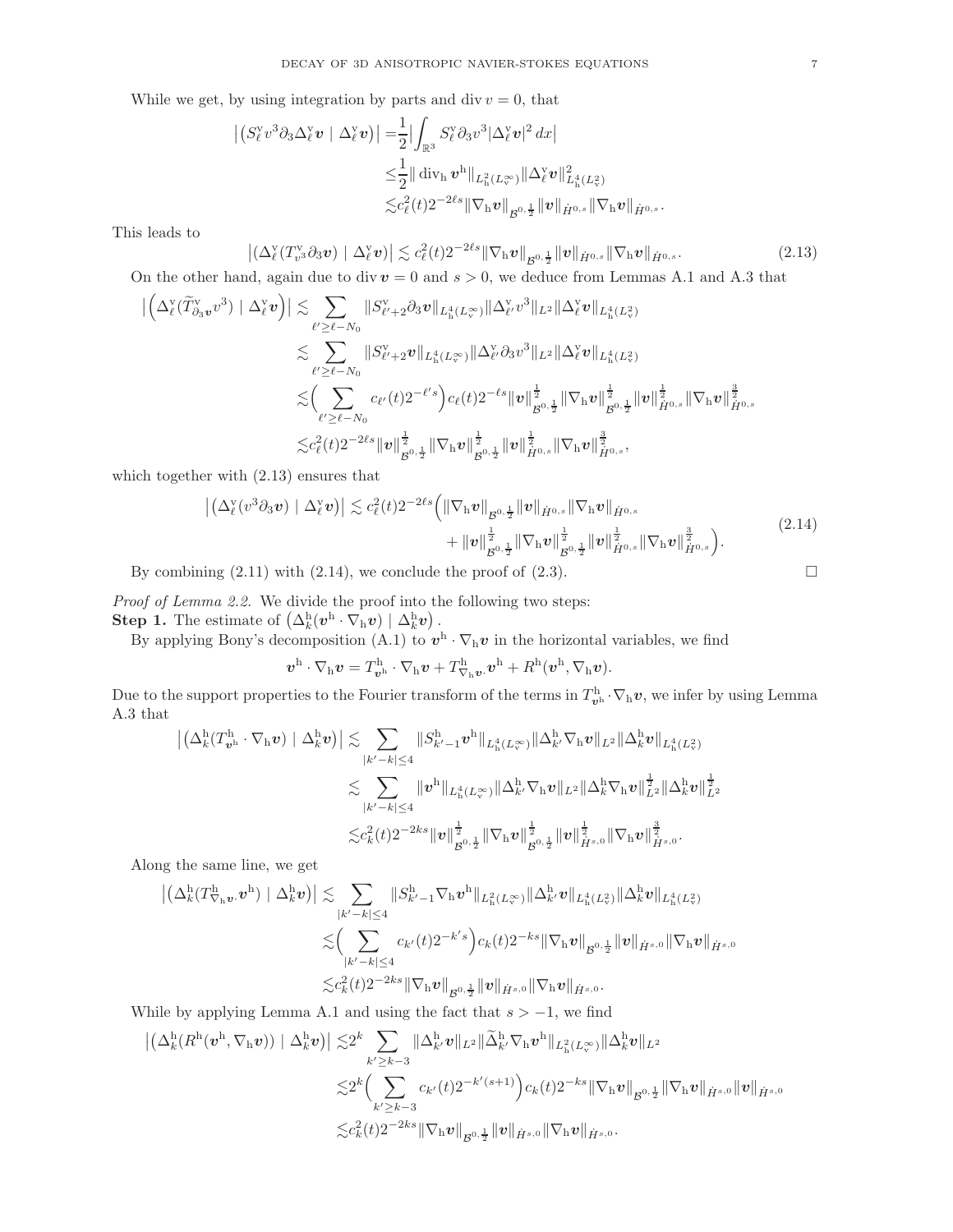By summarizing the above estimates, we obtain (2.7).

**Step 2.** The estimate of  $(\Delta_k^h(v^3 \partial_3 v) | \Delta_k^h v)$ .

Once again we get, by applying Bony's decomposition (A.1) to  $v^3 \partial_3 v$  in the horizontal variables, that  $v^3 \partial_3 v = T^{\text{h}}_{v^3} \partial_3 v + T^{\text{h}}_{\partial_3 v} v^3 + R^{\text{h}} (v^3, \partial_3 v).$  (2.15)

By virtue of Lemma A.3, it is easy to observe that

$$
\begin{aligned} \left| \left( \Delta^{\mathrm{h}}_k(T^{\mathrm{h}}_{v^3} \partial_3 v) \mid \Delta^{\mathrm{h}}_k v \right) \right| &\lesssim \sum_{|k-k'| \leq 4} \| S^{\mathrm{h}}_{k'-1} v^3 \|_{L^4_\mathrm{h}(L^\infty_v)} \| \Delta^{\mathrm{h}}_k \partial_3 v \|_{L^4_\mathrm{h}(L^2_v)} \| \Delta^{\mathrm{h}}_k v \|_{L^2} \\ &\lesssim \Big( \sum_{|k'-k| \leq 4} c_{k'}(t) 2^{-k'(s-1)} \Big) c_k(t) 2^{-k(s+1)} \\ &\times \| v^3 \|_{L^4_\mathrm{h}(L^\infty_v)} \| \partial_3 v \|_{\dot H^{s-1,0}}^{\frac{1}{2}} \| \partial_3 v \|_{\dot H^{s,0}}^{\frac{1}{2}} \| \nabla_\mathrm{h} v \|_{\dot H^{s,0}} \\ &\lesssim c_k^2(t) 2^{-2ks} \| v^3 \|_{\mathcal B^{0,\frac{1}{2}}}^{\frac{1}{2}} \| \nabla_\mathrm{h} v^3 \|_{\mathcal B^{0,\frac{1}{2}}}^{\frac{1}{2}} \| \partial_3 v \|_{\dot H^{s-1,0}}^{\frac{1}{2}} \| \partial_3 v \|_{\dot H^{s,0}}^{\frac{1}{2}} \| \nabla_\mathrm{h} v \|_{\dot H^{s,0}}. \end{aligned}
$$

While we get, by using integration by parts, that

$$
\left(\Delta_k^{\mathrm{h}}(T^{\mathrm{h}}_{\partial_3}v^{3})\mid \Delta_k^{\mathrm{h}}v\right) = -\left(\Delta_k^{\mathrm{h}}(T^{\mathrm{h}}_v\partial_3v^{3})\mid \Delta_k^{\mathrm{h}}v\right) - \left(\Delta_k^{\mathrm{h}}(T^{\mathrm{h}}_vv^{3})\mid \Delta_k^{\mathrm{h}}\partial_3v\right).
$$

Using div  $v = 0$  and Lemma A.3, we find

$$
\begin{aligned} \left| \left( \Delta^{\mathrm{h}}_k (T^\mathrm{h}_v \partial_3 v^3) \mid \Delta^{\mathrm{h}}_k v \right) \right| &\lesssim & \sum_{|k'-k| \leq 4} \| S^{\mathrm{h}}_{k'-1} v \|_{L^4_\mathrm{h}(L^\infty_v)} \| \Delta^{\mathrm{h}}_{k'} \operatorname{div}_\mathrm{h} v^\mathrm{h} \|_{L^2} \| \Delta^{\mathrm{h}}_k v \|_{L^4_\mathrm{h}(L^2_v)} \\ & \lesssim & \left( \sum_{|k'-k| \leq 4} c_{k'}(t) 2^{-k's} \right) c_k(t) 2^{-ks} \| v \|_{L^4_\mathrm{h}(L^\infty_v)} \| \nabla_\mathrm{h} v^\mathrm{h} \|_{\dot{H}^{s,0}} \| v \|_{\dot{H}^{s,0}}^{\frac12} \| \nabla_\mathrm{h} v \|^{\frac12}_{\dot{H}^{s,0}} \end{aligned}
$$

$$
\lesssim & c_k^2(t) 2^{-2ks} \| v \|_{\mathcal{B}^{0,\frac12}}^{\frac12} \| \nabla_\mathrm{h} v \|_{\dot{H}^{s,0}}^{\frac12} \| \nabla_\mathrm{h} v \|_{\dot{H}^{s,0}}^{\frac12}.
$$

Similarly, one has

$$
\begin{split} \left| \left( \Delta^{\mathrm{h}}_k(T^{\mathrm{h}}_v v^3) \mid \Delta^{\mathrm{h}}_k \partial_3 v \right) \right| &\lesssim \sum_{|k'-k| \leq 4} \| S^{\mathrm{h}}_{k'-1} v \|_{L^4_\mathrm{h}(L^\infty_v)} \| \Delta^{\mathrm{h}}_{k'} v^3 \|_{L^2} \| \Delta^{\mathrm{h}}_k \partial_3 v \|_{L^4_\mathrm{h}(L^2_v)} \\ &\lesssim \Bigl( \sum_{|k'-k| \leq 4} c_{k'}(t) 2^{-k'(s+1)} \Bigr) c_k(t) 2^{-k(s-1)} \| v \|_{L^4_\mathrm{h}(L^\infty_v)} \\ &\times \| \nabla_{\mathrm{h}} v^3 \|_{\dot H^{s,0}} \| \partial_3 v \|_{\dot H^{s-1,0}}^{\frac{1}{2}} \| \partial_3 v \|_{\dot H^{s,0}}^{\frac{1}{2}} \\ &\lesssim c_k^2(t) 2^{-2ks} \| v \|_{\mathcal{B}^{0,\frac{1}{2}}}^{\frac{1}{2}} \| \nabla_{\mathrm{h}} v \|_{\mathcal{B}^{0,\frac{1}{2}}}^{\frac{1}{2}} \| \nabla_{\mathrm{h}} v^3 \|_{\dot H^{s,0}} \| \partial_3 v \|_{\dot H^{s-1,0}}^{\frac{1}{2}} \| \partial_3 v \|_{\dot H^{s,0}}^{\frac{1}{2}} \end{split}
$$

Along the same line, by using integration by parts, we find

$$
\left(\Delta_k^{\mathrm{h}}(R^{\mathrm{h}}(v^3,\partial_3 v))\mid \Delta_k^{\mathrm{h}}v\right) = -\left(\Delta_k^{\mathrm{h}}(R^{\mathrm{h}}(\partial_3 v^3,v))\mid \Delta_k^{\mathrm{h}}v\right) - \left(\Delta_k^{\mathrm{h}}(R^{\mathrm{h}}(v^3,v))\mid \Delta_k^{\mathrm{h}}\partial_3v\right).
$$

.

Notice that  $s > -1$ , by using div  $v = 0$  and Lemma A.1, we obtain

$$
\begin{aligned} \left| \left( \Delta^{\mathrm{h}}_k (R^{\mathrm{h}}(\partial_3 v^3, \bm{v})) \mid \Delta^{\mathrm{h}}_k \bm{v} \right) \right| \lesssim & 2^k \sum_{k' \geq k-3} \|\Delta^{\mathrm{h}}_{k'} \partial_3 v^3 \|_{L^2_{\mathrm{h}}(L^\infty_v)} \| \widetilde{\Delta}^{\mathrm{h}}_{k'} \bm{v} \|_{L^2} \|\Delta^{\mathrm{h}}_k \bm{v} \|_{L^2} \\ \lesssim & 2^k \Big( \sum_{k' \geq k-3} c_{k'}(t) 2^{-k'(s+1)} \Big) c_k(t) 2^{-ks} \| \nabla_{\mathrm{h}} \bm{v}^{\mathrm{h}} \|_{L^2_{\mathrm{h}}(L^\infty_v)} \| \nabla_{\mathrm{h}} \bm{v}^{\mathrm{h}} \|_{\dot{H}^{s,0}} \| \bm{v} \|_{\dot{H}^{s,0}} \\ \lesssim & c_k^2(t) 2^{-2ks} \| \nabla_{\mathrm{h}} \bm{v} \|_{\dot{H}^{s,0}} \| \nabla_{\mathrm{h}} \bm{v} \|_{\dot{H}^{s,0}} . \end{aligned}
$$

Similarly, by virtue of Lemma A.3, one has

$$
\begin{split} \left| \left( \Delta^{\mathrm{h}}_k (R^{\mathrm{h}} (v^3, \boldsymbol{v})) \mid \Delta^{\mathrm{h}}_k \partial_3 \boldsymbol{v} \right) \right| &\lesssim \sum_{k' \geq k-3} \|\Delta^{\mathrm{h}}_{k'} v\|_{L^4_\mathrm{h}(L^\infty_v)} \| \widetilde{\Delta}^{\mathrm{h}}_{k'} v^3 \|_{L^2} \|\Delta^{\mathrm{h}}_k \partial_3 v\|_{L^4_\mathrm{h}(L^2_v)} \\ &\lesssim \Bigl( \sum_{k' \geq k-3} c_{k'}(t) 2^{-k'(s+1)} \Bigr) c_k(t) 2^{-k(s-1)} \| \boldsymbol{v} \|_{L^4_\mathrm{h}(L^\infty_v)} \\ &\times \| \nabla_{\mathrm{h}} v^3 \|_{\dot{H}^{s,0}} \| \partial_3 v \|_{\dot{H}^{s-1,0}}^{\frac{1}{2}} \| \partial_3 v \|_{\dot{H}^{s,0}}^{\frac{1}{2}} \\ &\lesssim c_k^2(t) 2^{-2ks} \| \boldsymbol{v} \|_{\mathcal{B}^{0,\frac{1}{2}}}^{\frac{1}{2}} \| \nabla_{\mathrm{h}} v \|_{\mathcal{B}^{0,\frac{1}{2}}}^{\frac{1}{2}} \| \nabla_{\mathrm{h}} v^3 \|_{\dot{H}^{s,0}} \| \partial_3 v \|_{\dot{H}^{s-1,0}}^{\frac{1}{2}} \| \partial_3 v \|_{\dot{H}^{s,0}}^{\frac{1}{2}} . \end{split}
$$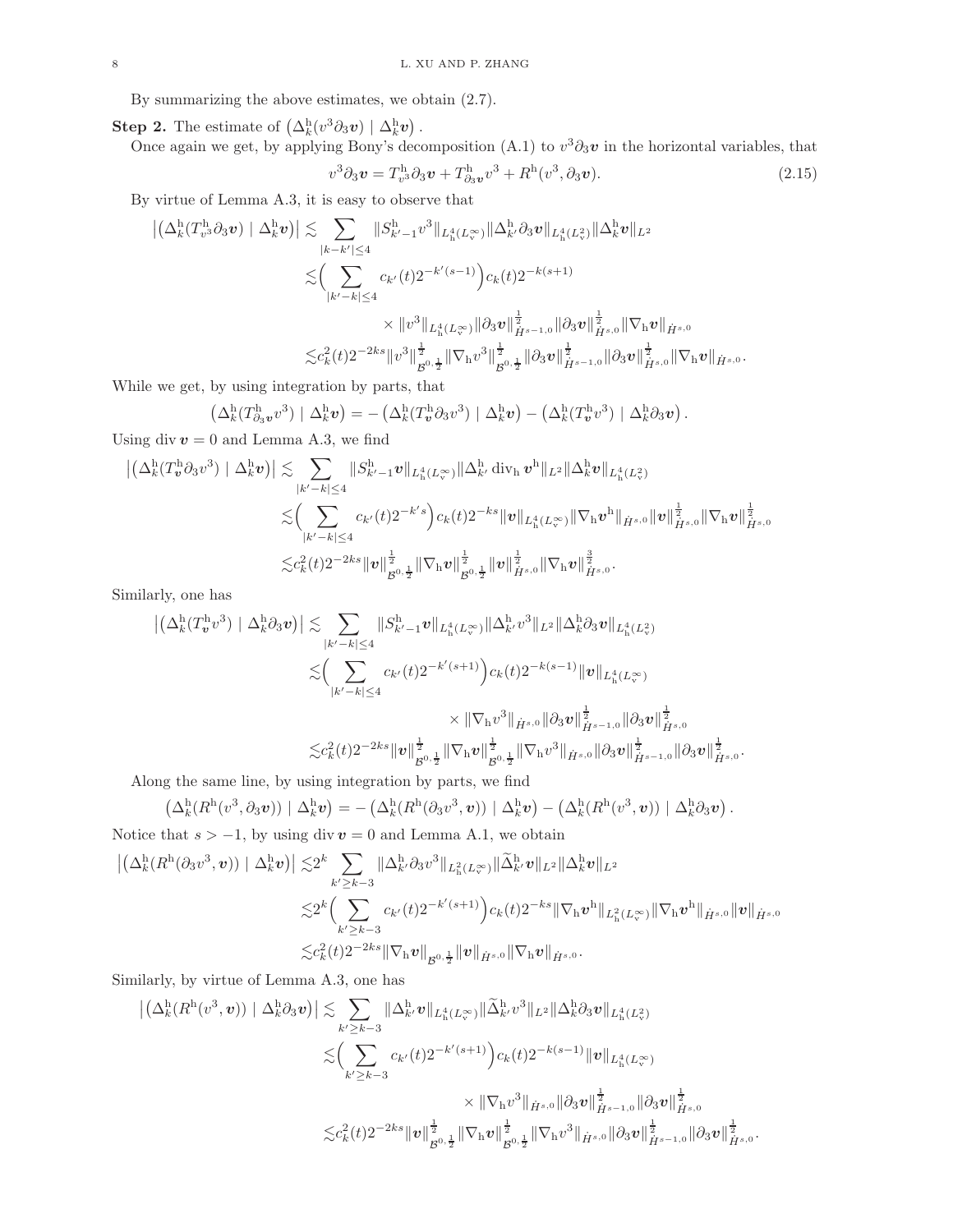By summarizing the above estimates, we obtain  $(2.8)$ . This finishes the proof of Lemma 2.2.

### 3. LARGE TIME BEHAVIOR OF THE GLOBAL SMALL SOLUTION TO  $(1.1)$

In this section, we shall present the proof of Theorem 1.3 concerning the large time behavior of the global small solution to (1.1), especially the enhanced dissipation for the third component of the solution. In order to do so, we need several auxiliary estimates which will be presented in the following subsections.

3.1. The estimate of  $\|\nabla_h v(t)\|_{L^2}$ . The goal of this subsection is to present the  $L^2$  estimate to the horizontal derivatives of v.

**Lemma 3.1.** Let v be a smooth enough solution of (1.1) on [0, T]. Then for  $t \leq T$ , one has

$$
\frac{d}{dt} \|\nabla_{\mathbf{h}} \mathbf{v}(t)\|_{L^2}^2 + \|\Delta_{\mathbf{h}} \mathbf{v}\|_{L^2}^2 \leq C \big(\|\nabla_{\mathbf{h}} \mathbf{v}\|_{\mathcal{B}^{0,\frac{1}{2}}}^2 + \|\partial_3 \mathbf{v}\|_{\dot{H}^{\frac{1}{2},0}}^2\big) \|\nabla_{\mathbf{h}} \mathbf{v}\|_{L^2}^2. \tag{3.1}
$$

*Proof.* By taking  $L^2$ -inner product of the v equation of (1.1) with  $-\Delta_h v$  and using integration by parts, we find

$$
\frac{1}{2}\frac{d}{dt}\|\nabla_{\mathbf{h}}\boldsymbol{v}\|_{L^{2}}^{2}+\|\Delta_{\mathbf{h}}\boldsymbol{v}\|_{L^{2}}^{2}=\left(\boldsymbol{v}\cdot\nabla\boldsymbol{v}\,|\,\Delta_{\mathbf{h}}\boldsymbol{v}\right).
$$
\n(3.2)

To handle the term  $(v \cdot \nabla v | \Delta_h v)$ , we get, by using integrating by parts and div  $v = 0$ , that

$$
(\boldsymbol{v} \cdot \nabla \boldsymbol{v} \,|\, \Delta_{\mathrm{h}} \boldsymbol{v}) = -\sum_{j=1}^{2} ((\partial_j \boldsymbol{v} \cdot \nabla \boldsymbol{v} \,|\, \partial_j \boldsymbol{v}) + (\boldsymbol{v} \cdot \nabla \partial_j \boldsymbol{v} \,|\, \partial_j \boldsymbol{v}))
$$
  
= 
$$
-\sum_{j=1}^{2} ((\partial_j \boldsymbol{v}^{\mathrm{h}} \cdot \nabla_{\mathrm{h}} \boldsymbol{v} \,|\, \partial_j \boldsymbol{v}) + (\partial_j \boldsymbol{v}^3 \partial_3 \boldsymbol{v} \,|\, \partial_j \boldsymbol{v})).
$$

Yet it follows from (A.3) that

$$
\sum_{j=1}^{2} |(\partial_j \boldsymbol{v}^{\mathrm{h}} \cdot \nabla_{\mathrm{h}} \boldsymbol{v} | \partial_j \boldsymbol{v})| \lesssim ||\nabla_{\mathrm{h}} \boldsymbol{v}^{\mathrm{h}}||_{L^2_{\mathrm{h}}(L^\infty_v)} ||\nabla_{\mathrm{h}} \boldsymbol{v}||_{L^4_{\mathrm{h}}(L^2_v)}^2
$$
\n
$$
\lesssim ||\nabla_{\mathrm{h}} \boldsymbol{v}^{\mathrm{h}}||_{\mathcal{B}^{0,\frac{1}{2}}} ||\nabla_{\mathrm{h}} \boldsymbol{v}||_{L^2} ||\Delta_{\mathrm{h}} \boldsymbol{v}||_{L^2}.
$$
\n(3.3)

On the other hand, we observe that

$$
\sum_{j=1}^{2} |(\partial_j v^3 \partial_3 v | \partial_j v)| \lesssim ||\nabla_h v^3 \partial_3 v||_{L^2} ||\nabla_h v||_{L^2}.
$$
\n(3.4)

Applying Bony's decomposition (A.1) to  $\nabla_h v^3 \partial_3 v$  in the horizontal variables yields

$$
\nabla_{\mathbf{h}} v^3 \partial_3 \mathbf{v} = T^{\mathbf{h}}_{\nabla_{\mathbf{h}} v^3} \partial_3 \mathbf{v} + T^{\mathbf{h}}_{\partial_3 \mathbf{v}} \nabla_{\mathbf{h}} v^3 + R^{\mathbf{h}} (\nabla_{\mathbf{h}} v^3, \partial_3 \mathbf{v}).
$$

For the term  $T^{\mathrm{h}}_{\nabla_{\mathrm{h}}v^3}\partial_3\boldsymbol{v}$ , we have

$$
\|\Delta_k^\mathrm{h}(T^\mathrm{h}_{\nabla_\mathrm{h} v^3}\partial_3\bm{v})\|_{L^2}\lesssim \sum_{|k-k'|\leq 4}\|S^\mathrm{h}_{k'-1}\nabla_\mathrm{h} v^3\|_{L^\infty}\|\Delta_{k'}^\mathrm{h}\partial_3\bm{v}\|_{L^2}
$$

Yet it follows from Lemma A.1, (A.3) and div  $v = 0$  that

$$
||S^{\rm h}_{k'-1}\nabla_{\rm h}v^3||_{L^{\infty}} \lesssim \sum_{l\leq k'-2} 2^{2l} ||\Delta^{\rm h}_{l}v^3||_{L^2_{\rm h}(L^{\infty}_{\rm v})} \lesssim \sum_{l\leq k'-2} 2^{2l} ||\Delta^{\rm h}_{l}v^3||_{L^2}^{\frac{1}{2}} ||\Delta^{\rm h}_{l}v^3||_{L^2}^{\frac{1}{2}} \lesssim \sum_{l\leq k'-2} 2^{2l} ||\Delta^{\rm h}_{l}v^3||_{L^2}^{\frac{1}{2}} ||\Delta^{\rm h}_{l}(\nabla_{\rm h}\cdot v^{\rm h})||_{L^2}^{\frac{1}{2}} \lesssim 2^{\frac{k'}{2}} ||\Delta_{\rm h}v||_{L^2},
$$

from which, we infer

$$
\|\Delta_k^{\rm h}(T^{\rm h}_{\nabla_{\rm h} v^3}\partial_3\bm v)\|_{L^2}\lesssim\!\|\Delta_{\rm h}\bm v\|_{L^2}\sum_{|k-k'|\leq 4}2^{\frac{k'}{2}}\|\Delta_{k'}^{\rm h}\partial_3\bm v\|_{L^2}\lesssim c_k(t)\|\Delta_{\rm h}\bm v\|_{L^2}\|\partial_3\bm v\|_{\dot H^{\frac{1}{2},0}}.
$$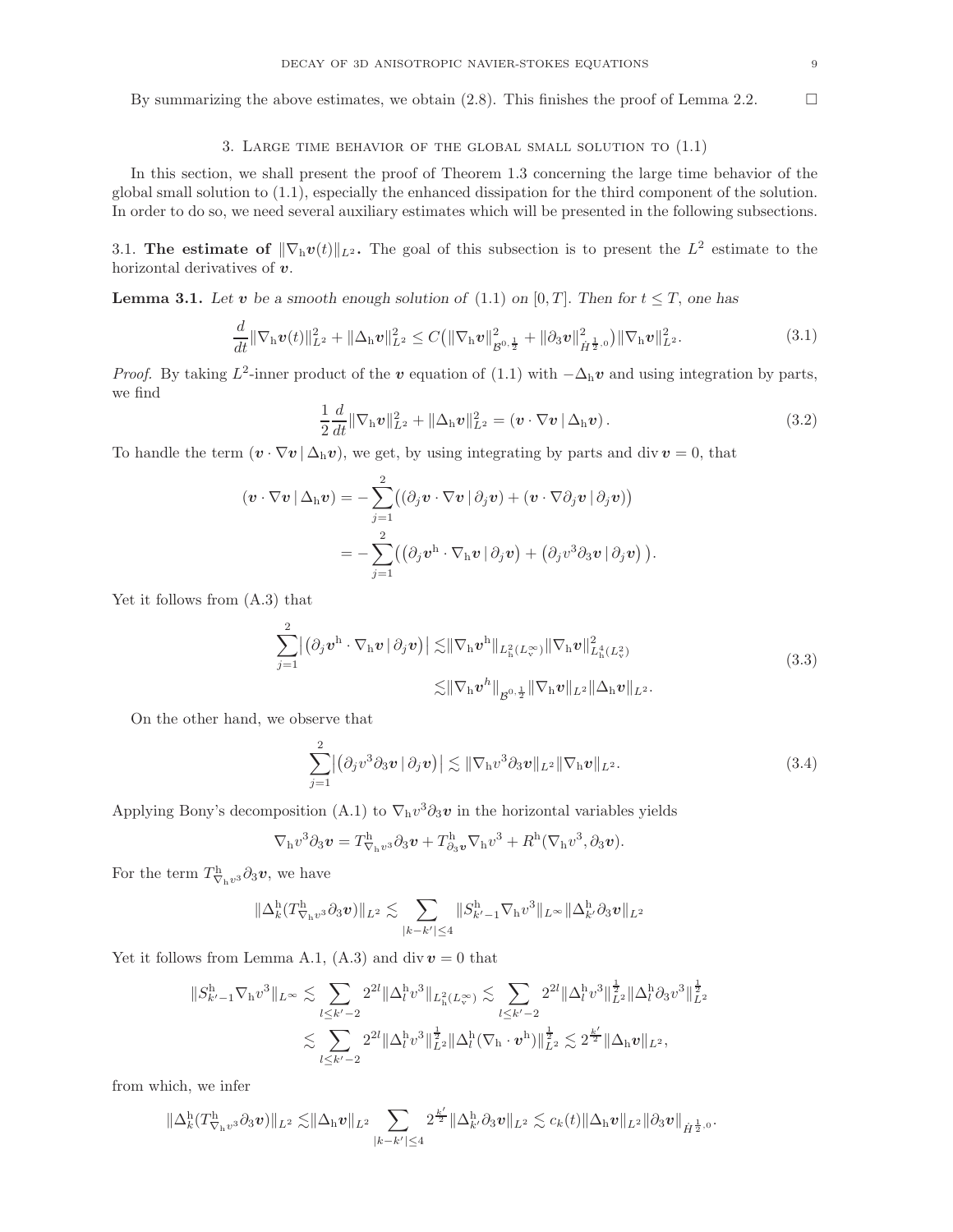Similarly, one has

$$
\begin{split} \|\Delta^{\mathrm{h}}_k (T^\mathrm{h}_{\partial_3 v} \nabla_\mathrm{h} v^3)\|_{L^2} &\lesssim \sum_{|k-k'| \leq 4} \|S^\mathrm{h}_{k'-1} \partial_3 v\|_{L^2_v (L^\infty_\mathrm{h})} \|\Delta^{\mathrm{h}}_{k'} \nabla_\mathrm{h} v^3\|_{L^\infty_v (L^\mathrm{2}_\mathrm{h})} \\ &\lesssim \|\partial_3 v\|_{\dot H^{\frac{1}{2},0}} \cdot \sum_{|k'-k| \leq 4} 2^{\frac{k'}{2}} \|\Delta^{\mathrm{h}}_{k'} \nabla_\mathrm{h} v^3\|_{L^2}^{\frac{1}{2}} \|\Delta^{\mathrm{h}}_{k'} \nabla_\mathrm{h} \partial_3 v^3\|_{L^2}^{\frac{1}{2}} \\ &\lesssim c_k(t) \|\Delta_{\mathrm{h}} v\|_{L^2} \|\partial_3 v\|_{\dot H^{\frac{1}{2},0}}. \end{split}
$$

Finally we deduce from Lemma A.1 and div  $v = 0$  that

$$
\begin{split} \|\Delta^{\mathrm{h}}_k(R^{\mathrm{h}}(\nabla_{\mathrm{h}} v^3, \partial_3 v))\|_{L^2} \lesssim & 2^k \sum_{k' \geq k-3} \|\Delta^{\mathrm{h}}_{k'} \nabla_{\mathrm{h}} v^3\|_{L^\infty_v(L^2_{\mathrm{h}})} \|\widetilde{\Delta}^{\mathrm{h}}_{k'} \partial_3 v\|_{L^2} \\ \lesssim & 2^k \sum_{k' \geq k-3} \|\Delta^{\mathrm{h}}_{k'} \nabla_{\mathrm{h}} v^3\|_{L^2}^{\frac{1}{2}} \|\Delta^{\mathrm{h}}_{k'} \nabla_{\mathrm{h}} \partial_3 v^3\|_{L^2}^{\frac{1}{2}} \cdot \|\widetilde{\Delta}^{\mathrm{h}}_{k'} \partial_3 v\|_{L^2} \\ \lesssim & 2^k \sum_{k' \geq k-3} c_{k'}(t) 2^{-k'} \|\Delta_{\mathrm{h}} v\|_{L^2} \|\partial_3 v\|_{\dot{H}^{\frac{1}{2},0}} \\ \lesssim & c_k(t) \|\Delta_{\mathrm{h}} v\|_{L^2} \|\partial_3 v\|_{\dot{H}^{\frac{1}{2},0}}. \end{split}
$$

As a result, it comes out

$$
\|\nabla_{\mathrm{h}} v^3 \partial_3 \boldsymbol{v}\|_{L^2} \lesssim \|\partial_3 \boldsymbol{v}\|_{\dot{H}^{\frac{1}{2},0}} \|\Delta_{\mathrm{h}} \boldsymbol{v}\|_{L^2}.
$$

By inserting the above estimate into (3.4), we achieve

$$
\sum_{j=1}^2 |(\partial_j v^3 \partial_3 v | \partial_j v)| \lesssim ||\partial_3 v||_{\dot{H}^{\frac{1}{2},0}} ||\Delta_h v||_{L^2} ||\nabla_h v||_{L^2}.
$$
\n(3.5)

Substituting  $(3.3)$  and  $(3.5)$  into  $(3.2)$  gives rise to

$$
\frac{1}{2}\frac{d}{dt}\|\nabla_\mathrm{h} \bm{v}\|_{L^2}^2 + \|\Delta_\mathrm{h} \bm{v}\|_{L^2}^2 \lesssim \left(\|\nabla_\mathrm{h} \bm{v}\|_{\mathcal{B}^{0,\frac{1}{2}}} + \|\partial_3 \bm{v}\|_{\dot{H}^{\frac{1}{2},0}}\right) \|\nabla_\mathrm{h} \bm{v}\|_{L^2}\|\Delta_\mathrm{h} \bm{v}\|_{L^2},
$$

which implies (3.1). This finishes the proof of Lemma 3.1.  $\Box$ 

3.2. The estimate of  $\|\partial_3 v(t)\|_{\dot{H}^{-\frac{1}{2},0}}$ . In order to close the estimate (3.1), we need to handle the estimate of  $\|\partial_3 v\|_{L^2_t(\dot{H}^{\frac{1}{2},0})}$ , which is the purpose of this subsection.

**Lemma 3.2.** Let v be a smooth enough solution of (1.1) on [0, T]. Then for any  $t \leq T$ , one has

$$
\frac{d}{dt} \|\partial_3 v(t)\|_{\dot{H}^{-\frac{1}{2},0}}^2 + \|\partial_3 v\|_{\dot{H}^{\frac{1}{2},0}}^2 \leq C \Big( \|\nabla_h v\|_{\mathcal{B}^{0,\frac{1}{2}}}^2 \|\partial_3 v\|_{\dot{H}^{-\frac{1}{2},0}}^2 + \|\nabla_h v^3\|_{L^2}^{\frac{1}{2}} \|\operatorname{div}_h v^h\|_{L^2}^{\frac{1}{2}} \|\partial_3^2 v\|_{L^2} \|\partial_3 v\|_{\dot{H}^{-\frac{1}{2},0}} \Big). \tag{3.6}
$$

*Proof.* We first get, by applying the operator  $\Delta_k^h$  to (1.1) and then taking  $L^2$ -inner product of the resulting equations with  $-\partial_3^2 \Delta_k^{\mathrm{h}} \boldsymbol{v}$ , that

$$
\frac{1}{2}\frac{d}{dt}\|\Delta_k^{\mathrm{h}}\partial_3\mathbf{v}\|_{L^2}^2 + \|\nabla_{\mathrm{h}}\Delta_k^{\mathrm{h}}\partial_3\mathbf{v}\|_{L^2}^2 = \left(\Delta_k^{\mathrm{h}}(\partial_3\mathbf{v}\cdot\nabla\mathbf{v})\,|\,\Delta_k^{\mathrm{h}}\partial_3\mathbf{v}\right) + \left(\Delta_k^{\mathrm{h}}(\mathbf{v}\cdot\nabla\partial_3\mathbf{v})\,|\,\Delta_k^{\mathrm{h}}\partial_3\mathbf{v}\right). \tag{3.7}
$$

• Estimate of  $\left(\Delta_k^{\text{h}}(\partial_3 v \cdot \nabla v) \,|\, \Delta_k^{\text{h}} \partial_3 v\right)$ .

Due to div  $v = 0$ , we write

$$
\left(\Delta_k^{\mathrm{h}}(\partial_3\boldsymbol{v}\cdot\nabla\boldsymbol{v})\,|\,\Delta_k^{\mathrm{h}}\partial_3\boldsymbol{v}\right) = \left(\Delta_k^{\mathrm{h}}(\partial_3\boldsymbol{v}^{\mathrm{h}}\cdot\nabla_{\mathrm{h}}\boldsymbol{v})\,|\,\Delta_k^{\mathrm{h}}\partial_3\boldsymbol{v}\right) - \left(\Delta_k^{\mathrm{h}}((\mathrm{div}_{\mathrm{h}}\boldsymbol{v}^{\mathrm{h}})\partial_3\boldsymbol{v})\,|\,\Delta_k^{\mathrm{h}}\partial_3\boldsymbol{v}\right). \tag{3.8}
$$

By applying Bony's decomposition (A.1) to  $\partial_3 v^h \cdot \nabla_h v$  in the horizontal variables, we get

$$
\partial_3 \boldsymbol{v}^{\mathrm{h}}\cdot\nabla_{\mathrm{h}}\boldsymbol{v}=T_{\partial_3\boldsymbol{v}^{\mathrm{h}}}\cdot\nabla_{\mathrm{h}}\boldsymbol{v}+T_{\nabla_{\mathrm{h}}\boldsymbol{v}}^{\mathrm{h}}\cdot\partial_3\boldsymbol{v}^{\mathrm{h}}+R^{\mathrm{h}}(\partial_3\boldsymbol{v}^{\mathrm{h}},\nabla_{\mathrm{h}}\boldsymbol{v}).
$$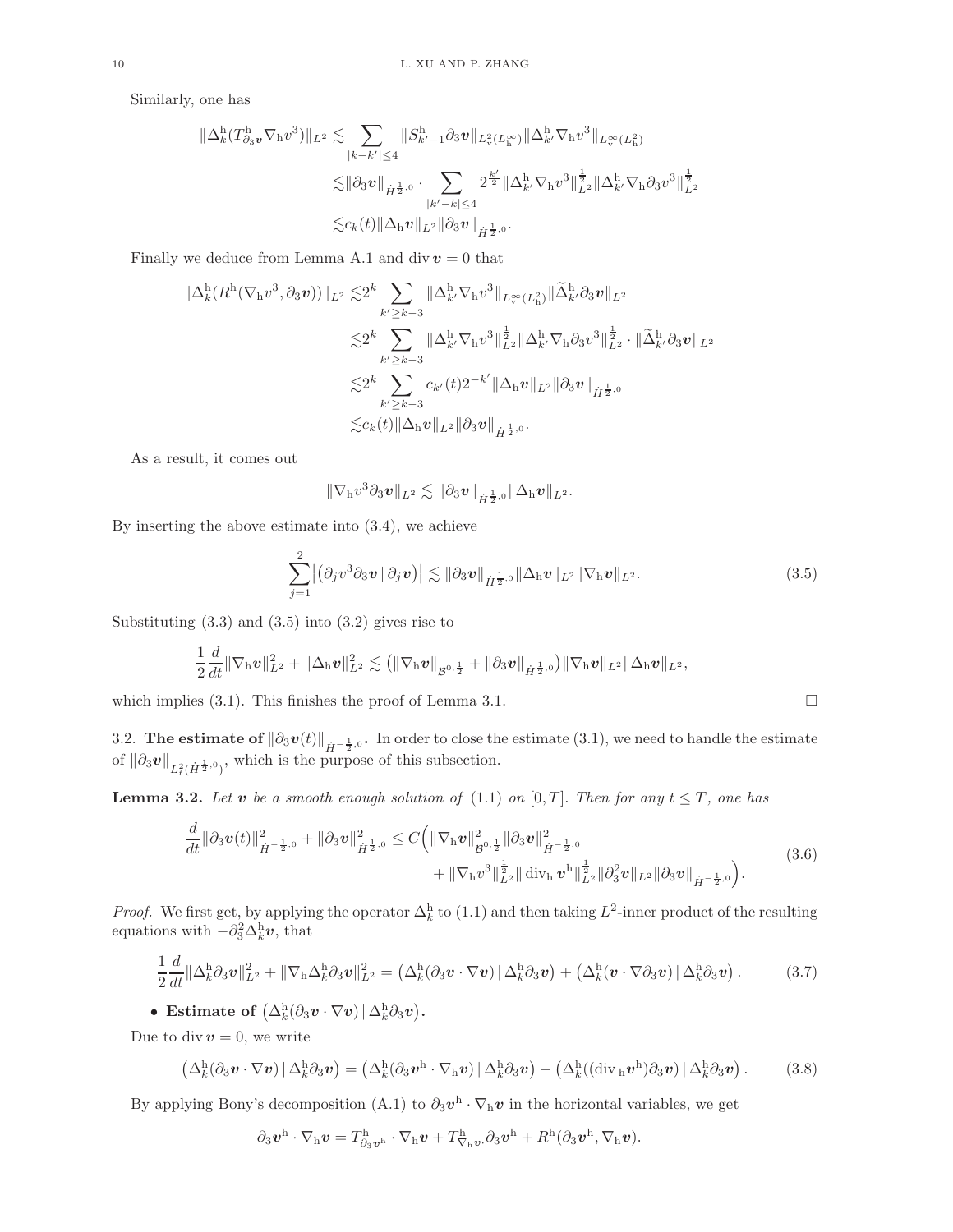For the term  $T^{\mathrm{h}}_{\partial_3 v^{\mathrm{h}}} \nabla_{\mathrm{h}} v$ , we have

 ∆<sup>h</sup> k (T h <sup>∂</sup>3v<sup>h</sup> · ∇hv)<sup>|</sup> <sup>∆</sup><sup>h</sup> <sup>k</sup>∂3v  . X |k−k′ |≤4 kS h <sup>k</sup>′−<sup>1</sup>∂3v h kL∞<sup>h</sup> (L<sup>2</sup> v )k∆<sup>h</sup> <sup>k</sup>′∇hvkL<sup>2</sup> h (L∞<sup>v</sup> )k∆<sup>h</sup> <sup>k</sup>∂3vkL<sup>2</sup> .2 −k X |k−k′ |≤4 2 k ′ kS h <sup>k</sup>′−<sup>1</sup>∂3v h kL2k∆<sup>h</sup> <sup>k</sup>′∇hvkL<sup>2</sup> h (L∞<sup>v</sup> )k∆<sup>h</sup> <sup>k</sup>∇h∂3vkL<sup>2</sup> .c 2 k (t)2<sup>k</sup> k∇hvk B 0, 1 2 k∂3vk <sup>H</sup>˙ <sup>−</sup> <sup>1</sup> 2 ,<sup>0</sup> k∇h∂3vk <sup>H</sup>˙ <sup>−</sup> <sup>1</sup> 2 ,0 .

While for term  $T^{\mathrm{h}}_{\nabla_{\mathrm{h}}\mathbf{v}} \partial_3 \mathbf{v}^{\mathrm{h}}$ , we get, by applying (A.3), that

$$
\begin{aligned} \left|\left(\Delta^{\boldsymbol{h}}_{k}(T^{\boldsymbol{h}}_{\nabla_{\boldsymbol{h}}\boldsymbol{v}}.\partial_3\boldsymbol{v}^{\boldsymbol{h}})\,|\,\Delta^{\boldsymbol{h}}_{k}\partial_3\boldsymbol{v}\right)\right|&\lesssim&\sum_{|k-k'|\leq 4}\|S^{\boldsymbol{h}}_{k'-1}\nabla_{\boldsymbol{h}}\boldsymbol{v}\|_{L^2_{\boldsymbol{h}}(L^\infty_v)}\|\Delta^{\boldsymbol{h}}_{k'}\partial_3\boldsymbol{v}^{\boldsymbol{h}}\|_{L^4_{\boldsymbol{h}}(L^2_v)}\|\Delta^{\boldsymbol{h}}_{k}\partial_3\boldsymbol{v}^{\boldsymbol{h}}\|_{L^4_{\boldsymbol{h}}(L^2_v)}\\&\lesssim&c^2_k(t)2^k\|\nabla_{\boldsymbol{h}}\boldsymbol{v}\|_{\mathcal{B}^{0,\frac{1}{2}}}\|\partial_3\boldsymbol{v}\|_{\dot{H}^{-\frac{1}{2},0}}\|\nabla_{\boldsymbol{h}}\partial_3\boldsymbol{v}\|_{\dot{H}^{-\frac{1}{2},0}}.\end{aligned}
$$

Finally by applying Lemma A.1, we obtain

$$
\begin{aligned} \left| \left( \Delta^{\mathrm{h}}_k (R^{\mathrm{h}}(\partial_3\boldsymbol{v}^{\mathrm{h}},\nabla_{\mathrm{h}}\boldsymbol{v}) ) \, |\, \Delta^{\mathrm{h}}_k \partial_3\boldsymbol{v} \right) \right| &\lesssim 2^k \sum_{k'\geq k-3} \|\Delta^{\mathrm{h}}_{k'} \partial_3\boldsymbol{v}^{\mathrm{h}}\|_{L^2} \|\widetilde{\Delta}^{\mathrm{h}}_{k'} \nabla_{\mathrm{h}}\boldsymbol{v} \|_{L^2_{\mathrm{h}}(L^\infty_v)} \|\Delta^{\mathrm{h}}_k \partial_3\boldsymbol{v} \|_{L^2} \\ &\lesssim 2^{\frac{3k}{2}} \Bigl(\sum_{k'\geq k-3} c_{k'}(t) 2^{-\frac{k'}{2}}\Bigr) c_k(t) \|\nabla_{\mathrm{h}} \partial_3\boldsymbol{v} \|_{\dot{H}^{-\frac{1}{2},0}} \|\nabla_{\mathrm{h}}\boldsymbol{v} \|_{\mathcal{B}^{0,\frac{1}{2}}} \|\partial_3\boldsymbol{v} \|_{\dot{H}^{-\frac{1}{2},0}} . \end{aligned}
$$

As a result, it comes out

$$
\left| \left( \Delta_k^{\mathrm{h}} (\partial_3 v^{\mathrm{h}} \cdot \nabla_{\mathrm{h}} v) \, \middle| \, \Delta_k^{\mathrm{h}} \partial_3 v \right) \right| \lesssim c_k^2(t) 2^k \|\nabla_{\mathrm{h}} v\|_{\mathcal{B}^{0,\frac{1}{2}}} \|\partial_3 v\|_{\dot{H}^{-\frac{1}{2},0}} \|\nabla_{\mathrm{h}} \partial_3 v\|_{\dot{H}^{-\frac{1}{2},0}}. \tag{3.9}
$$

The estimate of the second term in (3.8) is the same. Therefore, we obtain

$$
\left| \left( \Delta_k^{\mathrm{h}} (\partial_3 \boldsymbol{v} \cdot \nabla \boldsymbol{v}) \, \middle| \, \Delta_k^{\mathrm{h}} \partial_3 \boldsymbol{v} \right) \right| \lesssim c_k^2(t) 2^k \|\nabla_{\mathrm{h}} \boldsymbol{v}\|_{\mathcal{B}^{0,\frac{1}{2}}} \|\partial_3 \boldsymbol{v}\|_{\dot{H}^{-\frac{1}{2},0}} \|\nabla_{\mathrm{h}} \partial_3 \boldsymbol{v}\|_{\dot{H}^{-\frac{1}{2},0}}. \tag{3.10}
$$

 $\bullet \text{ Estimate for term } \big| \big( \Delta_k^{\text{h}}(v \cdot \nabla \partial_3 v) \, | \, \Delta_k^{\text{h}} \partial_3 v \big) \big|.$ 

By applying Bony's decomposition (A.1) for  $v \cdot \nabla \partial_3 v$  in the horizontal variable, we write

 $\boldsymbol{v}\cdot\nabla\partial_3\boldsymbol{v}=T^{\rm h}_{\boldsymbol{v}}\cdot\nabla\partial_3\boldsymbol{v}+T^{\rm h}_{\nabla\partial_3\boldsymbol{v}}\boldsymbol{v}+R^{\rm h}(\boldsymbol{v},\nabla\partial_3\boldsymbol{v}).$ 

Let us first deal with the estimate of  $(\Delta_k^{\text{h}}(T_v^{\text{h}} \nabla \partial_3 v) | \Delta_k^{\text{h}} \partial_3 v)$ . Indeed we get, by using a standard commutator's argument, that

$$
\left(\Delta_{k}^{\mathrm{h}}(T_{\boldsymbol{v}}^{\mathrm{h}}\cdot\nabla\partial_{3}\boldsymbol{v})\,|\,\Delta_{k}^{\mathrm{h}}\partial_{3}\boldsymbol{v}\right)=\sum_{|k-k'|\leq 4}\left(\Delta_{k}^{\mathrm{h}}(S_{k'-1}^{\mathrm{h}}\boldsymbol{v}\cdot\Delta_{k'}^{\mathrm{h}}\nabla\partial_{3}\boldsymbol{v})\,|\,\Delta_{k}^{\mathrm{h}}\partial_{3}\boldsymbol{v}\right)=I_{k}+II_{k}+III_{k},
$$

where

$$
I_k \stackrel{\text{def}}{=} \sum_{|k-k'| \leq 4} \left( \Delta_k^{\text{h}} \left( [S_{k'-1}^{\text{h}} \boldsymbol{v} - S_{k-1}^{\text{h}} \boldsymbol{v}] \cdot \nabla \Delta_{k'}^{\text{h}} \partial_3 \boldsymbol{v} \right) | \Delta_k^{\text{h}} \partial_3 \boldsymbol{v} \right),
$$
  
\n
$$
II_k \stackrel{\text{def}}{=} \sum_{|k-k'| \leq 4} \left( [\Delta_k^{\text{h}}; S_{k-1}^{\text{h}} \boldsymbol{v}] \cdot \nabla \Delta_{k'}^{\text{h}} \partial_3 \boldsymbol{v} \right) | \Delta_k^{\text{h}} \partial_3 \boldsymbol{v} \right),
$$
  
\n
$$
III_k \stackrel{\text{def}}{=} \left( S_{k-1}^{\text{h}} \boldsymbol{v} \cdot \nabla \Delta_k^{\text{h}} \partial_3 \boldsymbol{v} | \Delta_k^{\text{h}} \partial_3 \boldsymbol{v} \right).
$$

Due to div  $v = 0$ , we find

$$
III_k = -\frac{1}{2} \left( \nabla \cdot S_{k-1}^{\mathrm{h}} \boldsymbol{v} \Delta_k^{\mathrm{h}} \partial_3 \boldsymbol{v} \, | \, \Delta_k^{\mathrm{h}} \partial_3 \boldsymbol{v} \right) = 0. \tag{3.11}
$$

For  $I_k$ , we have

$$
\begin{aligned} |I_k|&\lesssim \sum_{|k-k'|\leq 4}\sum_{|k-j|\leq 4}\left|(\Delta_k^\mathrm{h}(\Delta_j^\mathrm{h} \boldsymbol{v}\cdot\nabla\Delta_k^\mathrm{h} \partial_3\boldsymbol{v})\,|\,\Delta_k^\mathrm{h} \partial_3\boldsymbol{v})\right|\\ &\lesssim \sum_{|k-k'|\leq 4}\sum_{|k-j|\leq 4}\left(\|\Delta_j^\mathrm{h} \boldsymbol{v}^\mathrm{h}\|_{L^\infty}\|\nabla_\mathrm{h} \Delta_{k'}^\mathrm{h} \partial_3\boldsymbol{v}\|_{L^2}+\|\Delta_j^\mathrm{h} \boldsymbol{v}^3\|_{L^\infty}\|\Delta_k^\mathrm{h} \partial_3^2\boldsymbol{v}\|_{L^2}\right)\|\Delta_k^\mathrm{h} \partial_3\boldsymbol{v}\|_{L^2}.\end{aligned}
$$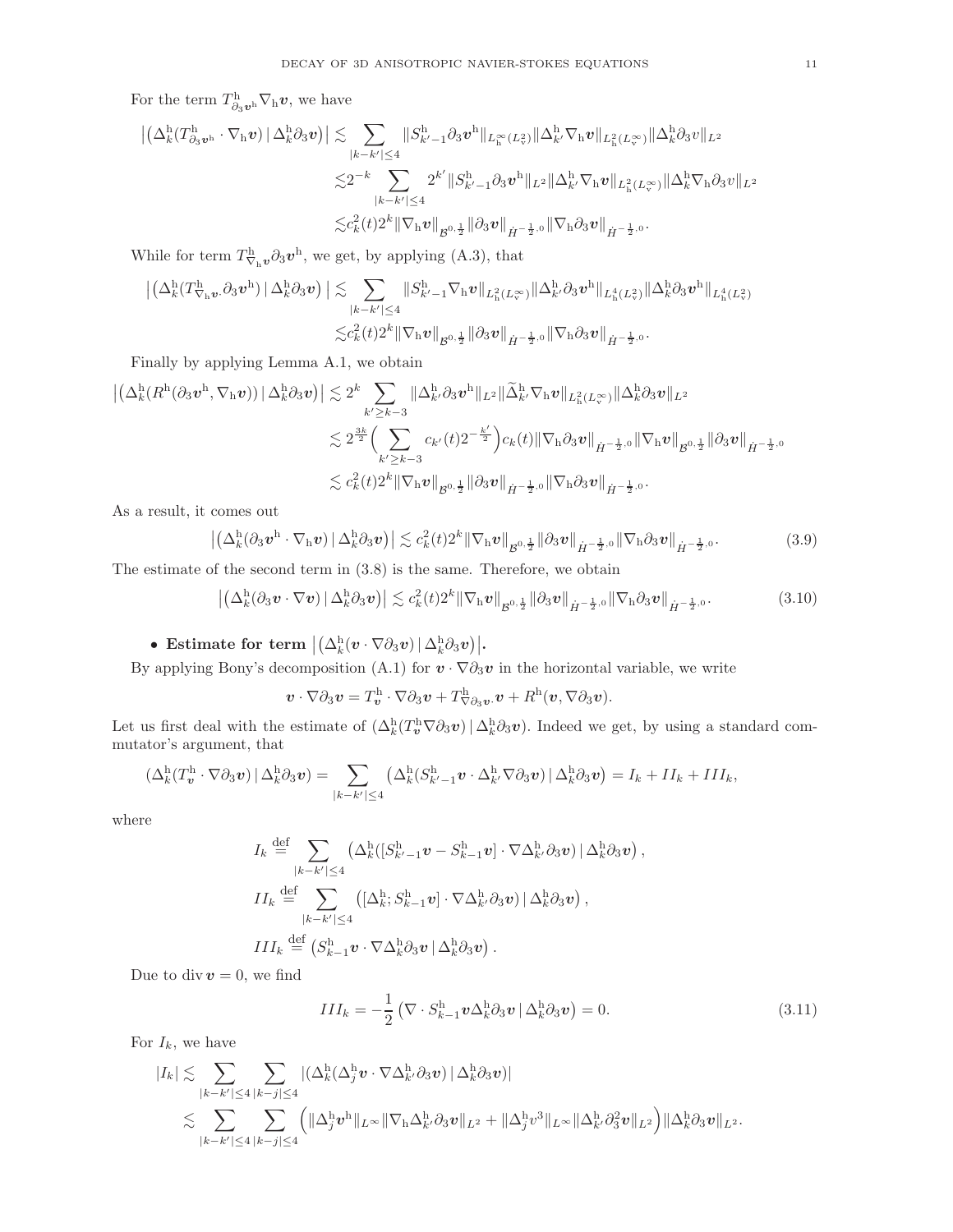Yet it follows from Lemma A.1 that

$$
\|\Delta_j^{\mathbf{h}} \mathbf{v}^{\mathbf{h}}\|_{L^{\infty}} \lesssim 2^j \|\Delta_j^{\mathbf{h}} \mathbf{v}^{\mathbf{h}}\|_{L^2_{\mathbf{h}}(L^{\infty}_{\mathbf{v}})} \lesssim \|\Delta_j^{\mathbf{h}} \nabla_{\mathbf{h}} \mathbf{v}\|_{L^2_{\mathbf{h}}(L^{\infty}_{\mathbf{v}})} \lesssim \|\nabla_{\mathbf{h}} \mathbf{v}\|_{\mathcal{B}^{0,\frac{1}{2}}},
$$
  

$$
\|\Delta_j^{\mathbf{h}} \mathbf{v}^3\|_{L^{\infty}} \lesssim 2^j \|\Delta_j^{\mathbf{h}} \mathbf{v}^3\|_{L^2}^{\frac{1}{2}} \|\Delta_j^{\mathbf{h}} \partial_3 \mathbf{v}^3\|_{L^2}^{\frac{1}{2}} \lesssim 2^{\frac{j}{2}} \|\nabla_{\mathbf{h}} \mathbf{v}^3\|_{L^2}^{\frac{1}{2}} \|\text{div}_{\mathbf{h}} \mathbf{v}^{\mathbf{h}}\|_{L^2}^{\frac{1}{2}},
$$

so that we obtain

$$
|I_{k}| \lesssim ||\nabla_{\mathbf{h}} v||_{\mathcal{B}^{0,\frac{1}{2}}} \sum_{|k-k'| \leq 4} ||\Delta_{k'}^{\mathbf{h}} \nabla_{\mathbf{h}} \partial_{3} v||_{L^{2}} ||\Delta_{k}^{\mathbf{h}} \partial_{3} v||_{L^{2}}+ ||\nabla_{\mathbf{h}} v^{3}||_{L^{2}}^{\frac{1}{2}} ||\text{div}_{\mathbf{h}} v^{\mathbf{h}}||_{L^{2}}^{\frac{1}{2}} \sum_{|k-k'| \leq 4} 2^{\frac{k'}{2}} ||\Delta_{k'}^{\mathbf{h}} \partial_{3}^{2} v||_{L^{2}} ||\Delta_{k}^{\mathbf{h}} \partial_{3} v||_{L^{2}}\lesssim c_{k}^{2}(t) 2^{k} (||\nabla_{\mathbf{h}} v||_{\mathcal{B}^{0,\frac{1}{2}}} ||\nabla_{\mathbf{h}} \partial_{3} v||_{\dot{H}^{-\frac{1}{2},0}} + ||\nabla_{\mathbf{h}} v^{3}||_{L^{2}}^{\frac{1}{2}} ||\text{div}_{\mathbf{h}} v^{\mathbf{h}}||_{L^{2}}^{\frac{1}{2}} ||\partial_{3}^{2} v||_{L^{2}}) ||\partial_{3} v||_{\dot{H}^{-\frac{1}{2},0}}.
$$
\n(3.12)

$$
\lesssim c_k^2(t)2^k \left( \|\nabla_\mathbf{h} \mathbf{v}\|_{\mathcal{B}^{0,\frac{1}{2}}} \|\nabla_\mathbf{h} \partial_3 \mathbf{v}\|_{\dot{H}^{-\frac{1}{2},0}} + \|\nabla_\mathbf{h} v^3\|_{L^2}^{\frac{1}{2}} \|\text{div}_\mathbf{h} \mathbf{v}^{\mathbf{h}}\|_{L^2}^{\frac{1}{2}} \|\partial_3^2 \mathbf{v}\|_{L^2} \right) \|\partial_3 \mathbf{v}\|_{\dot{H}^{-\frac{1}{2}}},
$$

For  $II_k$ , we get, by applying the commutator's estimate  $(A.2)$ , that

$$
|II_k| \lesssim \sum_{|k-k'|\leq 4} 2^{-k} \Big( \|\nabla_\mathbf{h} S^\mathbf{h}_{k-1} \boldsymbol{v}^\mathbf{h}\|_{L^\infty} \|\nabla_\mathbf{h} \Delta^\mathbf{h}_{k'} \partial_3 \boldsymbol{v}\|_{L^2} + \|\nabla_\mathbf{h} S^\mathbf{h}_{k-1} \boldsymbol{v}^3\|_{L^\infty} \|\Delta^\mathbf{h}_{k'} \partial_3^2 \boldsymbol{v}\|_{L^2} \Big) \|\Delta^\mathbf{h}_{k} \partial_3 \boldsymbol{v}\|_{L^2}.
$$

Notice that

$$
\begin{split} &\|\nabla_{\mathbf{h}}S_{k-1}^{\mathbf{h}}\boldsymbol{v}^{\mathbf{h}}\|_{L^{\infty}}\lesssim 2^{k}\|\nabla_{\mathbf{h}}S_{k-1}^{\mathbf{h}}\boldsymbol{v}^{\mathbf{h}}\|_{L^{2}_{\mathbf{h}}(L^{\infty}_{v})}\lesssim 2^{k}\|\nabla_{\mathbf{h}}\boldsymbol{v}^{\mathbf{h}}\|_{\mathcal{B}^{0,\frac{1}{2}}},\\ &\|\nabla_{\mathbf{h}}S_{k-1}^{\mathbf{h}}\boldsymbol{v}^{3}\|_{L^{\infty}}\lesssim 2^{k}\|\nabla_{\mathbf{h}}S_{k-1}^{\mathbf{h}}\boldsymbol{v}^{3}\|_{L^{2}}^{\frac{1}{2}}\|\partial_{3}\nabla_{\mathbf{h}}S_{k-1}^{\mathbf{h}}\boldsymbol{v}^{3}\|_{L^{2}}^{\frac{1}{2}}\lesssim 2^{\frac{3}{2}k}\|\nabla_{\mathbf{h}}\boldsymbol{v}^{3}\|_{L^{2}}^{\frac{1}{2}}\|\mathrm{div}_{\mathbf{h}}\boldsymbol{v}^{\mathbf{h}}\|_{L^{2}}^{\frac{1}{2}}, \end{split}
$$

from which, we deduce from a similar derivation of (3.12), that

$$
|II_k| \lesssim c_k^2(t) 2^k \left( \|\nabla_\mathbf{h} \mathbf{v}\|_{\mathcal{B}^{0,\frac{1}{2}}} \|\nabla_\mathbf{h} \partial_3 \mathbf{v}\|_{\dot{H}^{-\frac{1}{2},0}} + \|\nabla_\mathbf{h} v^3\|_{L^2}^{\frac{1}{2}} \|\text{div}_\mathbf{h} \mathbf{v}^{\mathbf{h}}\|_{L^2}^{\frac{1}{2}} \|\partial_3^2 \mathbf{v}\|_{L^2} \right) \|\partial_3 \mathbf{v}\|_{\dot{H}^{-\frac{1}{2},0}}. \tag{3.13}
$$

By summarizing the estimates  $(3.11)$ ,  $(3.12)$  and  $(3.13)$ , we obtain

$$
\left| \left( \Delta_k^{\mathrm{h}}(T_v^{\mathrm{h}} \cdot \nabla \partial_3 v) \, \middle| \, \Delta_k^{\mathrm{h}} \partial_3 v \right) \right| \lesssim c_k^2(t) 2^k \left( \left\| \nabla_{\mathrm{h}} v \right\|_{\mathcal{B}^{0,\frac{1}{2}}} \left\| \nabla_{\mathrm{h}} \partial_3 v \right\|_{\dot{H}^{-\frac{1}{2},0}} + \left\| \nabla_{\mathrm{h}} v^3 \right\|_{\dot{L}^2}^{\frac{1}{2}} \left\| \mathrm{div}_{\mathrm{h}} v^{\mathrm{h}} \right\|_{\dot{L}^2}^{\frac{1}{2}} \left\| \partial_3^2 v \right\|_{L^2} \left\| \partial_3 v \right\|_{\dot{H}^{-\frac{1}{2},0}}. \tag{3.14}
$$

For the term  $(\Delta_k^{\mathrm{h}}(T^{\mathrm{h}}_{\nabla\partial_3\boldsymbol{v}}\boldsymbol{v})\,|\,\Delta_k^{\mathrm{h}}\partial_3\boldsymbol{v}),$  we observe that

$$
\begin{aligned} \left| \left( \Delta_k^{\mathrm{h}}(T^\mathrm{h}_{\nabla \partial_3 \pmb{v}} \pmb{v}) \, | \, \Delta_k^{\mathrm{h}} \partial_3 \pmb{v} \right) \right| &\lesssim \sum_{|k-k'| \leq 4} \left( \| \nabla_{\mathrm{h}} S^{\mathrm{h}}_{k'-1} \partial_3 \pmb{v} \|_{L^2} \| \Delta_{k'}^{\mathrm{h}} \pmb{v}^{\mathrm{h}} \|_{L^\infty} \right. \\ & \qquad \qquad \left. + \| S^{\mathrm{h}}_{k'-1} \partial_3^2 \pmb{v} \|_{L^\infty_{\mathrm{h}}(L^2_v)} \| \Delta_{k'}^{\mathrm{h}} v^3 \|_{L^2_{\mathrm{h}}(L^\infty_v)} \right) \| \Delta_k^{\mathrm{h}} \partial_3 \pmb{v} \|_{L^2} . \end{aligned}
$$

It follows from Lemma A.1 and div $\boldsymbol{v}=0,$  that

$$
\begin{aligned}\n\|\nabla_{\mathbf{h}}S_{k'-1}^{\mathbf{h}}\partial_{3}\mathbf{v}\|_{L^{2}}\|\Delta_{k'}^{\mathbf{h}}\mathbf{v}^{\mathbf{h}}\|_{L^{\infty}} &\lesssim c_{k'}(t)2^{\frac{3}{2}k'}\|\nabla_{\mathbf{h}}\mathbf{v}^{\mathbf{h}}\|_{\mathcal{B}^{0,\frac{1}{2}}}\|\partial_{3}\mathbf{v}\|_{\dot{H}^{-\frac{1}{2},0}},\\
\|S_{k'-1}^{\mathbf{h}}\partial_{3}^{2}\mathbf{v}\|_{L^{\infty}_{\mathbf{h}}(L^{2}_{v})}\|\Delta_{k'}^{\mathbf{h}}\mathbf{v}^{3}\|_{L^{2}(L^{\infty}_{v})}^{2} &\lesssim 2^{k'}\|\partial_{3}^{2}\mathbf{v}\|_{L^{2}}\|\Delta_{k'}^{\mathbf{h}}\mathbf{v}^{3}\|_{L^{2}}^{\frac{1}{2}}\|\Delta_{k'}^{\mathbf{h}}\partial_{3}\mathbf{v}^{3}\|_{L^{2}}^{\frac{1}{2}}\\
&\lesssim c_{k'}(t)2^{\frac{k'}{2}}\|\nabla_{\mathbf{h}}\mathbf{v}^{3}\|_{L^{2}}^{\frac{1}{2}}\|\text{div}_{\mathbf{h}}\mathbf{v}^{\mathbf{h}}\|_{L^{2}}^{\frac{1}{2}}\|\partial_{3}^{2}\mathbf{v}\|_{L^{2}},\n\end{aligned}
$$

from which, we deduce that

$$
\left| \left( \Delta_k^{\mathrm{h}}(T^{\mathrm{h}}_{\nabla \partial_3 \mathbf{v}} \mathbf{v}) \, | \, \Delta_k^{\mathrm{h}} \partial_3 \mathbf{v} \right) \right| \lesssim c_k^2(t) 2^k \left( \|\nabla_{\mathrm{h}} \mathbf{v}\|_{\mathcal{B}^{0,\frac{1}{2}}} \|\nabla_{\mathrm{h}} \partial_3 \mathbf{v}\|_{\dot{H}^{-\frac{1}{2},0}} \right. \\ \left. + \|\nabla_{\mathrm{h}} v^3\|_{L^2}^{\frac{1}{2}} \|\mathrm{div}_{\mathrm{h}} \mathbf{v}^{\mathrm{h}}\|_{L^2}^{\frac{1}{2}} \|\partial_3^2 \mathbf{v}\|_{L^2} \right) \|\partial_3 \mathbf{v}\|_{\dot{H}^{-\frac{1}{2},0}}. \tag{3.15}
$$

Finally we deal with the estimate of  $(\Delta_k^{\text{h}}(R^{\text{h}}(\nu,\nabla\partial_3\nu)) | \Delta_k^{\text{h}}\partial_3\nu)$ . Indeed by applying Lemma A.1, we find

$$
\begin{split} &\left| \left( \Delta^{\rm h}_k (R^{\rm h}(\bm{v}, \nabla \partial_3 \bm{v})) \, \big| \, \Delta^{\rm h}_k \partial_3 \bm{v} \right) \right| \\ &\lesssim 2^k \sum_{k' \geq k-3} \left( \| \Delta^{\rm h}_{k'} \bm{v}^{\rm h} \|_{L^2_{\rm h}(L^\infty_v)} \| \nabla_{\rm h} \widetilde{\Delta}^{\rm h}_{k'} \partial_3 \bm{v} \|_{L^2} + \| \Delta^{\rm h}_{k'} \bm{v}^3 \|_{L^2_{\rm h}(L^\infty_v)} \| \widetilde{\Delta}^{\rm h}_{k'} \partial_3^2 \bm{v} \|_{L^2} \right) \| \Delta^{\rm h}_k \partial_3 \bm{v} \|_{L^2} \\ &\lesssim 2^{\frac{3k}{2}} \Big( \sum_{k' \geq k-3} c_{k'}(t) 2^{-\frac{k'}{2}} \Big) c_k(t) \Big( \| \nabla_{\rm h} \bm{v} \|_{\mathcal{B}^{0,\frac{1}{2}}} \| \nabla_{\rm h} \partial_3 \bm{v} \|_{\dot{H}^{-\frac{1}{2},0}} \\ &\qquad \qquad + \| \nabla_{\rm h} \bm{v}^3 \|_{L^2}^{\frac{1}{2}} \| \text{div}_{\rm h} \bm{v}^{\rm h} \|_{L^2}^{\frac{1}{2}} \| \partial_3^2 \bm{v} \|_{L^2} \Big) \| \partial_3 \bm{v} \|_{\dot{H}^{-\frac{1}{2},0}}, \end{split}
$$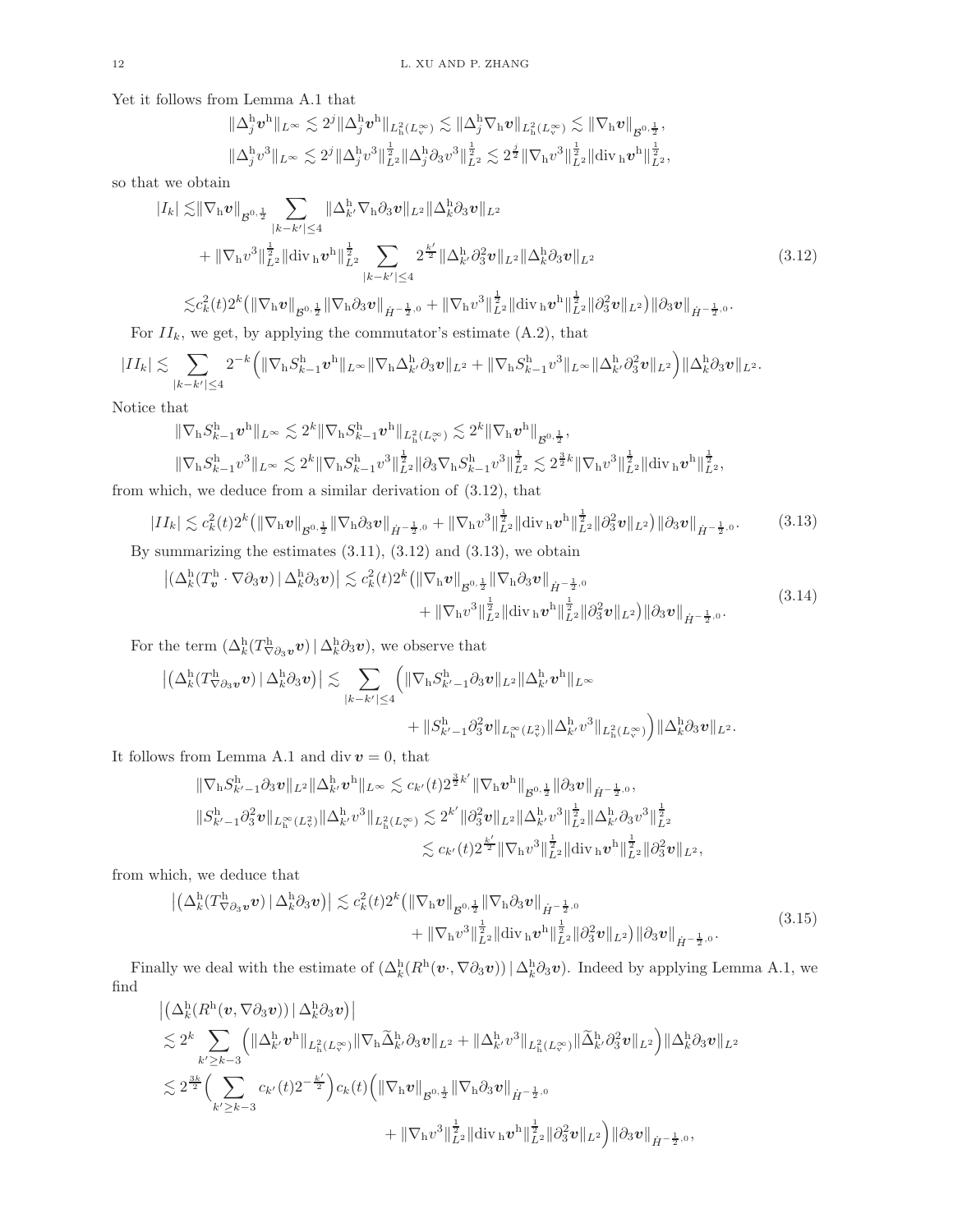which implies

$$
\left| \left( \Delta_k^{\mathrm{h}}(R^{\mathrm{h}}(\boldsymbol{v}, \nabla \partial_3 \boldsymbol{v})) \, \|\, \Delta_k^{\mathrm{h}} \partial_3 \boldsymbol{v} \right) \right| \lesssim c_k^2(t) 2^k \left( \|\nabla_{\mathrm{h}} \boldsymbol{v} \|_{\mathcal{B}^{0,\frac{1}{2}}} \|\nabla_{\mathrm{h}} \partial_3 \boldsymbol{v} \|_{\dot{H}^{-\frac{1}{2},0}} \right. \\ \left. + \|\nabla_{\mathrm{h}} \boldsymbol{v}^3 \|_{L^2}^{\frac{1}{2}} \|\mathrm{div}_{\mathrm{h}} \boldsymbol{v}^{\mathrm{h}} \|_{L^2}^{\frac{1}{2}} \|\partial_3^2 \boldsymbol{v} \|_{L^2} \right) \|\partial_3 \boldsymbol{v} \|_{\dot{H}^{-\frac{1}{2},0}}. \tag{3.16}
$$

Thanks to  $(3.14)$ ,  $(3.15)$  and  $(3.16)$ , we obtain

$$
\left| \left( \Delta_k^{\mathrm{h}} (\boldsymbol{v} \cdot \nabla \partial_3 \boldsymbol{v}) \, \middle| \, \Delta_k^{\mathrm{h}} \partial_3 \boldsymbol{v} \right) \right| \lesssim c_k^2(t) 2^k \left( \|\nabla_{\mathrm{h}} \boldsymbol{v} \|_{\mathcal{B}^{0,\frac{1}{2}}} \|\nabla_{\mathrm{h}} \partial_3 \boldsymbol{v} \|_{\dot{H}^{-\frac{1}{2},0}} \right. \\ \left. + \|\nabla_{\mathrm{h}} \boldsymbol{v}^3 \|_{L^2}^{\frac{1}{2}} \|\mathrm{div}_{\mathrm{h}} \boldsymbol{v}^{\mathrm{h}} \|_{L^2}^{\frac{1}{2}} \|\partial_3^2 \boldsymbol{v} \|_{L^2} \right) \|\partial_3 \boldsymbol{v} \|_{\dot{H}^{-\frac{1}{2},0}}. \tag{3.17}
$$

By inserting the estimates (3.10) and (3.17) into (3.7) and multiplying the resulting inequality by  $2^{-k}$ and summing over  $\mathbb Z$  with respect to  $k$ , we achieve

$$
\frac{1}{2}\frac{d}{dt}\|\partial_3 v\|_{\dot{H}^{-\frac{1}{2},0}}^2 + \|\partial_3 v\|_{\dot{H}^{\frac{1}{2},0}}^2 \leq C \big( \|\nabla_\mathbf{h} v\|_{\mathcal{B}^{0,\frac{1}{2}}} \|\nabla_\mathbf{h}\partial_3 v\|_{\dot{H}^{-\frac{1}{2},0}} + \|\nabla_\mathbf{h} v^3\|_{L^2}^{\frac{1}{2}} \|\mathrm{div}_\mathbf{h} v^{\mathbf{h}}\|_{L^2}^{\frac{1}{2}} \|\partial_3^2 v\|_{L^2} \big) \|\partial_3 v\|_{\dot{H}^{-\frac{1}{2},0}},
$$

which leads to  $(3.6)$ . This finishes the proof of Lemma 3.2.

3.3. The estimate of  $||v(t)||_{\dot{H}^{-s,0}}$ . In order to derive the decay in time estimate for the solutions of  $(1.1)$ , we need the negative derivative estimate of v in the horizontal variables (see  $(3.25)$  below).

**Lemma 3.3.** Let  $s \in (0,1)$  and v be a smooth enough solution of (1.1) on [0, T]. Then for  $t \leq T$ , we have

$$
\frac{d}{dt} \|\mathbf{v}(t)\|_{\dot{H}^{-s,0}}^2 + \|\nabla_{\mathbf{h}}\mathbf{v}\|_{\dot{H}^{-s,0}}^2 \leq C \big( (1 + \|\mathbf{v}\|_{\mathcal{B}^{0,\frac{1}{2}}}^2) \|\nabla_{\mathbf{h}}\mathbf{v}\|_{\mathcal{B}^{0,\frac{1}{2}}}^2 + \|\partial_3\mathbf{v}\|_{\dot{H}^{\frac{1}{2},0}}^2 \big) \|\mathbf{v}\|_{\dot{H}^{-s,0}}^2. \tag{3.18}
$$

*Proof.* In view of (2.6) and (2.7), it remains to handle the estimate of  $(\Delta_k^h(v^3 \partial_3 v) | \Delta_k^h v)$ . Indeed due to div  $v = 0$  and  $s > 0$ , one has

$$
||S_{k-1}^{\mathrm{h}}v^{3}||_{L_{\mathrm{h}}^{2}(L_{\mathrm{v}}^{\infty})} \lesssim \sum_{j \leq k-2} ||\Delta_{j}^{\mathrm{h}}v^{3}||_{L^{2}}^{\frac{1}{2}} ||\Delta_{j}^{\mathrm{h}}\partial_{3}v^{3}||_{L^{2}}^{\frac{1}{2}} \lesssim c_{k}(t)2^{ks}||v^{3}||_{\dot{H}^{-s,0}}^{\frac{1}{2}} ||\mathrm{div}_{\mathrm{h}}v^{\mathrm{h}}||_{\dot{H}^{-s,0}}^{\frac{1}{2}},
$$

so that we deduce

$$
\begin{split} \left| \left( \Delta^{\mathrm{h}}_k(T^{\mathrm{h}}_{v^3} \partial_3 v) \mid \Delta^{\mathrm{h}}_k v \right) \right| &\lesssim \sum_{|k-k'| \leq 4} \| S^{\mathrm{h}}_{k'-1} v^3 \|_{L^2_\mathrm{h}(L^\infty_v)} \| \Delta^{\mathrm{h}}_{k'} \partial_3 v \|_{L^4_\mathrm{h}(L^2_v)} \| \Delta^{\mathrm{h}}_k v \|_{L^4_\mathrm{h}(L^2_v)} \\ &\lesssim \Bigl( \sum_{|k'-k| \leq 4} c_{k'}(t) 2^{k's} \Bigr) c_k(t) 2^{ks} \\ &\times \| v^3 \|_{\dot H^{-s,0}}^{\frac{1}{2}} \| \mathrm{div}_\mathrm{h} v^\mathrm{h} \|_{\dot H^{-s,0}}^{\frac{1}{2}} \| \partial_3 v \|_{\dot H^{\frac{1}{2},0}} \| v \|_{\dot H^{-s,0}}^{\frac{1}{2}} \| \nabla_\mathrm{h} v \|_{\dot H^{-s,0}}^{\frac{1}{2}} \end{split}
$$

Similarly again due to div  $v = 0$ , we find

$$
\begin{split} \left| \left( \Delta^{\mathrm{h}}_k (T^{\mathrm{h}}_{\partial_3 \bm{v}} v^3) \mid \Delta^{\mathrm{h}}_k \bm{v} \right) \right| &\lesssim \sum_{|k'-k| \leq 4} \| S^{\mathrm{h}}_{k'-1} \partial_3 \bm{v} \|_{L^4_\mathrm{h}(L^2_v)} \| \Delta^{\mathrm{h}}_{k'} v^3 \|_{L^2_\mathrm{h}(L^\infty_v)} \| \Delta^{\mathrm{h}}_k \bm{v} \|_{L^4_\mathrm{h}(L^2_v)} \\ &\lesssim \Bigl( \sum_{|k'-k| \leq 4} c_{k'}(t) 2^{k's} \Bigr) c_k(t) 2^{ks} \\ &\times \| \partial_3 \bm{v} \|_{L^4_\mathrm{h}(L^2_v)} \| v^3 \|_{\dot{H}^{-s,0}}^{\frac{1}{2}} \| \text{div}_{\mathrm{h}} \bm{v}^{\mathrm{h}} \|_{\dot{H}^{-s,0}}^{\frac{1}{2}} \| \bm{v} \|_{\dot{H}^{-s,0}}^{\frac{1}{2}} \| \nabla_{\mathrm{h}} \bm{v} \|_{\dot{H}^{-s,0}}^{\frac{1}{2}} \\ &\lesssim c_k^2(t) 2^{2ks} \| \partial_3 \bm{v} \|_{\dot{H}^{-s,0}} \| \bm{v} \|_{\dot{H}^{-s,0}} \| \nabla_{\mathrm{h}} \bm{v} \|_{\dot{H}^{-s,0}}. \end{split}
$$

While we get, by applying Lemma A.1 and div  $v = 0$ , that

$$
\|\Delta_{k'}^{\rm h}v^3\|_{L^2_{\rm h}(L^\infty_{\rm v})}\lesssim \|\Delta_{k'}^{\rm h}v^3\|_{L^2}^{\frac{1}{2}}\|\Delta_{k'}^{\rm h}\partial_3v^3\|_{L^2}^{\frac{1}{2}}\lesssim 2^{-\frac{k'}{2}}\|\Delta_{k'}^{\rm h}\nabla_{\rm h}v\|_{L^2}\lesssim c_{k'}(t)2^{k'\left(s-\frac{1}{2}\right)}\|\nabla_{\rm h}v\|_{\dot{H}^{-s,0}},
$$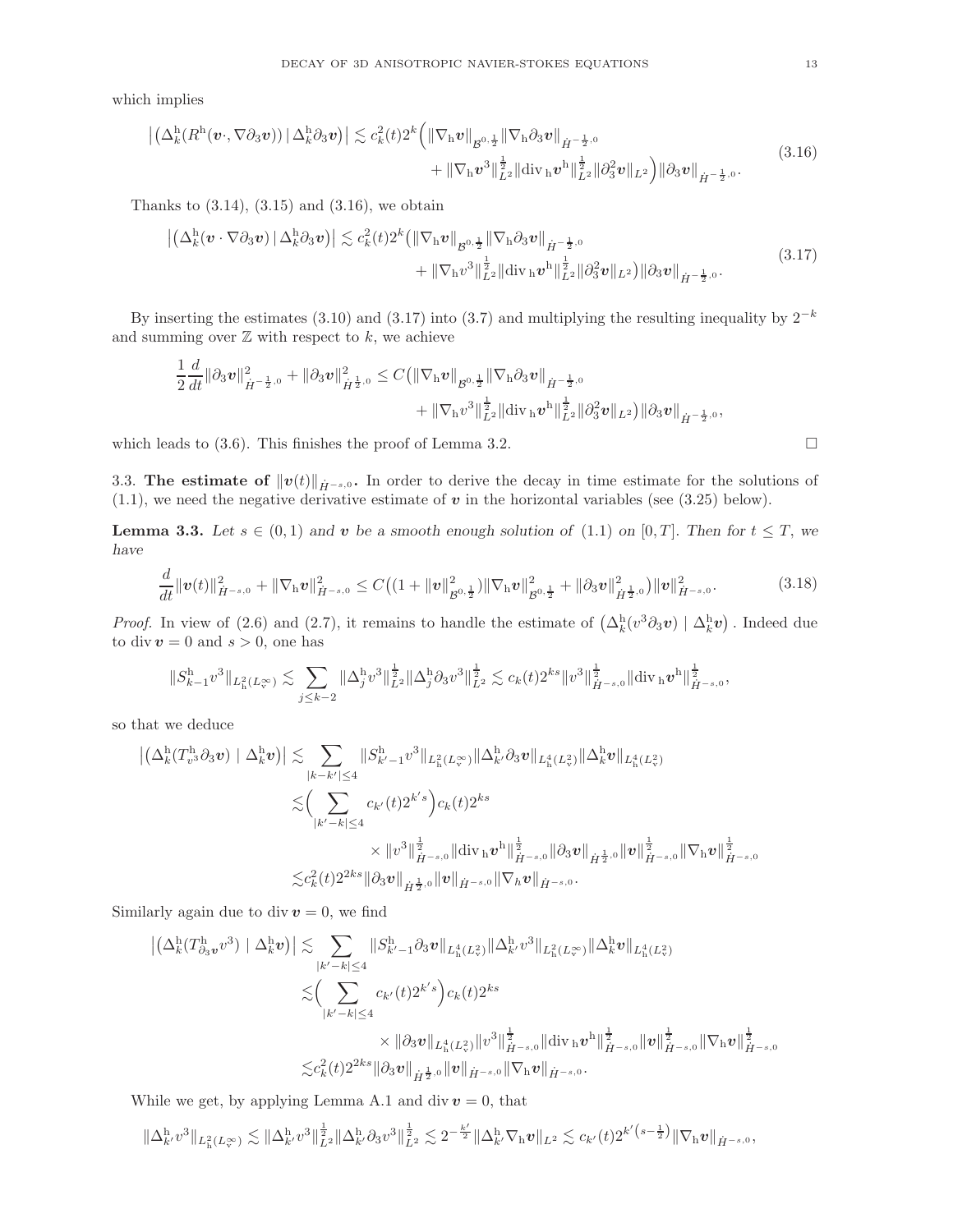so that by applying Lemma A.1 once again, for  $s < 1$ , we infer

$$
\begin{aligned} \left| \left( \Delta^{\mathrm{h}}_k (R^{\mathrm{h}} (v^3,\partial_3 v)) \mid \Delta^{\mathrm{h}}_k v \right) \right| \lesssim & 2^k \sum_{k' \geq k-3} \| \Delta^{\mathrm{h}}_{k'} v^3 \|_{L^2_\mathrm{h}(L^\infty_v)} \| \widetilde{\Delta}^{\mathrm{h}}_{k'} \partial_3 v \|_{L^2} \| \Delta^{\mathrm{h}}_k v \|_{L^2} \\ \lesssim & 2^k \Big( \sum_{k' \geq k-3} c_{k'}(t) 2^{k'(s-1)} \Big) c_k(t) 2^{ks} \| \partial_3 v^{\mathrm{h}} \|_{\dot{H}^{\frac{1}{2},0}} \| \nabla_\mathrm{h} v \|_{\dot{H}^{-s,0}} \| v \|_{\dot{H}^{-s,0}} \end{aligned}
$$

Then in view of (2.15), we deduce that

$$
\left| \left( \Delta_k^{\mathbf{h}} (v^3 \partial_3 v) \mid \Delta_k^{\mathbf{h}} v \right) \right| \lesssim c_k^2(t) 2^{-2ks} \|\partial_3 v\|_{\dot{H}^{\frac{1}{2},0}} \|v\|_{\dot{H}^{-s,0}} \|\nabla_{\mathbf{h}} v\|_{\dot{H}^{-s,0}}. \tag{3.19}
$$

By inserting the estimates (2.7) and (3.19) into (2.6), and then multiplying the resulting inequality by  $2^{2ks}$  and summing up k over  $\mathbb{Z}$ , we arrive at

$$
\frac{1}{2}\frac{d}{dt}\|\mathbf{v}(t)\|_{\dot{H}^{-s,0}}^2 + \|\nabla_{\mathbf{h}}\mathbf{v}(t)\|_{\dot{H}^{-s,0}}^2 \lesssim C\Big(\|\mathbf{v}\|_{\mathcal{B}^{0,\frac{1}{2}}}^{\frac{1}{2}}\|\nabla_{\mathbf{h}}\mathbf{v}\|_{\mathcal{B}^{0,\frac{1}{2}}}^{\frac{1}{2}}\|\mathbf{v}\|_{\dot{H}^{-s,0}}^{\frac{1}{2}}\|\nabla_{\mathbf{h}}\mathbf{v}\|_{\dot{H}^{-s,0}}^{\frac{3}{2}}\|\nabla_{\mathbf{h}}\mathbf{v}\|_{\dot{H}^{-s,0}}^{\frac{3}{2}}\Big(\|\nabla_{\mathbf{h}}\mathbf{v}\|_{\dot{H}^{-s,0}}\Big)\Big(\nabla_{\mathbf{h}}\mathbf{v}\|_{\dot{H}^{-s,0}}\Big)\Big(\nabla_{\mathbf{h}}\mathbf{v}\|_{\dot{H}^{-s,0}}\Big)\Big(\nabla_{\mathbf{h}}\mathbf{v}\|_{\dot{H}^{-s,0}}\Big)\Big(\nabla_{\mathbf{h}}\mathbf{v}\|_{\dot{H}^{-s,0}}\Big)\Big(\nabla_{\mathbf{h}}\mathbf{v}\|_{\dot{H}^{-s,0}}\Big)\Big(\nabla_{\mathbf{h}}\mathbf{v}\|_{\dot{H}^{-s,0}}\Big)\Big(\nabla_{\mathbf{h}}\mathbf{v}\|_{\dot{H}^{-s,0}}\Big)\Big(\nabla_{\mathbf{h}}\mathbf{v}\|_{\dot{H}^{-s,0}}\Big)\Big(\nabla_{\mathbf{h}}\mathbf{v}\|_{\dot{H}^{-s,0}}\Big)\Big(\nabla_{\mathbf{h}}\mathbf{v}\|_{\dot{H}^{-s,0}}\Big)\Big(\nabla_{\mathbf{h}}\mathbf{v}\|_{\dot{H}^{-s,0}}\Big)\Big(\nabla_{\mathbf{h}}\mathbf{v}\|_{\dot{H}^{-s,0}}\Big)\Big(\nabla_{\mathbf{h}}\mathbf{v}\|_{\dot{H}^{-s,0}}\Big)\Big(\nabla_{\mathbf{h}}\mathbf{v}\|_{\dot{H}^{-s,0}}\Big)\Big(\nabla_{\math
$$

which leads to  $(3.18)$ . This finishes the proof of Lemma 3.3.

3.4. Proof of Theorem 1.3. We are now in a position to complete the proof of Theorem 1.3 which relies on the continuity argument and Lemmas 3.1, 3.2 and 3.3.

*Proof of Theorem 1.3.* Under the assumption of  $(1.6)$ , we deduce from Theorem 1.2 that the system  $(1.1)$ has a unique global solution which satisfies

$$
\|\mathbf{v}\|_{L^{\infty}(\mathbb{R}^+;\dot{H}^{0,s_1})}^2 + \|\nabla_{\mathbf{h}}\mathbf{v}\|_{L^2(\mathbb{R}^+;\dot{H}^{0,s_1})}^2 \leq C \|\mathbf{v}_0\|_{\dot{H}^{0,s_1}}^2.
$$
\n(3.21)

Next, we shall only present the a priori estimate for the smooth enough solution of the system  $(1.1)$ . In what follows, we divide the proof into the following steps:

Step 1. Ansatz for the continuity argument.

We denote

$$
T^* \stackrel{\text{def}}{=} \sup \Big\{ T > 0 : \ \|\partial_3 v\|_{L_T^\infty(\dot{H}^{-\frac{1}{2},0})}^2 + \|\partial_3 v\|_{L_T^2(\dot{H}^{\frac{1}{2},0})}^2 \le \varepsilon \Big\},\tag{3.22}
$$

where  $\varepsilon$  is a small enough positive constant which will be determined later on.

Then for  $t \leq T^*$  and  $s \in (0,1)$ , by using Gronwall's inequality, we deduce from  $(2.1)$  and  $(3.18)$  that

$$
\|v\|_{L_t^{\infty}(\dot{H}^{-s,0})}^2 + \|\nabla_h v\|_{L_t^2(\dot{H}^{-s,0})}^2 \leq \|v_0\|_{\dot{H}^{-s,0}}^2 \exp\Big(C\big(\|\nabla_h v\|_{L_t^2(B^{0,\frac{1}{2}})}^2 + \|\partial_3 v\|_{L_t^2(\dot{H}^{\frac{1}{2},0})}^2\big)\Big) \leq \|v_0\|_{\dot{H}^{-s,0}}^2 \exp\Big(C\big(c_0^2 + \varepsilon\big)\Big) \leq e\|v_0\|_{\dot{H}^{-s,0}}^2,
$$
\n(3.23)

as long as  $c_0$  in (1.6) and  $\varepsilon$  in (3.22) are so small that  $Cc_0^2 \leq \frac{1}{2}$  and  $C\varepsilon \leq \frac{1}{2}$ .

Step 2. The decay estimate of  $||v(t)||_{L^2}$ .

Due to div  $v = 0$ , we get, by taking  $L^2$ -inner product of the v equation of (1.1) with v, that

$$
\frac{1}{2}\frac{d}{dt}\|\mathbf{v}(t)\|_{L^2}^2 + \|\nabla_{\mathbf{h}}\mathbf{v}\|_{L^2}^2 = 0.
$$
\n(3.24)

While by applying Hölder's inequality in the frequency space and using  $(3.23)$ , we find

$$
\|\mathbf{v}(t)\|_{L^2}\leq \|\mathbf{v}(t)\|_{\dot{H}^{-s,0}}^{\frac{1}{1+s}}\|\nabla_{\mathrm{h}}\mathbf{v}(t)\|_{L^2}^{\frac{s}{1+s}}\leq e^{\frac{1}{1+s}}\|\mathbf{v}_0\|_{\dot{H}^{-s,0}}^{\frac{1}{1+s}}\|\nabla_{\mathrm{h}}\mathbf{v}(t)\|_{L^2}^{\frac{s}{1+s}},
$$

which implies

$$
\|\nabla_{\mathbf{h}}\boldsymbol{v}(t)\|_{L^2}^2 \ge \frac{\|\boldsymbol{v}(t)\|_{L^2}^{\frac{2(1+s)}{s}}}{\left(e\|\boldsymbol{v}_0\|_{\dot{H}^{-s,0}}\right)^{\frac{2}{s}}}.
$$
\n(3.25)

Thanks to  $(3.24)$  and  $(3.25)$ , we infer

$$
\frac{d}{dt} \|\boldsymbol{v}(t)\|_{L^2}^2 + \frac{2}{(e\|\boldsymbol{v}_0\|_{\dot{H}^{-s,0}})^{\frac{2}{s}}} \Big(\|\boldsymbol{v}(t)\|_{L^2}^2\Big)^{1+\frac{1}{s}} \leq 0,
$$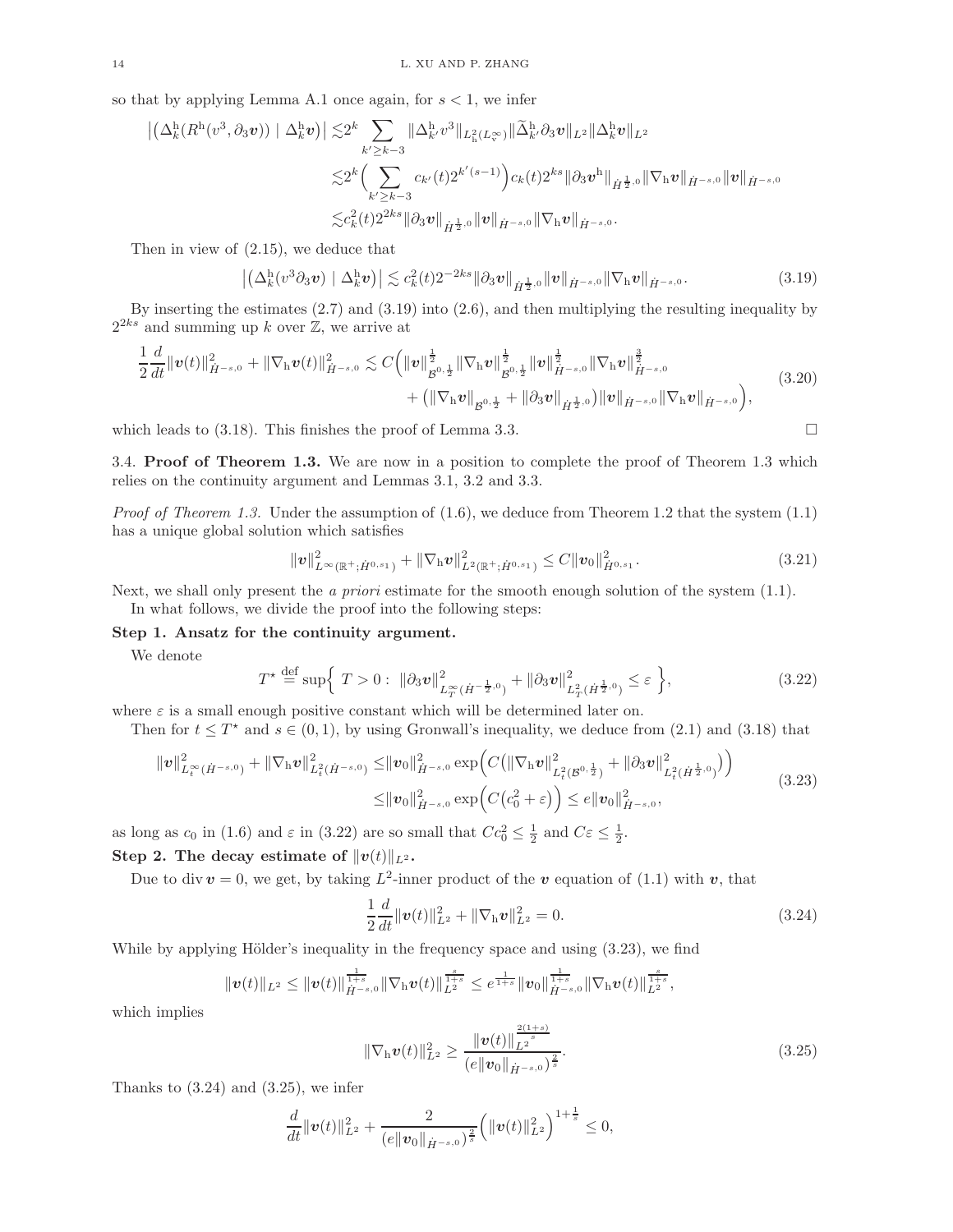Then for any  $t \leq T^*$ , we obtain

$$
\|\mathbf{v}(t)\|_{L^{2}}^{2} \leq \left(\frac{1}{\|\mathbf{v}_{0}\|_{L^{2}}^{-\frac{2}{s}} + 2s^{-1}t(e\|\mathbf{v}_{0}\|_{\dot{H}^{-s,0}})^{-\frac{2}{s}}}\right)^{s} \leq CA_{s}\langle t\rangle^{-s} \quad \text{with}
$$
\n
$$
A_{s} \stackrel{\text{def}}{=} \|\mathbf{v}_{0}\|_{L^{2}}^{2} + \|\mathbf{v}_{0}\|_{\dot{H}^{-s,0}}^{2}.
$$
\n(3.26)

# Step 3. The decay estimate of  $\|\nabla_h v(t)\|_{L^2}$ .

Motivated by the study of the decay-in-time estimate for the derivatives of the global solutions to classical Navier-Stokes system (see [7] for instance), for any  $0 \le t_0 < t \le T^*$ , we get, by multiplying  $t-t_0$ to  $(3.1)$ , that

$$
\frac{d}{dt}\left[(t-t_0)\|\nabla_{\mathbf{h}}\mathbf{v}\|_{L^2}^2\right] + \left[(t-t_0)\|\Delta_{\mathbf{h}}\mathbf{v}\|_{L^2}^2\right] \le \|\nabla_{\mathbf{h}}\mathbf{v}\|_{L^2}^2 + C\big(\|\nabla_{\mathbf{h}}\mathbf{v}\|_{\mathcal{B}^{0,\frac{1}{2}}}^2 + \|\partial_3\mathbf{v}\|_{\dot{H}^{\frac{1}{2},0}}^2\big)(t-t_0)\|\nabla_{\mathbf{h}}\mathbf{v}\|_{L^2}^2.
$$

By applying Gronwall's inequality and using (1.6) and (3.22) for sufficiently small  $c_0$  and  $\varepsilon$ , we find

$$
(t - t_0) \|\nabla_{\mathbf{h}} \mathbf{v}(t)\|_{L^2}^2 + \int_{t_0}^t (t' - t_0) \|\Delta_{\mathbf{h}} \mathbf{v}(t')\|_{L^2}^2 dt'
$$
  
\n
$$
\leq \int_{t_0}^t \|\nabla_{\mathbf{h}} \mathbf{v}(t')\|_{L^2}^2 dt' \exp\left(C(\|\nabla_{\mathbf{h}} \mathbf{v}\|_{L^2_t(\mathcal{B}^{0,\frac{1}{2}})}^2 + \|\partial_3 \mathbf{v}\|_{L^2_t(\dot{H}^{\frac{1}{2},0})}^2)\right)
$$
  
\n
$$
\leq e \int_{t_0}^t \|\nabla_{\mathbf{h}} \mathbf{v}(t')\|_{L^2}^2 dt'.
$$
\n(3.27)

On the other hand, we get, by integrating (3.24) over [ $\tau$ ,  $t$ ] for any  $0 \leq \tau \leq t$ , that

$$
\int_{\tau}^{t} \|\nabla_{\mathrm{h}} v(t')\|_{L^{2}}^{2} dt' \leq \frac{1}{2} \|v(\tau)\|_{L^{2}}^{2},
$$

from which, (3.26) and (3.27), we deduce that

$$
\|\nabla_{\mathbf{h}}\mathbf{v}(t)\|_{L^{2}}^{2} + \frac{2}{t} \int_{\frac{t}{2}}^{t} (t' - \frac{t}{2}) \|\Delta_{\mathbf{h}}\mathbf{v}\|_{L^{2}}^{2} dt'
$$
\n
$$
\leq \frac{2e}{t} \int_{\frac{t}{2}}^{t} \|\nabla_{\mathbf{h}}\mathbf{v}(t')\|_{L^{2}}^{2} dt' \leq \frac{e}{t} \|\mathbf{v}(t/2)\|_{L^{2}}^{2} \leq C_{s} A_{s} \langle t \rangle^{-s} t^{-1} \quad \forall \ t \leq T^{\star}.
$$
\n(3.28)

This together with (3.26) ensures that (1.11a) holds for  $t \leq T^*$ . Step 4. The decay estimate of  $||v^3(t)||_{L^2}$ .

By taking space divergence to the  $v$  equation of  $(1.1)$ , we write

$$
-\Delta p = \nabla \cdot (\mathbf{v} \cdot \nabla \mathbf{v}) = \sum_{j,k=1}^{3} \partial_j \partial_k (v^j v^k),
$$

which yields

$$
\nabla p = \nabla(-\Delta)^{-1} \sum_{j,k=1}^{3} \partial_j \partial_k (v^j v^k).
$$
\n(3.29)

While by applying Fourier transform to the  $v^3$  equation of (1.1), we find

$$
\partial_t \widehat{v}^3 + |\xi_h|^2 \widehat{v}^3 = -\mathcal{F} \left( \boldsymbol{v} \cdot \nabla v^3 + \partial_3 p \right).
$$

Using div  $v = 0$  and (3.29), we infer

$$
\hat{v}^{3}(t,\xi) = e^{-t|\xi_{h}|^{2}} \hat{v}_{0}^{3}(\xi) + \int_{0}^{t} e^{-(t-\tau)|\xi_{h}|^{2}} F_{1}(\tau,\xi) d\tau + \int_{0}^{t} e^{-(t-\tau)|\xi_{h}|^{2}} F_{2}(\tau,\xi) d\tau
$$
\n
$$
\stackrel{\text{def}}{=} \hat{v}_{L}^{3}(t,\xi) + \hat{v}_{N_{1}}^{3}(t,\xi) + \hat{v}_{N_{2}}^{3}(t,\xi) \quad \text{with}
$$
\n
$$
F_{1}(t,\xi) \stackrel{\text{def}}{=} -i|\xi|^{-2}|\xi_{h}|^{2} \sum_{j=1}^{3} \xi_{j} \hat{v}^{j} \hat{v}^{3}(t,\xi) \quad \text{and} \quad F_{2}(t,\xi) \stackrel{\text{def}}{=} i\xi_{3}|\xi|^{-2} \sum_{j=1}^{3} \sum_{k=1}^{2} \xi_{j} \xi_{k} \hat{v}^{j} \hat{v}^{k}(t,\xi).
$$
\n(3.30)

By taking  $L^2$ -inner product of (3.30) with  $\widehat{v}^3(t,\xi)$ , we obtain

$$
\|\widehat{v}^3(t,\cdot)\|_{L^2}^2 \le \|\widehat{v_L^3}(t,\cdot)\|_{L^2}\|\widehat{v}^3(t,\cdot)\|_{L^2} + \left(\widehat{v_{N1}^3}(t,\xi) + \widehat{v_{N2}^3}(t,\xi)\|\widehat{v}^3(t,\xi)\right),
$$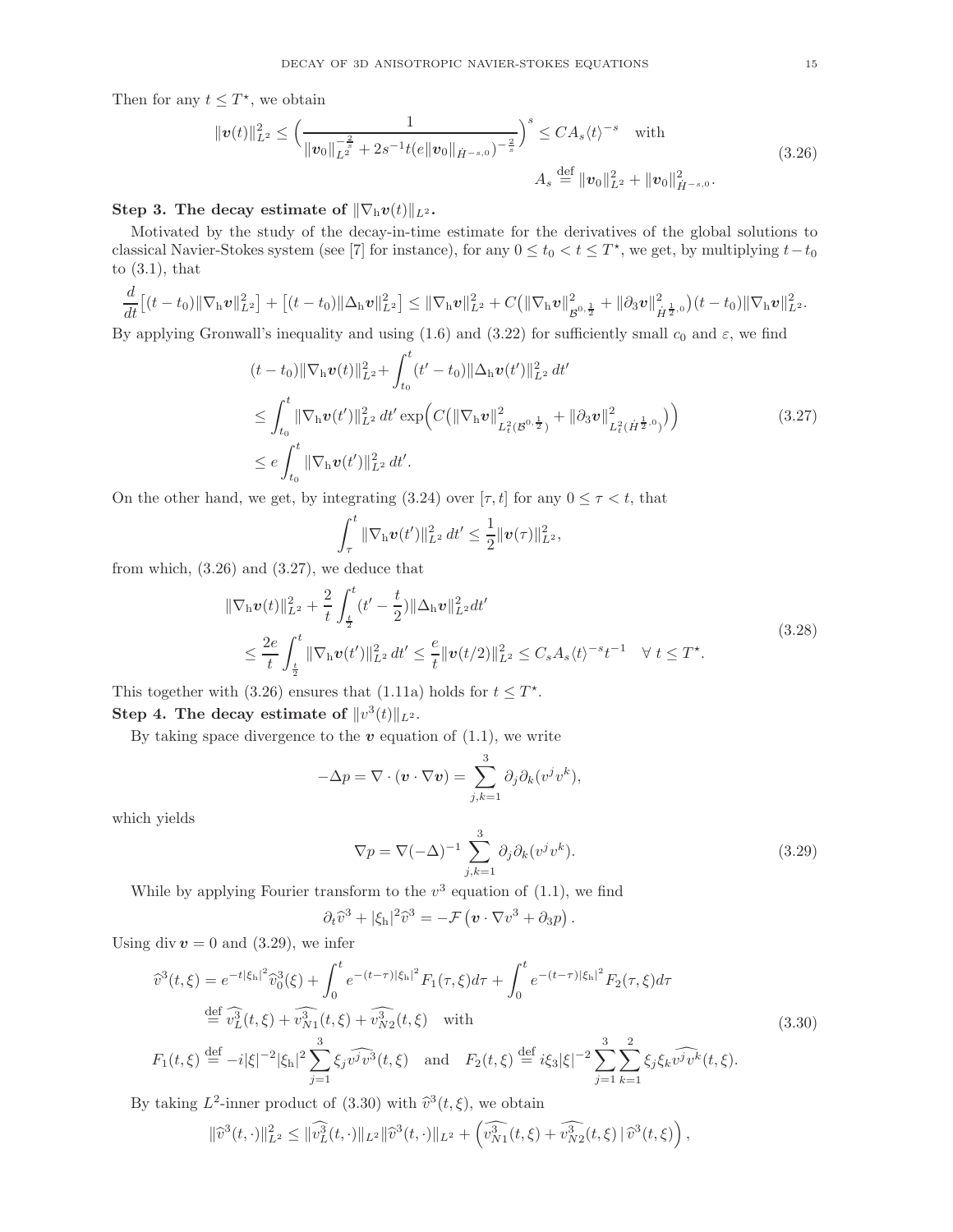from which, we infer

$$
\|\widehat{v}^{3}(t,\cdot)\|_{L^{2}}^{2} \leq \|\widehat{v_{L}^{3}}(t,\cdot)\|_{L^{2}}^{2} + 2\left|\widehat{v_{N1}^{3}}(t,\xi) + \widehat{v_{N2}^{3}}(t,\xi)\right|\widehat{v}^{3}(t,\xi)\right|.
$$
\n(3.31)

(1) Decay estimate of  $||v_L^3(t)||_{L^2}$ .

By virtue of the definition of  $v_L^3(t,\xi)$  in (3.30), we write

$$
\begin{split} \|\widehat{v_L^3}(t)\|_{L^2}^2 &= \int_{\mathbb{R}^3} e^{-2t|\xi_h|^2} |\widehat{v}_0^3(\xi)|^2 \, d\xi \\ &= \int_{|\xi_h| \le |\xi_3|} e^{-2t|\xi_h|^2} |\widehat{v}_0^3(\xi)|^2 \, d\xi + \int_{|\xi_h| \ge |\xi_3|} e^{-2t|\xi_h|^2} |\widehat{v}_0^3(\xi)|^2 \, d\xi \\ &\stackrel{\text{def}}{=} A_1 + A_2. \end{split} \tag{3.32}
$$

Due to  $s\in(0,1),$  we get, by using  $\mathrm{div}\,\pmb{v}_0=0,$  that

$$
A_1 = \int_{|\xi_h| \leq |\xi_3|} e^{-2t|\xi_h|^2} \frac{1}{|\xi_3|^2} \cdot |i\xi_3 \hat{v}_0^3(\xi)|^2 d\xi
$$
  
\n
$$
\leq \int_{\mathbb{R}^2} \int_{|\xi_3| \geq |\xi_h|} \frac{|\hat{v}_0^h(\xi_h, \xi_3)|^2}{|\xi_3|^2} d\xi_3 \cdot e^{-2t|\xi_h|^2} |\xi_h|^2 d\xi_h
$$
  
\n
$$
\lesssim \int_{\mathbb{R}^2} e^{-2t|\xi_h|^2} |\xi_h|^{3s + \frac{1}{2}} \cdot |\xi_h|^{-2s} \int_{\mathbb{R}} |\widehat{v}_0^h(\xi_h, \xi_3)|^2 |\xi_3|^{-(s + \frac{1}{2})} d\xi_3 d\xi_h
$$
  
\n
$$
\lesssim t^{-\left(\frac{3s}{2} + \frac{1}{4}\right)} \int_{\mathbb{R}^3} |\widehat{v}_0^h(\xi_h, \xi_3)|^2 |\xi_h|^{-2s} |\xi_3|^{-(s + \frac{1}{2})} d\xi,
$$

which implies

$$
A_1 \lesssim t^{-\left(\frac{3s}{2} + \frac{1}{4}\right)} \| \boldsymbol{v}_0^{\mathrm{h}} \|_{\dot{H}^{-s, -\frac{s}{2} - \frac{1}{4}}}^2.
$$
\n(3.33)

While we observe that

$$
A_2 = \int_{|\xi_h| \ge |\xi_3|} e^{-2t|\xi_h|^2} |\xi_h|^{2s} |\xi_3|^{s + \frac{1}{2}} \cdot |\xi_h|^{-2s} |\xi_3|^{-\left(s + \frac{1}{2}\right)} |\widehat{v}_0^3(\xi)|^2 d\xi
$$
  
\$\lesssim \int\_{\mathbb{R}^3} e^{-2t|\xi\_h|^2} |\xi\_h|^{3s + \frac{1}{2}} \cdot |\xi\_h|^{-2s} |\xi\_3|^{-\left(s + \frac{1}{2}\right)} |\widehat{v}\_0^3(\xi)|^2 d\xi  
\$\lesssim t^{-\left(\frac{3s}{2} + \frac{1}{4}\right)} \int\_{\mathbb{R}^3} |\widehat{v}\_0^3(\xi\_h, \xi\_3)|^2 |\xi\_h|^{-2s} |\xi\_3|^{-\left(s + \frac{1}{2}\right)} d\xi,

which gives rise to

$$
A_2 \lesssim t^{-\left(\frac{3s}{2} + \frac{1}{4}\right)} \|v_0^3\|_{\dot{H}^{-s, -\frac{s}{2} - \frac{1}{4}}}^2.
$$
\n
$$
(3.34)
$$

By inserting the estimates (3.33) and (3.34) into (3.32), we obtain

$$
||v_{L}^{3}(t)||_{L^{2}} \lesssim t^{-\left(\frac{3s}{4} + \frac{1}{8}\right)} ||v_{0}||_{\dot{H}^{-s, -\frac{s}{2} - \frac{1}{4}}},
$$

which together with the fact that  $||v_L^3(t)||_{L^2} \le ||v_0^3||_{L^2}$  ensures that

$$
||v_L^3(t)||_{L^2} \le C\big(||v_0^3||_{L^2} + ||v_0||_{\dot{H}^{-s,-\frac{s}{2}-\frac{1}{4}}}\big)\langle t\rangle^{-\left(\frac{3s}{4}+\frac{1}{8}\right)}.
$$
\n(3.35)

(2) Decay estimate for term involving  $v_{N1}^3 + v_{N2}^3$ .

By virtue of the definition of  $F_2(t, \xi)$  in (3.30), we get, by using div  $v = 0$ , that

$$
\begin{split} \left(\widehat{v_{N2}^3}(t,\xi)\,|\,\widehat{v}^3(t,\xi)\right) &= -\Big(\int_0^t e^{-(t-\tau)|\xi_{\rm h}|^2}|\xi|^{-2} \sum_{j=1}^3 \sum_{k=1}^2 \xi_j \xi_k \widehat{v^j v^k}(\tau,\xi) \,d\tau\,|\,i\xi_3 \widehat{v}^3(t,\xi)\Big) \\ &= \Big(\int_0^t e^{-(t-\tau)|\xi_{\rm h}|^2} i\xi_{\rm h}|\xi|^{-2} \sum_{j=1}^3 \sum_{k=1}^2 \xi_j \xi_k \widehat{v^j v^k}(\tau,\xi) \,d\tau\,|\,\widehat{v^{\rm h}}(t,\xi)\Big), \end{split}
$$

from which and the definition of  $F_1(t, \xi)$  in (3.30), we infer

$$
\left| \left( \widehat{v_{N1}^3}(t,\xi) + \widehat{v_{N2}^3}(t,\xi) \, \middle| \, \widehat{v}^3(t,\xi) \right) \right| \le \Big| \Big| \int_0^t e^{-(t-\tau)|\xi_h|^2} |\xi_h||\xi|^{-1} \widehat{\boldsymbol{v} \otimes \boldsymbol{v}}(\tau,\xi) \, d\tau \Big| \Big|_{L^2_{\xi}} \|\widehat{\nabla_h \boldsymbol{v}}(t)\|_{L^2}.
$$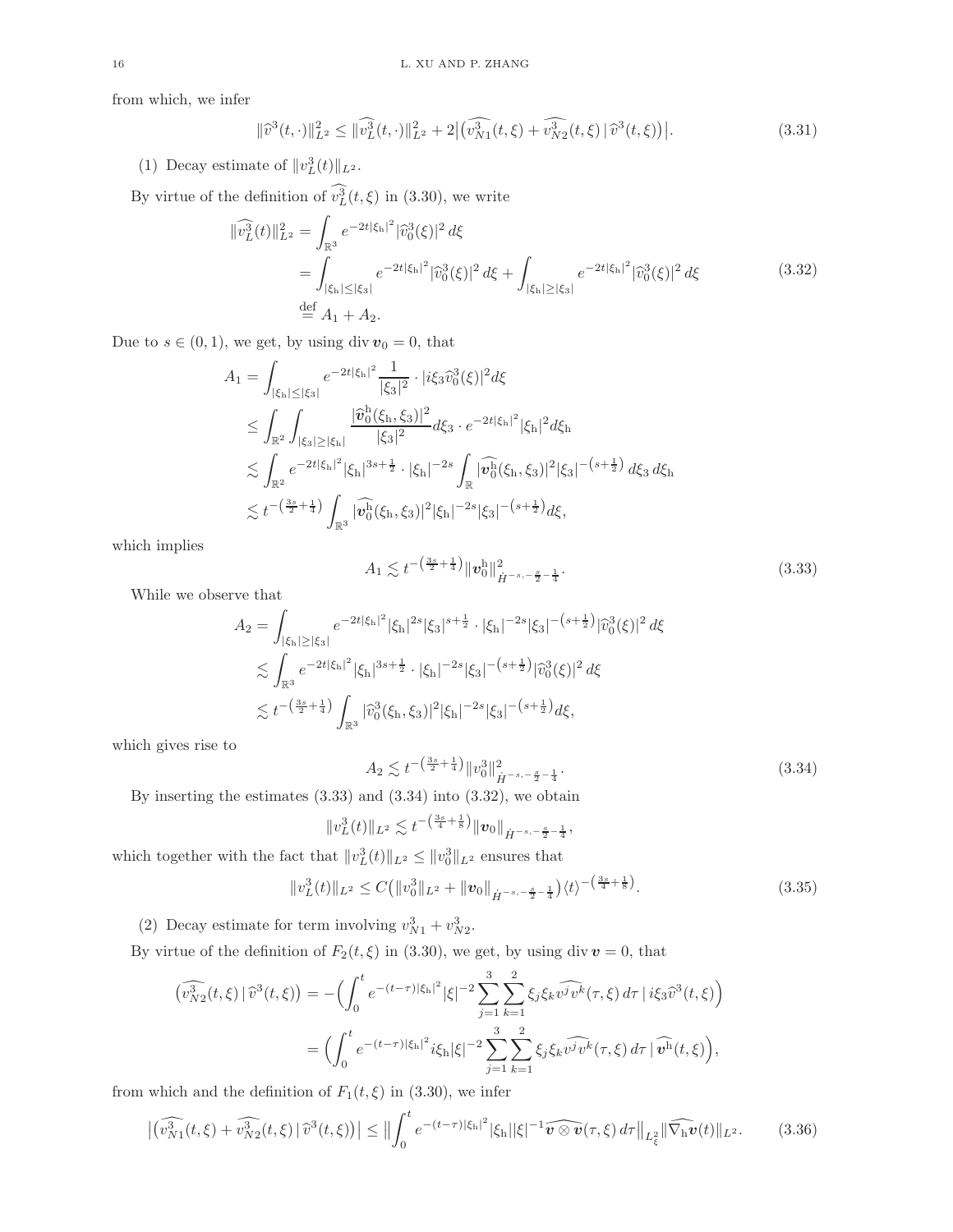Yet by applying Hölder's inequalities, we have

$$
\begin{split} &\left\| \int_{0}^{t} e^{-(t-\tau)|\xi_{\rm h}|^{2}} |\xi_{\rm h}||\xi|^{-1} \widehat{\boldsymbol{v} \otimes \boldsymbol{v}}(\tau,\xi) d\tau \right\|_{L_{\xi}^{2}} \\ &\leq \left\| \|\|\xi|^{-1} \|\mathbf{L}_{\xi_{\rm S}}^{2} \right\| \int_{0}^{t} e^{-(t-\tau)|\xi_{\rm h}|^{2}} |\xi_{\rm h}| \widehat{\boldsymbol{v} \otimes \boldsymbol{v}}(\tau,\xi) d\tau \right\|_{L_{\xi_{\rm S}}^{\infty}} \left\| \mathbf{L}_{\xi_{\rm h}}^{2}, \right\|_{L_{\xi_{\rm h}}^{2}}, \end{split}
$$

Observing that for  $\delta > 0$ ,

$$
||e^{-(t-\tau)|\xi_{\rm h}|^2}|\xi_{\rm h}|^{2\delta}||_{L^{\infty}_{\xi_{\rm h}}} \lesssim (t-\tau)^{-\delta},
$$
  

$$
|||\xi|^{-1}||_{L^{2}_{\xi_{3}}} = \left(\int_{\mathbb{R}} \frac{1}{|\xi_{\rm h}|^{2} + |\xi_{3}|^{2}} d\xi_{3}\right)^{\frac{1}{2}} \lesssim |\xi_{\rm h}|^{-\frac{1}{2}},
$$

so that we get, by using Young's inequality, that

$$
\| \int_0^t e^{-(t-\tau)|\xi_{\rm h}|^2} |\xi_{\rm h}| |\xi|^{-1} \widehat{\boldsymbol{v} \otimes \boldsymbol{v}}(\tau,\xi) \|_{L^2_{\xi}} \lesssim \| \int_0^t (t-\tau)^{-\delta} |\xi_{\rm h}|^{\frac{1}{2}-2\delta} |\widehat{\boldsymbol{v} \otimes \boldsymbol{v}}(\tau,\xi)| d\tau \|_{L^2_{\xi_{\rm h}}(L^\infty_{\xi_3})}
$$
\n
$$
\lesssim \int_0^t (t-\tau)^{-\delta} \| |D_{\rm h}|^{\frac{1}{2}-2\delta} (\boldsymbol{v} \otimes \boldsymbol{v})(\tau,\cdot) \|_{L^1_{\mathbf{v}}(L^2_{\rm h})} d\tau,
$$
\n(3.37)

where  $|D_h|^s$  is the Fourier multiplier with symbol  $|\xi_h|^s$ , that is

 $|D_h|^s f \stackrel{\text{def}}{=} \mathcal{F}^{-1}(|\xi_h|^s \hat{f}(\xi)), \text{ for } f \in \mathcal{S}'(\mathbb{R}^3).$ 

While it follows from the law of product in Sobolev spaces that for any fixed  $\tau$ ,  $x_3$  and for any  $\delta \in (0, 3/4)$ ,

$$
|||D_{\mathrm{h}}|^{\frac{1}{2}-2\delta}(\bm{v}\otimes\bm{v})(\tau,\cdot,x_3)||_{L^2_{\mathrm{h}}}\lesssim ||\bm{v}(\tau,\cdot,x_3||_{\dot{H}_{\mathrm{h}}^{\frac{3}{4}-\delta}}^2,
$$

so that

$$
\left\| |D_{\mathbf{h}}|^{\frac{1}{2} - 2\delta} (\boldsymbol{v} \otimes \boldsymbol{v}) (\tau, \cdot) \right\|_{L^1_v(L^2_{\mathbf{h}})} \lesssim \|\boldsymbol{v} (\tau, \cdot)\|_{\dot{H}^{\frac{3}{4} - \delta, 0}}^2.
$$
\n(3.38)

By substituting  $(3.38)$  into  $(3.37)$  and using  $(3.26)$  and  $(3.28)$ , we find

$$
\|\int_0^t e^{-(t-\tau)|\xi_{\rm h}|^2} |\xi_{\rm h}||\xi|^{-1} |\widehat{\boldsymbol{v} \otimes \boldsymbol{v}}(\tau,\xi) d\tau\|_{L^2_{\xi}} \lesssim \int_0^t (t-\tau)^{-\delta} \|\boldsymbol{v}(\tau)\|_{\dot{H}^{\frac{3}{4}-\delta,0}}^2 d\tau \lesssim \int_0^t (t-\tau)^{-\delta} \|\boldsymbol{v}(\tau)\|_{L^2}^{\frac{1}{2}+2\delta} \|\nabla_{\rm h} \boldsymbol{v}(\tau)\|_{L^2}^{\frac{3}{2}-2\delta} d\tau \leq C A_s \int_0^t (t-\tau)^{-\delta} \langle \tau \rangle^{-s} \tau^{-\left(\frac{3}{4}-\delta\right)} d\tau.
$$

Notice that for  $\delta \in (s - \frac{1}{4}, \frac{3}{4})$ , one has

$$
\int_0^t (t-\tau)^{-\delta} \langle \tau \rangle^{-s} \tau^{-\left(\frac{3}{4}-\delta\right)} d\tau \le \int_0^{\frac{t}{2}} (t-\tau)^{-\delta} \langle \tau \rangle^{-s} \tau^{-\left(\frac{3}{4}-\delta\right)} d\tau + \int_{\frac{t}{2}}^t (t-\tau)^{-\delta} \langle \tau \rangle^{-s} \tau^{-\left(\frac{3}{4}-\delta\right)} d\tau \lesssim \langle t \rangle^{-s} t^{\frac{1}{4}},
$$

we find

$$
\Big\|\int_0^t e^{-(t-\tau)|\xi_{\rm h}|^2}|\xi_{\rm h}||\xi|^{-1}\widehat{\boldsymbol{v}\otimes\boldsymbol{v}}(\tau,\xi)\,d\tau\Big\|_{L^2_{\xi}}\leq C A_s \langle t\rangle^{-s} t^{\frac{1}{4}},
$$

which together with (3.28) and (3.36) ensures that

$$
\left| \widehat{(v_{N1}^3(t,\xi) + v_{N2}^3(t,\xi))} \right| \widehat{v}^3(t,\xi) \right| \le C A_s^{\frac{3}{2}} \langle t \rangle^{-\frac{3}{2}s} t^{-\frac{1}{4}}.
$$
\n(3.39)

By inserting the estimates  $(3.35)$  and  $(3.39)$  into  $(3.31)$ , we achieve

$$
||v^{3}(t)||_{L^{2}}^{2} \leq CB_{s}\langle t\rangle^{-\frac{3}{2}s}t^{-\frac{1}{4}} \quad \text{with} \quad B_{s} \stackrel{\text{def}}{=} ||v_{0}^{3}||_{L^{2}}^{2} + ||\boldsymbol{v}_{0}||_{\dot{H}^{-s,-\frac{s}{2}-\frac{1}{4}}}^{2} + A_{s}^{\frac{3}{2}}, \tag{3.40}
$$

for any  $t \leq T^*$ .

Step 5. The decay estimate of  $\|\nabla_{\mathrm{h}} v^3(t)\|_{L^2}$ .

We first get, by a similar derivation of (3.36), that

$$
\frac{1}{2}\frac{d}{dt}\|v^{3}(t)\|_{L^{2}}^{2}+\|\nabla_{h}v^{3}\|_{L^{2}}^{2}\lesssim\big\||D_{h}||D|^{-1}(v\otimes v)\big\|_{L^{2}}\|\nabla_{h}v\|_{L^{2}}.\tag{3.41}
$$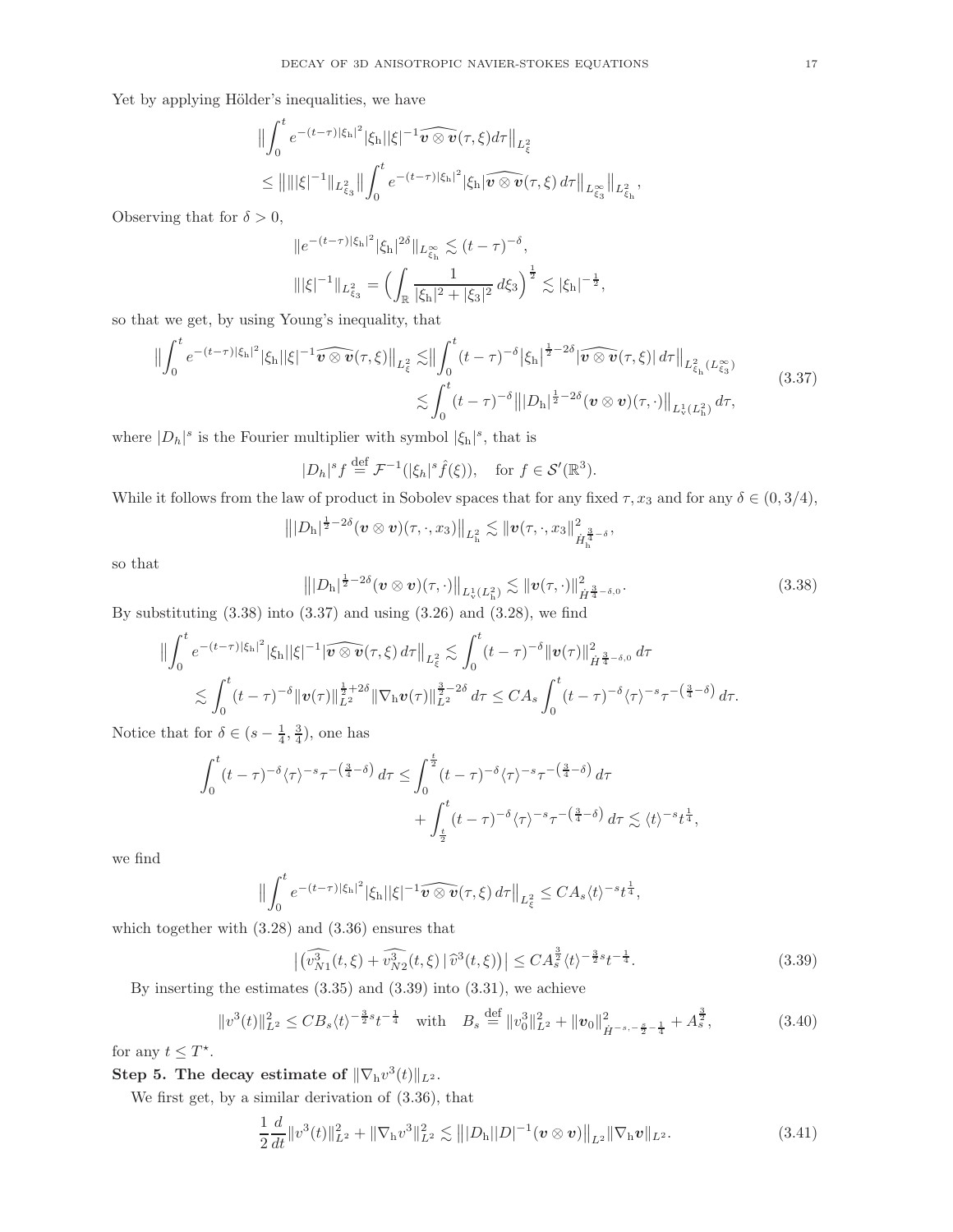Yet along the same line to the proof of (3.39), we find

$$
|||D_{\rm h}||D|^{-1}(\boldsymbol{v}\otimes\boldsymbol{v})||_{L^2}=|||\xi_{\rm h}||\xi|^{-1}\widehat{\boldsymbol{v}\otimes\boldsymbol{v}}||_{L^2}\leq ||\||\xi|^{-1}\|_{L^2_{\xi_3}}|\xi_{\rm h}||\widehat{\boldsymbol{v}\otimes\boldsymbol{v}}||_{L^2_{\xi_3}}\|_{L^2_{\xi_{\rm h}}}\\ \lesssim |||\xi_{\rm h}|^{\frac{1}{2}}\widehat{\boldsymbol{v}\otimes\boldsymbol{v}}||_{L^2_{\xi_{\rm h}}(L^\infty_{\xi_3})}\lesssim |||D_{\rm h}|^{\frac{1}{2}}(\boldsymbol{v}\otimes\boldsymbol{v})||_{L^1_{\nu}(L^2_{\rm h})}\lesssim \|\boldsymbol{v}\|^2_{\dot{H}^{\frac{3}{4},0}}\lesssim \|\boldsymbol{v}\|^{\frac{1}{2}}_{L^2}||\nabla_{\rm h}\boldsymbol{v}||^{\frac{3}{2}}_{L^2}.
$$

By inserting the above estimate into  $(3.41)$  and integrating the resulting inequality over  $[t/2, t]$ , we achieve

$$
\frac{1}{2}||v^{3}(t)||^{2}_{L^{2}}+\int_{\frac{t}{2}}^{t}||\nabla_{\mathbf{h}}v^{3}(t')||^{2}_{L^{2}} dt' \leq \frac{1}{2}||v^{3}(t/2)||^{2}_{L^{2}}+C\int_{\frac{t}{2}}^{t}||\mathbf{v}(t')||_{L^{2}}^{\frac{1}{2}}||\nabla_{\mathbf{h}}\mathbf{v}(t')||_{L^{2}}^{\frac{5}{2}} dt',
$$

which together with  $(3.26)$ ,  $(3.28)$  and  $(3.40)$  implies

$$
\frac{1}{2}||v^{3}(t)||_{L^{2}}^{2} + \int_{\frac{t}{2}}^{t} ||\nabla_{h}v^{3}(t')||_{L^{2}}^{2} dt' \leq B_{s} \langle t \rangle^{-\frac{3}{2}s} t^{-\frac{1}{4}} \quad \forall \ t \leq T^{\star}.
$$
\n(3.42)

On the other hand, by taking  $L^2$ -inner product of the  $v^3$  equation of (1.1) with  $\Delta_h v^3$ , we deduce from a similar derivation of (3.36) that

$$
\frac{1}{2}\frac{d}{dt}\|\nabla_{\mathbf{h}}v^{3}(t)\|_{L^{2}}^{2}+\|\Delta_{\mathbf{h}}v^{3}\|_{L^{2}}^{2}\lesssim\||D_{\mathbf{h}}|^{2}|D|^{-1}(\mathbf{v}\otimes\mathbf{v})\|_{L^{2}}\|\Delta_{\mathbf{h}}\mathbf{v}\|_{L^{2}}.
$$
\n(3.43)

We observe that

$$
\begin{aligned}\n|||D_{\rm h}|^2|D|^{-1}(\boldsymbol{v}\otimes\boldsymbol{v})\|_{L^2} &= |||\xi|^{-1}|\xi_{\rm h}|^2\widehat{\boldsymbol{v}\otimes\boldsymbol{v}}\|_{L^2} \le ||\||\xi|^{-1}\|_{L^2_{\xi_3}}|\xi_{\rm h}|^2\|\widehat{\boldsymbol{v}\otimes\boldsymbol{v}}\|_{L^2_{\xi_1}}\|_{L^2_{\xi_1}} \\
&\lesssim \||\xi_{\rm h}|^{\frac{3}{2}}\widehat{\boldsymbol{v}\otimes\boldsymbol{v}}\|_{L^2_{\xi_{\rm h}}(L^\infty_{\xi_3})} \lesssim |||D_{\rm h}|^{\frac{1}{2}}(\boldsymbol{v}\otimes\nabla_{\rm h}\boldsymbol{v})\|_{L^1_v(L^2_{\rm h})} \\
&\lesssim \|\boldsymbol{v}\|_{\dot{H}^{\frac{3}{4},0}}\|\nabla_{\rm h}\boldsymbol{v}\|_{\dot{H}^{\frac{3}{4},0}} \lesssim \|\boldsymbol{v}\|_{L^2}^{\frac{1}{4}}\|\nabla_{\rm h}\boldsymbol{v}\|_{L^2}\|\Delta_{\rm h}\boldsymbol{v}\|_{L^2}^{\frac{3}{4}}.\n\end{aligned}
$$

By inserting the above estimate into (3.43), we find

$$
\frac{1}{2}\frac{d}{dt}\|\nabla_{\mathrm{h}}v^{3}(t)\|_{L^{2}}^{2}+\|\Delta_{\mathrm{h}}v^{3}\|_{L^{2}}^{2}\leq C\|v\|_{L^{2}}^{\frac{1}{4}}\|\nabla_{\mathrm{h}}v\|_{L^{2}}\|\Delta_{\mathrm{h}}v\|_{L^{2}}^{\frac{7}{4}}.
$$

For any  $0 \le t_0 \le t$ , by multiplying the above inequality by  $t - t_0$  and then integrating the resulting inequality over  $[t_0, t]$ , we obtain

$$
(t-t_0) \|\nabla_h v^3(t)\|_{L^2}^2 \leq \int_{t_0}^t \|\nabla_h v^3(t')\|_{L^2}^2 dt' + C \int_{t_0}^t (t'-t_0) \|v(t')\|_{L^2}^{\frac{1}{4}} \|\nabla_h v(t')\|_{L^2}^2 \|\Delta_h v(t')\|_{L^2}^{\frac{7}{4}} dt'
$$
  

$$
\lesssim \int_{t_0}^t \|\nabla_h v^3(t')\|_{L^2}^2 dt' + \Big(\int_{t_0}^t (t'-t_0) \|v(t')\|_{L^2}^2 \|\nabla_h v(t')\|_{L^2}^8 dt'\Big)^{\frac{1}{8}} \Big(\int_{t_0}^t (t'-t_0) \|\Delta_h v(t')\|_{L^2}^2 dt'\Big)^{\frac{7}{8}}.
$$

Taking  $t_0 = \frac{t}{2}$  in the above inequality and using (3.26), (3.28) and (3.42), we find

$$
t \|\nabla_{\mathbf{h}} v^3(t)\|_{L^2}^2 \leq C B_s \langle t \rangle^{-\frac{3}{2}s} t^{-\frac{1}{4}} \quad \forall \ t \leq T^*.
$$
 (3.44)

This together with (3.40) ensures that (1.12) holds for  $t \leq T^*$ .

## Step 6. Closing of the continuity argument.

To close the continuity argument, we shall use (3.6) in Lemma 3.2. We first observe that for any  $s_1 > 2,$ 

$$
\|\partial_3^2 v\|_{L^2} \leq \!\|\partial_3 v\|_{\dot H^{0, s_1}}^{\frac{s_1-2}{s_1-1}} \|v\|_{\dot H^{0, s_1}}^{\frac{1}{s_1-1}} \leq \|\partial_3 v\|_{\dot H^{-\frac{1}{2}, 0}}^{\frac{s_1-2}{2(s_1-1)}} \|\partial_3 v\|_{\dot H^{\frac{1}{2}, 0}}^{\frac{s_1-2}{2(s_1-1)}} \|v\|_{\dot H^{0, s_1}}^{\frac{1}{s_1-1}},
$$

so that we get, by applying Young's inequality, that

$$
\begin{split} & \left\| \nabla_{\mathrm{h}} v^3 \right\|_{L^2}^{\frac{1}{2}} \|\operatorname{div}_{\mathrm{h}} v^{\mathrm{h}} \|_{L^2}^{\frac{1}{2}} \| \partial_3^2 v \|_{L^2} \| \partial_3 v \|_{\dot{H}^{-\frac{1}{2},0}} \\ & \leq & \left\| \nabla_{\mathrm{h}} v^3 \right\|_{L^2}^{\frac{1}{2}} \|\operatorname{div}_{\mathrm{h}} v^{\mathrm{h}} \|_{L^2}^{\frac{1}{2}} \| \partial_3 v \|_{\dot{H}^{-\frac{1}{2},0}}^{\frac{3s_1-4}{2(s_1-1)}} \| v \|_{\dot{H}^{0,s_1}}^{\frac{1}{s_1-1}} \| \partial_3 v \|_{\dot{H}^{\frac{1}{2},0}}^{\frac{s_1-2}{s_1-2}} \\ & \leq & \frac{1}{2} \| \partial_3 v \|_{\dot{H}^{\frac{1}{2},0}}^2 + C \big( \| \nabla_{\mathrm{h}} v^3 \|_{L^2} \| \operatorname{div}_{\mathrm{h}} v^{\mathrm{h}} \|_{L^2} \big)^{\frac{2(s_1-1)}{3s_1-2}} \big( \| \partial_3 v \|_{\dot{H}^{-\frac{1}{2},0}}^2 + \| v \|_{\dot{H}^{0,s_1}}^2 \big). \end{split}
$$

Substituting the above inequality into (3.6) gives rise to

$$
\begin{aligned}\n\frac{d}{dt}\|\partial_3 v\|^2_{\dot{H}^{-\frac{1}{2},0}} + \|\partial_3 v\|^2_{\dot{H}^{\frac{1}{2},0}} &\leq C\|\nabla_\mathrm{h} v\|^2_{\mathcal{B}^{0,\frac{1}{2}}}\|\partial_3 v\|^2_{\dot{H}^{-\frac{1}{2},0}} \\
&+ C\big(\|\nabla_\mathrm{h} v^3\|_{L^2}\|\operatorname{div}_\mathrm{h} v^{\mathrm{h}}\|_{L^2}\big)^{\frac{2(s_1-1)}{3s_1-2}}\big(\|\partial_3 v\|^2_{\dot{H}^{-\frac{1}{2},0}} + \|v\|^2_{\dot{H}^{0,s_1}}\big).\n\end{aligned}
$$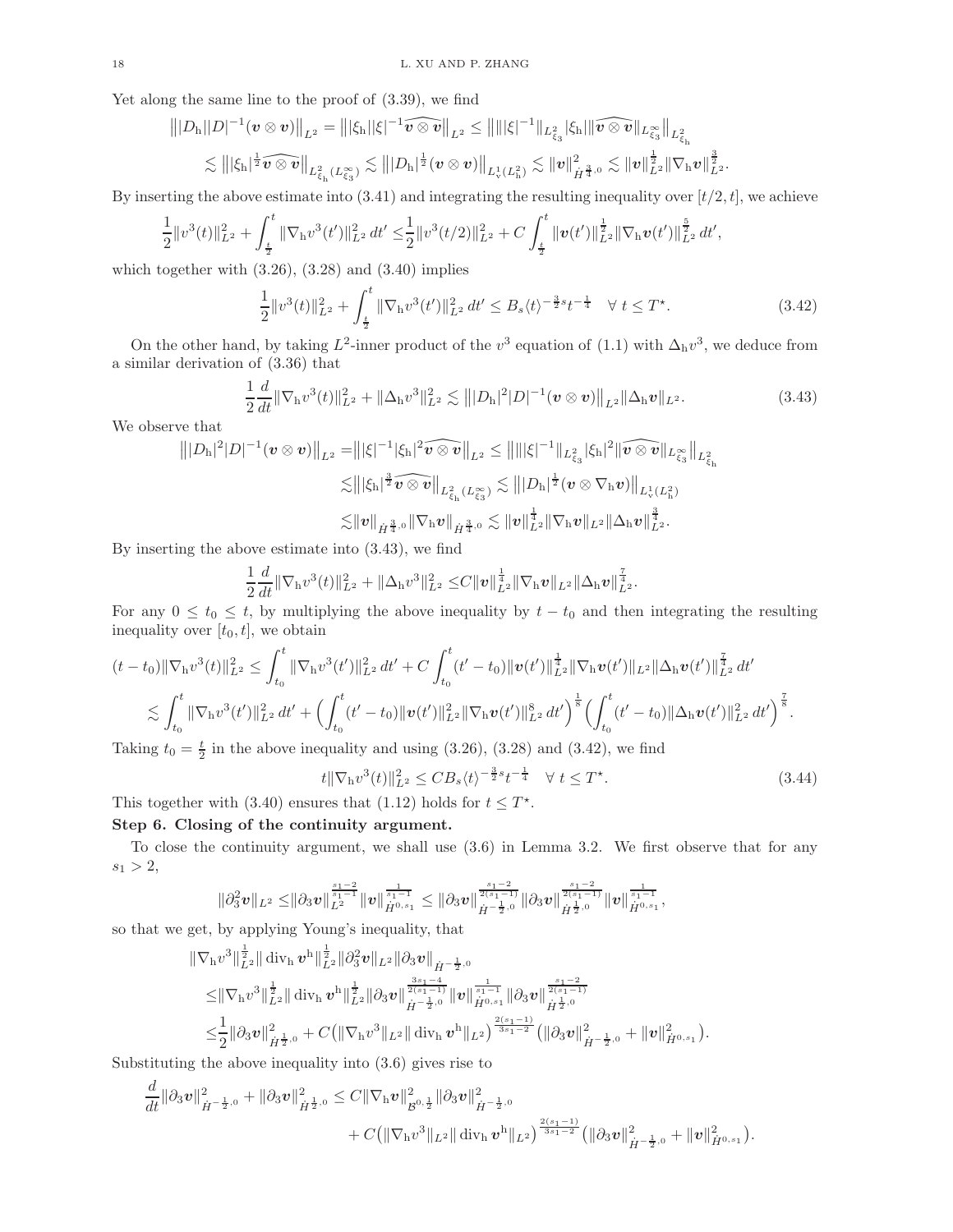Applying Gronwall's inequality leads to

$$
\|\partial_3 \mathbf{v}\|_{L_t^\infty(\dot{H}^{-\frac{1}{2},0})}^2 + \|\partial_3 \mathbf{v}\|_{L_t^2(\dot{H}^{\frac{1}{2},0})}^2 \n\leq C \Big( \|\partial_3 \mathbf{v}_0\|_{\dot{H}^{-\frac{1}{2},0}}^2 + \int_0^t \big( \|\nabla_\mathbf{h} \mathbf{v}^3\|_{L^2} \|\operatorname{div}_\mathbf{h} \mathbf{v}^\mathbf{h}\|_{L^2} \big)^{\frac{2(s_1-1)}{3s_1-2}} dt' \|\mathbf{v}\|_{L_t^\infty(\dot{H}^{0,s_1})}^2 \Big) \n\times \exp \Big( C \|\nabla_\mathbf{h} \mathbf{v}\|_{L_t^2(\mathcal{B}^{0,\frac{1}{2}})}^2 + C \int_0^t \big( \|\nabla_\mathbf{h} \mathbf{v}^3\|_{L^2} \|\operatorname{div}_\mathbf{h} \mathbf{v}^\mathbf{h}\|_{L^2} \big)^{\frac{2(s_1-1)}{3s_1-2}} dt' \Big).
$$
\n(3.45)

Yet for  $t \leq T^*$ , it follows from (3.28) and (3.44) that

$$
\int_0^t \left( \|\nabla_h v^3\|_{L^2} \|\operatorname{div}_h \boldsymbol{v}^h\|_{L^2} \right)^{\frac{2(s_1-1)}{3s_1-2}} dt' \leq C(A_s B_s)^{\frac{s_1-1}{3s_1-2}} \int_0^t \left( \langle \tau \rangle^{-\frac{5}{4}s} \tau^{-\frac{9}{8}} \right)^{\frac{2(s_1-1)}{3s_1-2}} d\tau \leq C(A_s B_s)^{\frac{s_1-1}{3s_1-2}},
$$
 if

$$
\left(\frac{9}{8} + \frac{5}{4}s\right) \frac{2(s_1 - 1)}{3s_1 - 2} > 1 \Leftrightarrow s > \frac{1 + 3s_1}{10(s_1 - 1)}.
$$

Therefore thanks to (3.21), we deduce from (3.45) that for  $t \leq T^*$ 

$$
\|\partial_3 \boldsymbol{v}\|_{L_t^{\infty}(\dot{H}^{-\frac{1}{2},0})}^2 + \|\partial_3 \boldsymbol{v}\|_{L_t^2(\dot{H}^{\frac{1}{2},0})}^2 \leq C \Big( \|\partial_3 \boldsymbol{v}_0\|_{\dot{H}^{-\frac{1}{2},0}}^2 + \|\boldsymbol{v}_0\|_{\dot{H}^{0,s_1}}^2 (A_s B_s)^{\frac{s_1-1}{3s_1-2}} \Big) \exp\Big(Cc_0 + C(A_s B_s)^{\frac{s_1-1}{3s_1-2}}\Big).
$$
\n(3.46)

In particular, under the assumption (1.9), we infer

$$
\|\partial_3 v\|_{L_t^\infty(\dot{H}^{-\frac{1}{2},0})}^2 + \|\partial_3 v\|_{L_t^2(\dot{H}^{\frac{1}{2},0})}^2 \le \frac{\varepsilon}{2} \quad \text{for } t \le T^\star,
$$
\n(3.47)

which contradicts with (3.22). This in turn shows that  $T^* = \infty$ . Furthermore, (3.21), (3.23) and (3.46) ensures (1.10), and there hold (1.11a) and (1.12). To complete the proof of Theorem 1.3, it remains to prove (1.11b).

## Step 7. The decay estimate of  $\|\partial_3v(t)\|_{L^2}$ .

We first deduce from  $(2.1)$  and  $(2.5)$  that

$$
\frac{d}{dt} \|\partial_3 v(t)\|_{L^2}^2 + \|\nabla_{\mathbf{h}} \partial_3 v\|_{L^2}^2 \le C \|\nabla_{\mathbf{h}} v\|_{\mathcal{B}^{0,\frac{1}{2}}}^2 \|\partial_3 v\|_{L^2}^2.
$$
\n(3.48)

Let us denote

$$
X(t) \stackrel{\text{def}}{=} e^{-C \int_0^t \|\nabla_{\mathbf{h}} \mathbf{v}(\tau)\|_{\mathcal{B}^{0,\frac{1}{2}}}^2 d\tau} \|\partial_3 \mathbf{v}(t)\|_{L^2}^2 \quad \text{and} \quad D(t) \stackrel{\text{def}}{=} e^{-C \int_0^t \|\nabla_{\mathbf{h}} \mathbf{v}\|_{\mathcal{B}^{0,\frac{1}{2}}}^2 d\tau} \|\nabla_{\mathbf{h}} \partial_3 \mathbf{v}(t)\|_{L^2}^2.
$$

Then we deduce from (3.48) that

$$
\frac{d}{dt}X(t) + D(t) \le 0.
$$
\n(3.49)

It follows from (2.1) that

$$
\int_0^t \|\nabla_{\mathrm{h}} v(\tau)\|_{\mathcal{B}^{0,\frac{1}{2}}}^2 d\tau \leq C \|v_0\|_{\mathcal{B}^{0,\frac{1}{2}}}^2 \leq C c_0^2,
$$

so that there holds

$$
e^{-C\int_0^t \|\nabla_{\mathbf{h}} \mathbf{v}(\tau)\|^2_{\mathcal{B}^{0,\frac{1}{2}}} d\tau} \ge e^{-Cc_0^2} \ge e^{-1} \quad \text{if} \ \ Cc_0^2 \le 1,
$$

which implies

$$
e^{-1} \|\partial_3 \boldsymbol{v}(t)\|_{L^2}^2 \le X(t) \le \|\partial_3 \boldsymbol{v}(t)\|_{L^2}^2, \quad \text{and} \quad e^{-1} \|\nabla_{\mathbf{h}} \partial_3 \boldsymbol{v}(t)\|_{L^2}^2 \le D(t) \le \|\nabla_{\mathbf{h}} \partial_3 \boldsymbol{v}(t)\|_{L^2}^2. \tag{3.50}
$$

On the other hand, we observe that

$$
\|\partial_3\bm{v}(t)\|_{L^2}\leq \|\partial_3\bm{v}(t)\|_{\dot{H}^{-\frac{1}{2},0}}^{\frac{2}{3}}\|\nabla_{\mathrm{h}}\partial_3\bm{v}(t)\|_{L^2}^{\frac{1}{3}},
$$

from which and  $(1.10c)$ ,  $(3.50)$ , we infer

$$
D(t) \geq e^{-1} \|\nabla_{\mathbf{h}} \partial_3 \mathbf{v}(t)\|_{L^2}^2 \geq e^{-1} \frac{\|\partial_3 \mathbf{v}(t)\|_{L^2}^6}{\|\partial_3 \mathbf{v}(t)\|_{\dot{H}^{-\frac{1}{2},0}}^4} \geq e^{-1} \frac{X^3(t)}{\|\partial_3 \mathbf{v}(t)\|_{\dot{H}^{-\frac{1}{2},0}}^4} \geq (e\mathcal{E}_0^2)^{-1} X^3(t).
$$

Then we deduce from (3.49) that

$$
\frac{d}{dt}X(t) + (e\mathcal{E}_0^2)^{-1}X^3(t) \le 0,
$$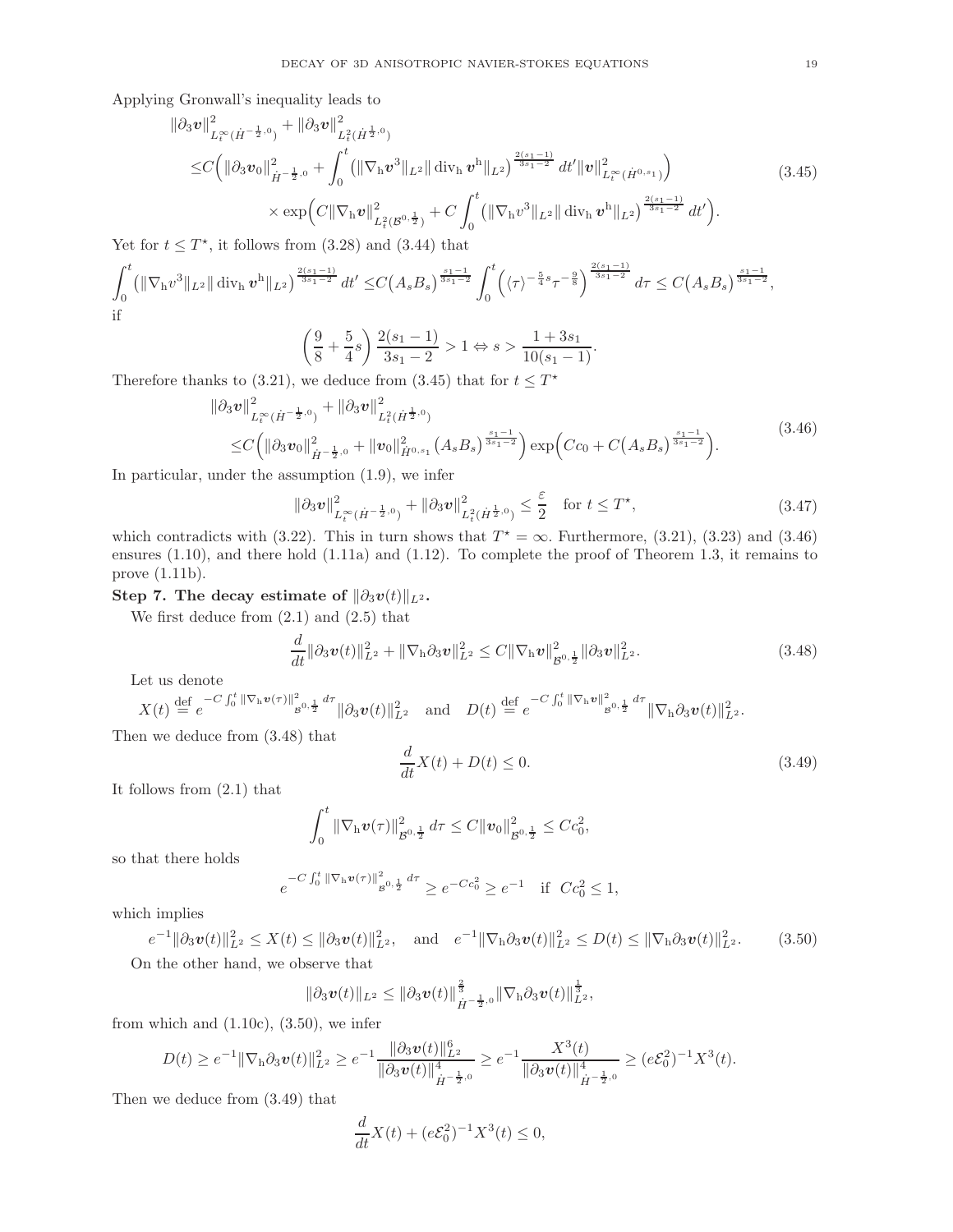which implies

$$
X(t) \leq \left(\frac{1}{X(0)^{-2} + (e\mathcal{E}_0^2)^{-1}t}\right)^{\frac{1}{2}} = \left(\frac{1}{\|\partial_3 v_0\|_{L^2}^{-4} + (e\mathcal{E}_0^2)^{-1}t}\right)^{\frac{1}{2}} \leq \left(\|\partial_3 v_0\|_{L^2}^2 + \sqrt{e\mathcal{E}_0^2}\right) \langle t \rangle^{-\frac{1}{2}},
$$

This together with (3.50) ensures (1.11b).

As a consequence, we complete the proof of Theorem 1.3.

### Appendix A. Tool box on Littlewood-Paley theory

For the convenience of readers, we collect some basic facts on anisotropic Littlewood-Paley theory in this section. We first observe from Definition 1.1 and (1.4) that for any  $s_1, s_2 \in \mathbb{R}$ ,

$$
\|f\|^2_{\dot{H}^{s_1,s_2}}\sim \sum_{k,\ell\in\mathbb{Z}} 2^{2ks_1} 2^{2\ell s_2} \|\Delta_k^{\mathrm{h}} \Delta_\ell^\mathrm{v} f\|^2_{L^2}.
$$

We recall the following anisotropic version of Bernstein type lemma from [1, 4, 12]:

**Lemma A.1.** Let  $\mathcal{B}_{h}$  (resp.  $\mathcal{B}_{v}$ ) be a ball of  $\mathbb{R}^{2}$  (resp.  $\mathbb{R}$ ), and  $\mathcal{C}_{h}$  (resp.  $\mathcal{C}_{v}$ ) a ring of  $\mathbb{R}^{2}$  (resp.  $\mathbb{R}$ ); let  $1 \leq p_2 \leq p_1 \leq \infty$  and  $1 \leq q_2 \leq q_1 \leq \infty$ . Then there hold: If the support of  $\widehat{a}$  is included in  $2^k \mathcal{B}_h$ , then

$$
\|\partial_h^{\alpha}a\|_{L_h^{p_1}(L_v^{q_1})}\lesssim 2^{k\big(|\alpha|+2\big(\frac{1}{p_2}-\frac{1}{p_1}\big)\big)}\|a\|_{L_h^{p_2}(L_v^{q_1})},\quad \text{for}\quad \partial_h=(\partial_1,\partial_2).
$$

If the support of  $\hat{a}$  is included in  $2^{\ell} \mathcal{B}_{v}$ , then

$$
\|\partial_3^{\beta} a\|_{L_{\mathbf{h}}^{p_1}(L_{\mathbf{v}}^{q_1})} \lesssim 2^{\ell(\beta + \left(\frac{1}{q_2} - \frac{1}{q_1}\right))} \|a\|_{L_{\mathbf{h}}^{p_1}(L_{\mathbf{v}}^{q_2})}.
$$

If the support of  $\hat{a}$  is included in  $2^kC_h$ , then

$$
||a||_{L_{\mathbf{h}}^{p_1}(L_{\mathbf{v}}^{q_1})} \lesssim 2^{-kN} ||\partial_{\mathbf{h}}^N a||_{L_{\mathbf{h}}^{p_1}(L_{\mathbf{v}}^{q_1})}.
$$

If the support of  $\hat{a}$  is included in  $2^{\ell}C_v$ , then

$$
||a||_{L_{\mathbf{h}}^{p_1}(L_{\mathbf{v}}^{q_1})} \lesssim 2^{-\ell N} ||\partial_3^N a||_{L_{\mathbf{h}}^{p_1}(L_{\mathbf{v}}^{q_1})}.
$$

To deal with the estimate of product of two distributions, we constantly use the following paradifferential decomposition from [2] in the horizontal variables: for any functions  $f, g \in \mathcal{S}'(\mathbb{R}^3)$ ,

$$
fg = T_f^{\mathrm{h}}g + T_g^{\mathrm{h}}f + R^{\mathrm{h}}(f,g),\tag{A.1}
$$

where

$$
T_f^{\rm h}g \stackrel{\text{def}}{=} \sum_{k \in \mathbb{Z}} S_{k-1}^{\rm h}f \Delta_k^{\rm h}g, \quad R^{\rm h}(f,g) \stackrel{\text{def}}{=} \sum_{k \in \mathbb{Z}} \Delta_k^{\rm h}f \tilde{\Delta}_k^{\rm h}g, \quad \text{with} \quad \tilde{\Delta}_k^{\rm h}g \stackrel{\text{def}}{=} \sum_{k'=k-1}^{k+1} \Delta_{k'}^{\rm h}g.
$$

We also employ Bony's decomposition in the vertical variable.

The following technical lemmas are very useful in this context. The first one is concerned with the commutator's estimates involving  $\Delta_k^{\text{h}}$  and  $\Delta_{\ell}^{\text{v}}$ . Indeed it follows from the classic commutator's estimate from [1] and Hölder's inequality that

**Lemma A.2.** Let  $p, q, r, s \in [1, \infty]$  which satisfy  $\frac{1}{p} = \frac{1}{r} + \frac{1}{s}$ . Then for any  $f, g \in \mathcal{S}(\mathbb{R}^3)$ ,  $j, k \in \mathbb{Z}$ , there hold

$$
\begin{aligned} &\|[\Delta_{\ell}^{\mathbf{v}};f]g\|_{L_{\mathbf{h}}^{p}(L_{\mathbf{v}}^{q})} \lesssim 2^{-\ell} \|\nabla_{\mathbf{h}}f\|_{L_{\mathbf{h}}^{r}(L_{\mathbf{v}}^{\infty})} \|g\|_{L_{\mathbf{h}}^{s}(L_{\mathbf{v}}^{q})},\\ &\|[\Delta_{k}^{h};f]g\|_{L_{\mathbf{v}}^{p}(L_{\mathbf{h}}^{q})} \lesssim 2^{-k} \|\nabla_{\mathbf{h}}f\|_{L_{\mathbf{v}}^{r}(L_{\mathbf{h}}^{\infty})} \|g\|_{L_{\mathbf{v}}^{s}(L_{\mathbf{h}}^{q})}. \end{aligned} \tag{A.2}
$$

By virtue of Lemma A.1 and the following 2D interpolation inequality

$$
||a||_{L^{4}(\mathbb{R}^2)} \lesssim ||a||_{L^{2}(\mathbb{R}^2)}^{\frac{1}{2}} ||\nabla_{h}a||_{L^{2}(\mathbb{R}^2)}^{\frac{1}{2}},
$$

we deduce that

$$
\Box
$$